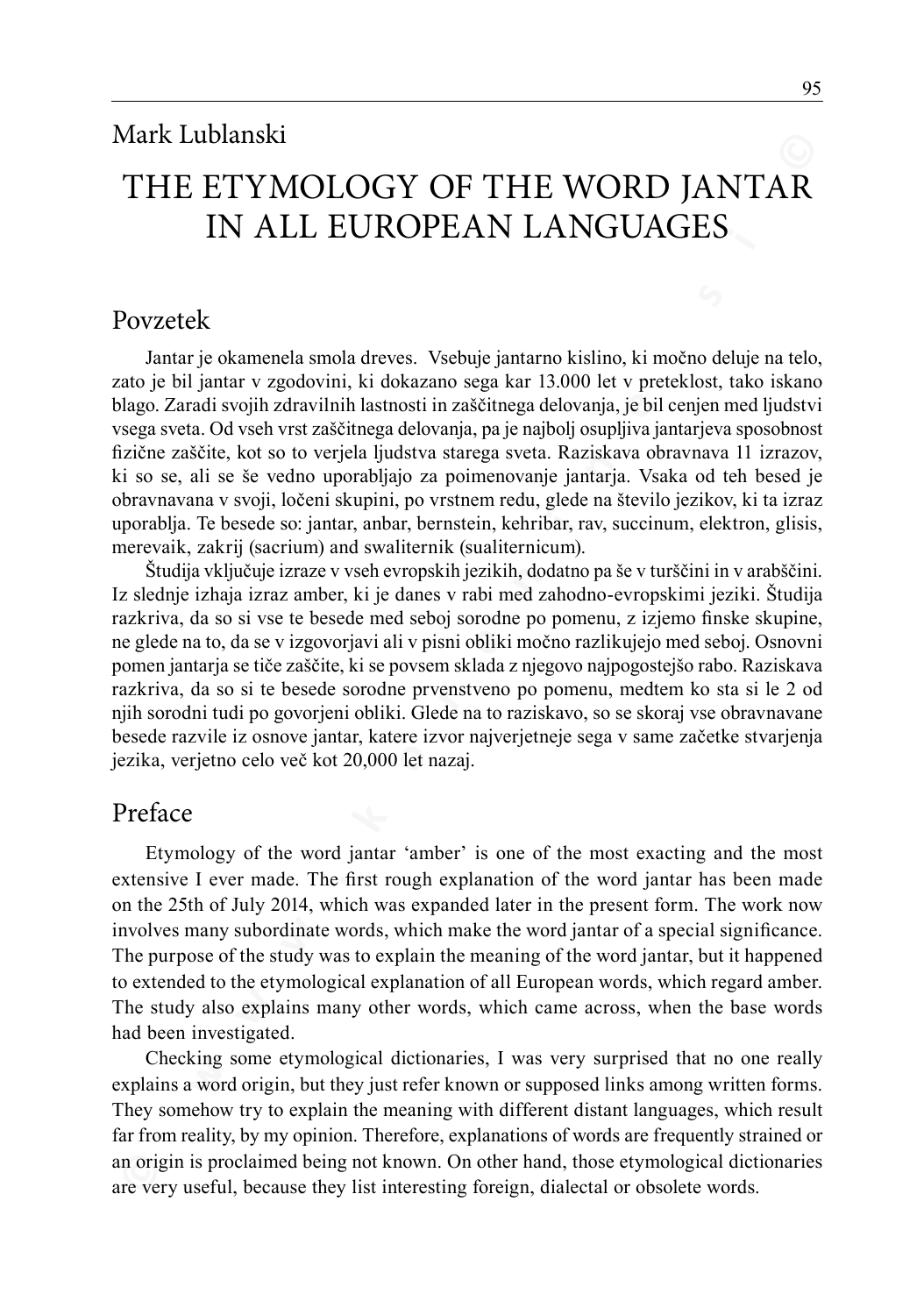The most surprising is the fact that those dictionaries do not offer explanations based on the meaning, but just on written similarities, which can be misleading. Beside their written similarities among words, their meaning plays the key role, to understand them. In that manner, a cross links among different meanings should be made frequently. Besides the meaning and the written form, sometimes also the usage, purpose, appearance, and other characteristics of the investigated things or notion must be considered, to come closer to their meaning and origin.

A special attention should be destined to the expression Slovene language. It is the same to the Slovenian language, but the expression Slovenian is a newly composed invention. The expressions Slovenes, Slovene language are historical proved and therefore the only possible choice, researching the language matters older than 100 years! Also, the expression Slovene should not be confused with the expressions of Slavi, the Slavic language, for it is also a new invention, which did not existed before the mid-19<sup>th</sup> century. The word Slovani was introduced by the Czech Linguist Dobrovský. The statement does not deny an existence of the lat. word Sclaveni, or ger. word Slawen before 19<sup>th</sup> century. But those words correspond to the word Sloveni (Slovenes) not Slavs. After all, the Slavic language never existed really.

#### General Information about Amber

**w** the meaning, but just on written similarities, which can be misleading. Reside their with the meaning, but just on written similarities, which can be misleading. Reside their with the meaning that meaning plays the ky Fossilized resin can be found in geological layers, which dates back from the times of Devon (400 mio) and up to the Quaternary (2.5 mio) years back. The authentic amber is older than 30 millions of years, while younger fossilized resin is called Copal. The authentic amber mostly comes from the geological period of Cretaceous that goes back to 145 – 65 millions of years. The world most important deposits of amber lay on the bottom to the Baltic Sea and by its south seashores. Important deposits can also be found by the seashores of Sicily and England, in Lebanon, Jordan, Myanmar, Dominican Republic, Mexico, Siberia, China, Greenland and in some USA states.[1, p.2] Baltic amber is a fossilized resin produced by coniferous trees of the Panacea family. A large number of conifers belonging to different genera are represented in the amber-flora, all given the collective name Pinus succinifera. These include Pines, as well as Cedrus (cedar from the Atlas Mountains) and Larix spp. (larch) which grew in Northern Europe, around the Baltic Sea, 200 to 40 million years ago.<sup>[2]</sup>

The resin became hardened by the time, and because of deposit pressure eventually become stone-like. It is hard enough to be carved and yet soft enough to be burned or melted.<sup>[3]</sup> Amber, however, is certainly a gum of trees, as you may see from the fact that creeping and even winged creatures are often seen shining through it. Caught in the sticky liquid, they were then imprisoned as it hardened. I imagine that in the islands and continents of the west, just as in the secret chambers of the east, where the trees exude frankincense and balm, there must be woods and groves of unusual productivity. Their gums, drawn out by the rays of their near neighbor the sun, flow in liquid state into the adjacent sea and are finally washed up by violent storms on the shores that lie opposite. If you test the properties of amber by applying fire to it, you will find that it lights like a torch and burns with a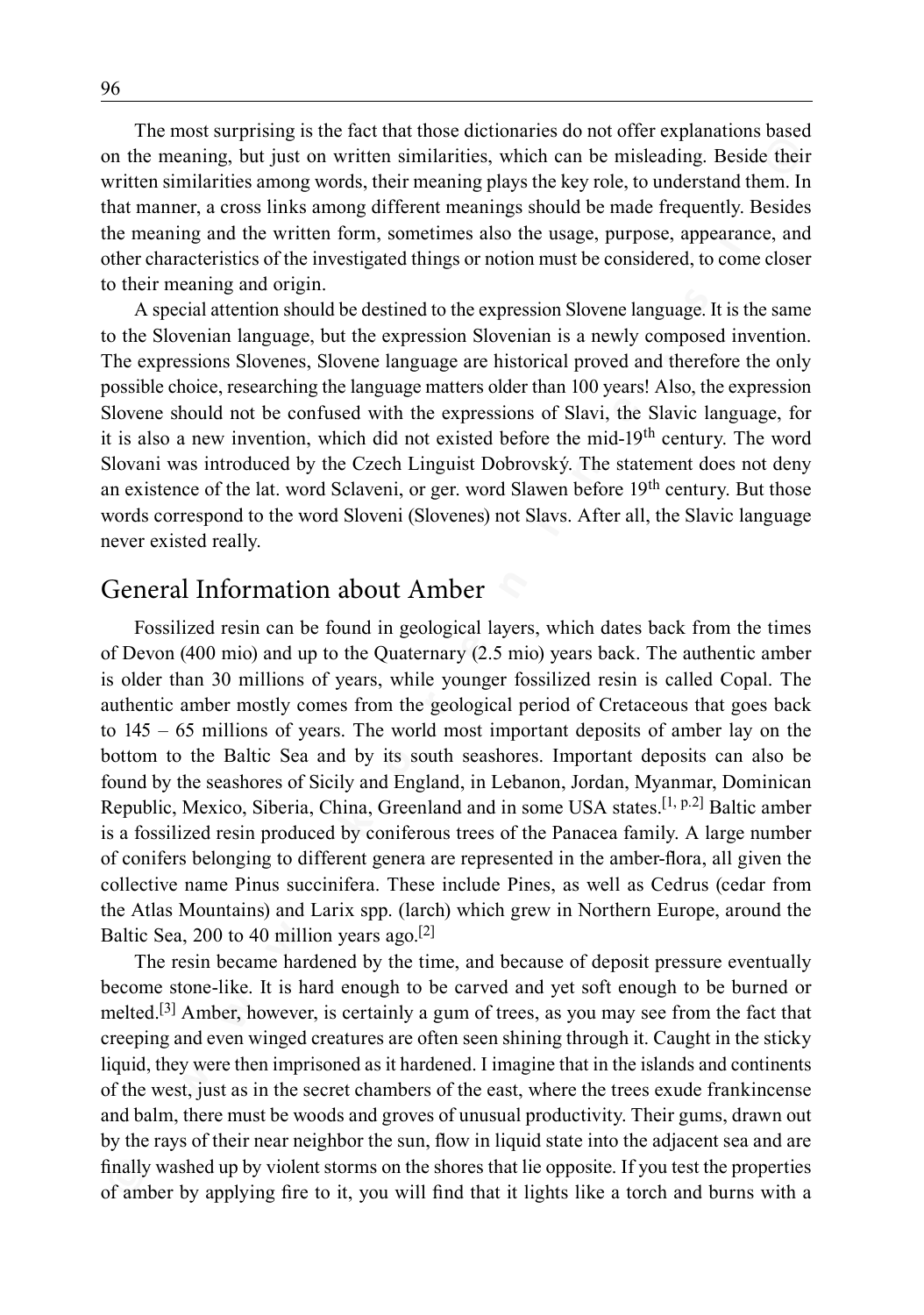smoky, pungent flame, soon becoming a semi-fluid mass like pitch or resin.<sup>[4]</sup> Initially, it must have been used by plants as an antibiotic against viruses, substance healing cuts or a plaster for wound dressing. Its mysterious, not yet fully recognized unusual properties, have always aroused curiosity and exerted fascination on people.<sup>[5]</sup>



*Picture 1: Pieces of raw Baltic amber.[6]*

**Exterior is a series of the second and series of the second that the second that the second that the second that the second that the pole is a control detailing that the planet for wound dressing. Its hypercompared the pl** Baltic amber has high concentrations of a unique substance known as succinic acid, and with from  $3 - 8$ % succinic acid by weight, is one of the most important natural sources of succinic acid in the world.<sup>[2]</sup> The highest content of the acid is found in the amber cortex, the external layer of the stone. Succinic acid is also found in many contemporary plants and is a common and indispensable food ingredient. However, deficiencies of Succinic acid are frequent, as it is rarely found in nature.<sup>[5]</sup> Succinic acid is a powerful antioxidant, shown to stimulate neural system recovery, eliminate free radicals and modulate the immune system. It is also used to discourage disruptions of the cardiac rhythm and to ease stress. Succinic acid helps to restore strength and energy to the entire body, enhances brain function and so helps to improve awareness, concentration and reflexes.[2] It has been touted in Russia and other European countries for its youth preserving and cell rejuvenating properties, and is commonly used in anti-aging formulations and to aid recovery of cancer patients, after undergoing conventional medical treatment. It has been shown to strengthen immunity to ionizing radiation, infections, alcohol and other toxins.<sup>[2]</sup> It was considered antispasmodic and diaphoretic in a dose from five to twenty grains. It was commonly referred to as Electrum, Ambra, Ambre jaune and Yellow Amber, reported to be composed of resinous matter, essential oil and an acid, sui generis; inodorous, except when rubbed or heated, insoluble in water, and slightly acted upon by alcohol. The oil, oleum or Balsamum Succini, also known as Huile de Succin, was said to possess stimulating, antispasmodic, diuretic and rubefacient properties.[2] The Nobel Prize winner, Robert Kock (1886), who confirmed its positive influence and discovered that there is no risk of the accumulation of surplus amounts of succinic acid in the human organism, even after the introduction of considerable amounts into the body.[5]

The highest valued amber comes from the region around the Baltic Sea, this "Baltic Gold" amber is said to have the best color and hold the most power. Quality amber is also found in much of Europe, Greenland and even the United States. Though, originally most amber was found washed up on seashores, it is mostly obtained by mining now.<sup>[3]</sup>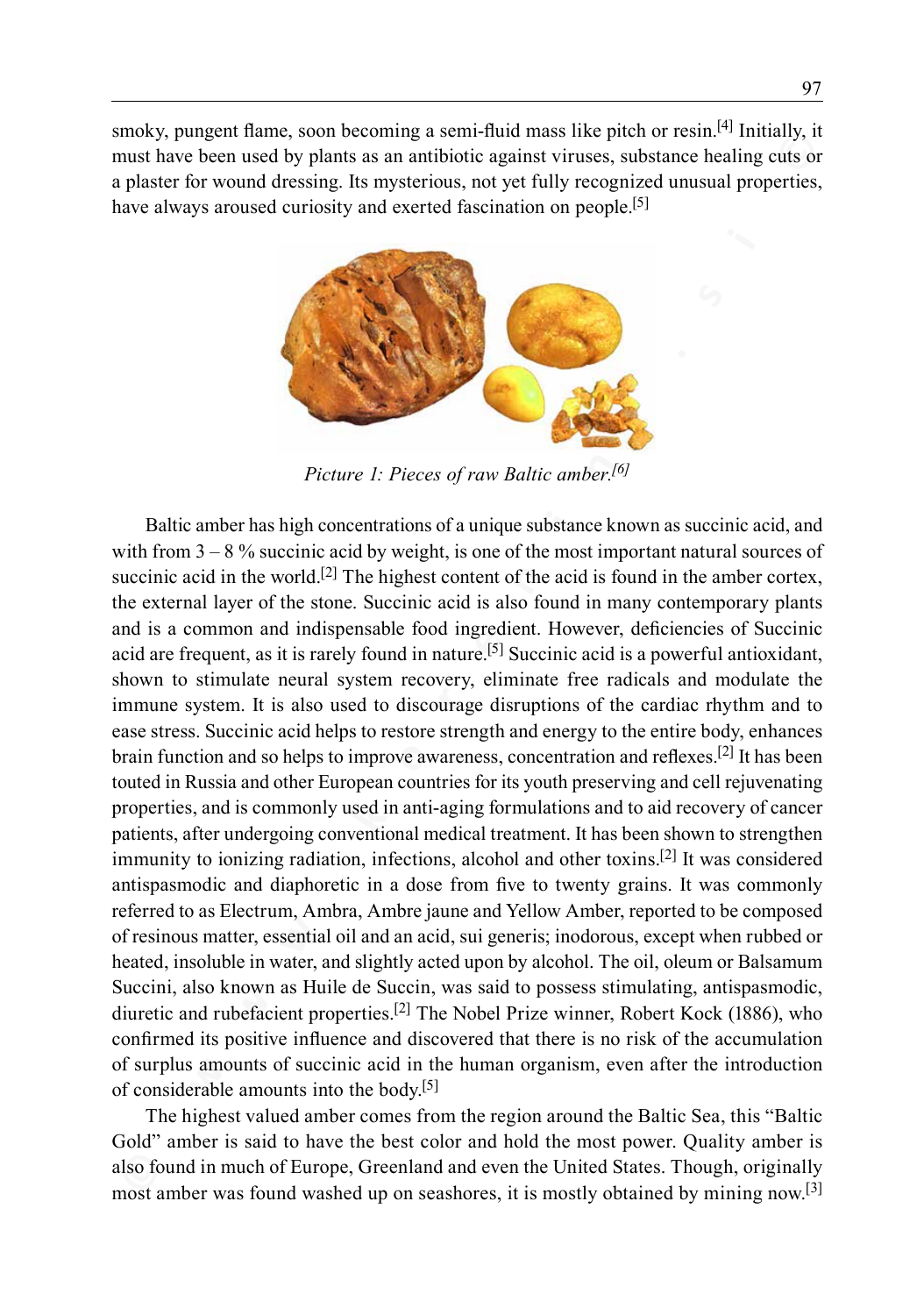Baltic amber actually has a long and illustrious history of medicinal as well as magical and spiritual use. Throughout China, India, the Middle East and all of Europe, from the northern Boreal forests to the Mediterranean Sea, many people are not only well aware of, but also make regular use of, the vitality boosting and energetically protective qualities of these ancient golden fossil gems.<sup>[2]</sup> The Greeks were the first who documented the amber's ability to hold static electricity when rubbed. This is reflected in the name electron they gave to it. The word 'electricity' is also deriving from this original term for amber $[3]$ 

### History of Amber

Amber is said to be the oldest stone used for personal adornment.<sup>[3]</sup> Amber has become associated with much lore and history over the many, many years that humans have used and admired it in very high esteem.[3]

Baltic amber's continuous use has been documented to at least 13,000 years ago. Natural Baltic amber was highly prized among the ancient Nordic and Scandinavian peoples, as well as by the Celts, the ancient peoples of the Mediterranean: the Phoenicians, Greeks and Etruscans, the Arabs, Egyptians and the Chinese. All of them knew and used Baltic amber (succinite) many centuries before the Common Era.<sup>[2]</sup> Magical and protective Baltic amber adornments have been found in Mycenaean tombs, on the island of Crete, in the Egyptian pharaoh tombs in Tethys and among the burial goods of Tutankhamun and also in excavated old grave sites throughout the Europe and the Middle East.<sup>[2]</sup> Tacitus wrote: "*For a long time, indeed, it lay unheeded like any other refuse of the sea, until Venetian luxury made its reputation. They have of no use for it themselves (Aestii). They gather it crude, pass it on in unworked lumps, and are astounded at the price it fetches*".[4]

and spiritual use. Throughout China, India, the Middle Fast and all of Farope, from the nonthern Brows to the helicar many prope are not only well-<br>and spiritual use. Throughout China, India, the Middle Fast and all of Fa Amber had been extensively traded, since remote antiquity.<sup>[2]</sup> Due to its high esteem, it was one of the most valuable trade items for most ancient European cultures.[3] Though, no one really knows the exact routes, taken during the time of the Imperium Romanum, we do know that considerable amounts of raw Baltic amber were brought south from the Baltics to the Danube, through Eastern Europe and across the Julian Alps down to the Adriatic Sea, to the lands of the Veneti people, dwelling on the north-east coast of the Apennine Peninsula. The Veneti tribe, whose territory neighbored Pannonia, helped to popularize amber among the people of the Apennine Peninsula. In antiquity, Aquileia was the largest town in this part of Italy, an important transportation crossroads and practically overflowing with Baltic amber craft workshops.[2] Towards the end of the 1st century BC, the artisans in Aquileia had mastered amber sculpting techniques. The smallest nuggets were made into assorted beaded necklaces and a great variety of other items were produced here as well, including rings, pins and pendants and coffers to hold them, knife, comb and mirror handles and boxes for cosmetics. Dionysian motifs and scenes were popular, as were miniature leaves, shells, fish and loaves of bread, pomegranates, figs, dates and grapes.<sup>[2]</sup> Baltic amber gems were not only valued by these ancient peoples for their unique beauty, but also for their considerable medicinal and protective qualities.[2]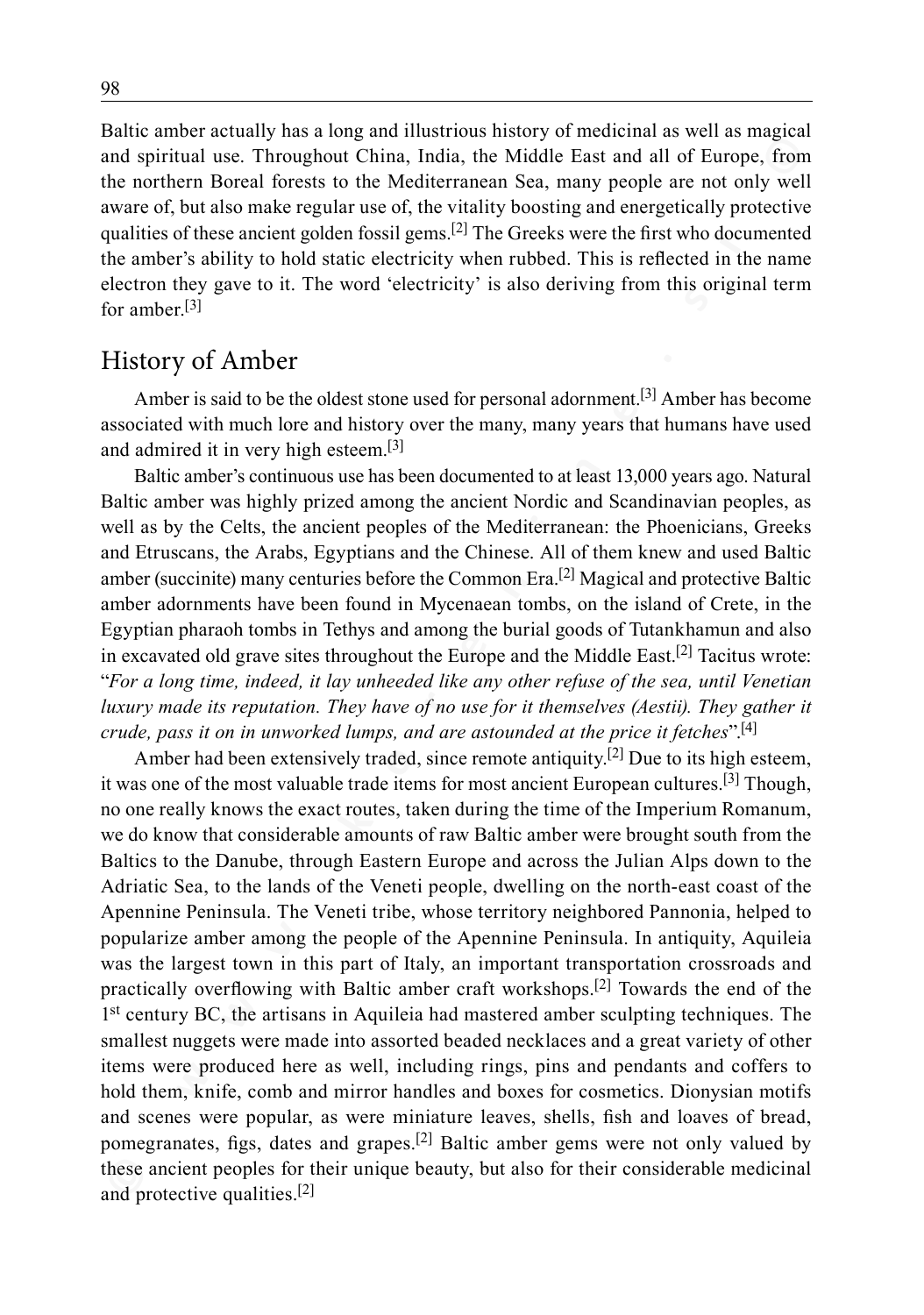**© w w w . k o r e n i n e . s i ©** Tacit wrote in the 45<sup>th</sup> chapter of his work Germania about the area and about the people that collect the amber, in the words: "*Suebian sea. Turning, therefore, to the right hand shore of the Suebian sea, we find it washing the country of the Aestii, who have the same customs and fashions as the Suebi. They are the only people who collect amber - glaesum is their own word for it - in the shallows or even on the beach. Like true barbarians, they have never asked or discovered what it is or how it is made*<sup>"[4]</sup> The Greek poet Homer, writing as early as the  $10<sup>th</sup>$  century BC, made several references to amber in the Iliad and the Odyssey. Herodotus wrote about Baltic amber's electrical properties in the 5th century BC, they were well known even then, though that particular word would not be coined for centuries. Theophrastus had discussed about Baltic amber in his work entitled On Stones, in the 4th century BC. Theophrastus classified rocks based on their behavior when heated, and grouped minerals by common properties, such as amber and magnetite, both of which have strong powers of attraction.<sup>[2]</sup> Pliny the Elder tells us in his Naturalis Historia, published circa 77‑79 AD, that Baltic amber was called "northern gold" by both, the ancient Greeks and the Romans, and that by the time of the Emperor Nero (54‑68 AD), a small amber statuette was worth more than a robust and healthy slave.<sup>[2]</sup>

## Myths about Amber

Many diverse cultures carry primeval creation myths concerning the origins of amber.<sup>[2]</sup> For many years it was thought that amber was either the crystallized urine of various cats (lynx being the most popular), or hardened rays of the sun.[3]

Legends of the Kashubian tribe say that amber is the result of great lightning strikes upon the earth.[2]

Lithuanian tales recount the unhappy love between Jurate, goddess of the Baltics, and a fisherman named Kastytis. In a fit of anger, Jurate's father threw down a great bolt of lightning that shattered the amber palace on the bottom of the sea and drowned Kastytis along with his fishing boat. Since that day, waves have been endlessly washing fragments from the amber palace ashore and littering the Baltic Sea coastline with small pieces of amber, which are the tears that the still grieving Jūratė continues to shed.<sup>[2]</sup>

In Greek and Roman mythology, it was said to be the hardened tears of the Heliades, who shed tears into the river Eridanus, while mourning their brother Phaeton.<sup>[3]</sup> The stories say that Phaethon was thrown into the river by Zeus, as punishment for taking his golden chariot, on a joyride across the sky and that the tears of the heart-sick sisters eventually hardened into drops of dazzling amber.<sup>[2]</sup>

Arabs named amber with the word anbar, which is linked to the ambergris, a substance from sperm whales used to make perfume and incense, probably due to the fact that the original amber was found on beaches after being washed in by the tide. Logically primitive people would think, it originated there and came from the same source as the valuable ambergris. Stone aged peoples are said to have believed that amber contained the resting place of the spirit.[3]

Ancient Chinese myths say that this warm and magical golden substance is the petrified soul of tigers. Primarily, a symbol of good fortune and protection, the tiger is also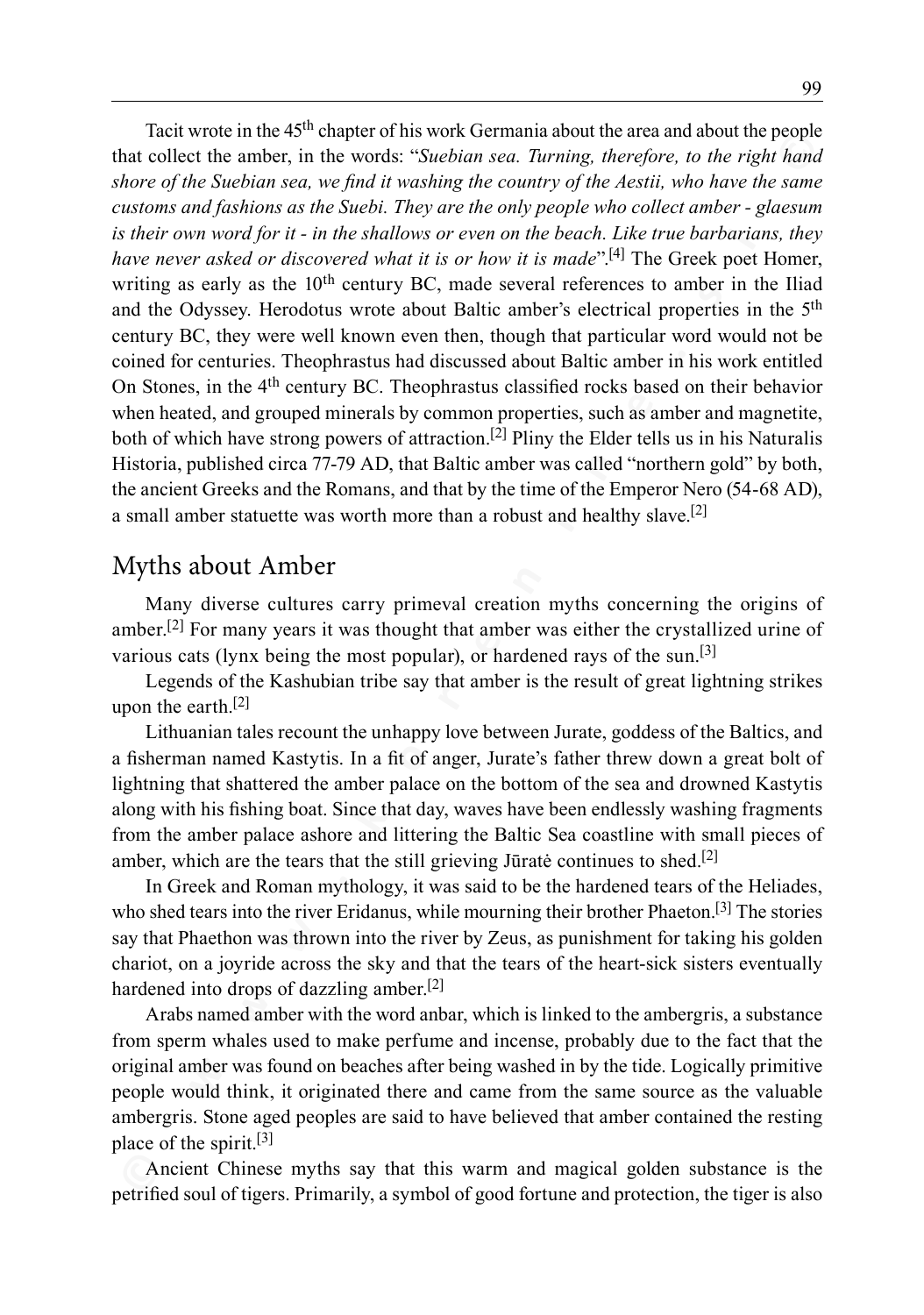associated with solar energy, summer and fire, and is linked to the powers of attraction, protection and illumination.[2]

#### Amber in Medicine

**Example 1 and particial many the proposition and interaction and particial method of particial method (specially) in he USA and Ressin Of particial value and particial experimentation and particial experimentation of the** In present day times, tens of effective medicines containing succinic acid have been manufactured and patented, especially in the USA and Russia. Of particular value are pharmaceuticals preventing the aging of human cells, which use succinic acid as an inhibitor (an agent slowing down or totally stopping the loss of) of potassium ions and an antioxidant. Dr. Veniamin Khazanov of the RAS Institute of Pharmacology at the Tomsk Scientific Center wrote: "*For aged people, succinic acid has proved to be indispensable. It is capable of restoring the energy balance at the cellular level, which is often upset as the years go by, and helps the patient regain his youthful energy*".[5]

Famous Hippocrates (460-377 BC), father of medicine, in his works described medicinal properties and methods of application of Baltic amber that were later used by scientists until the middle Ages. In ancient Rome, Baltic amber was used as medicine and as a protection against different diseases. Calistratus, famous physician of those times wrote, that amber protects from madness, powder of amber mixed with honey cures throat, ear and eye diseases and taken with water cures stomach illnesses.<sup>[5]</sup>

Pliny the Younger noted that Roman peasant women wore amber medallions, not only as adornments, but also as a remedy for *"swollen glands and sore throat and palate"*. Persian scientist Ibn Sina (Avicenna) called amber remedy for many diseases.<sup>[5]</sup>

The ancient women of the original Italic tribes were especially fond of wearing Baltic amber for both, its magical, as well as its health enhancing properties.<sup>[2]</sup>

Baltic amber has been revered as a medicinal substance since time immemorial, and many healing elixirs have been made with it, down through the ages. The Persian scientist, philosopher and foremost physician of his time, Ali Ibn Sina, known as Avicenna, 980 – 1037, who's Canon of Medicine provides a complete system of medicine according to the principles of Galen and Hippocrates, and was the standard textbook for Western doctors up until the 17<sup>th</sup> century, was well versed in the medicinal uses of Baltic amber. He wrote that it was astringent, used to staunch the flow of blood and recommended it as a therapeutic remedy against many diseases.[2]

Albert the Great, also known as Albertus Magnus and Albert of Cologne, born in 1193, was a Dominican monk friar and bishop, who promoted the peaceful coexistence of science and religion. Granted the title Doctor Universalis by his peers, he is often referred to as the greatest German philosopher and theologian of the Middle Ages. Albertus Magnus believed that stones had spiritual and magical properties and he wrote about it in his work De Mineralibus. He categorized Baltic amber as one of the six most valuable medicines of his time,  $[2]$  followed by other substances such as ocastoreum, mors, camphor, tartarus and aurum $[5]$ 

The Polish astronomer and mathematician Nicholaus Copernicus, (1473-1543), studied medicine at Krakow University and wrote his graduate thesis on Baltic amber's potent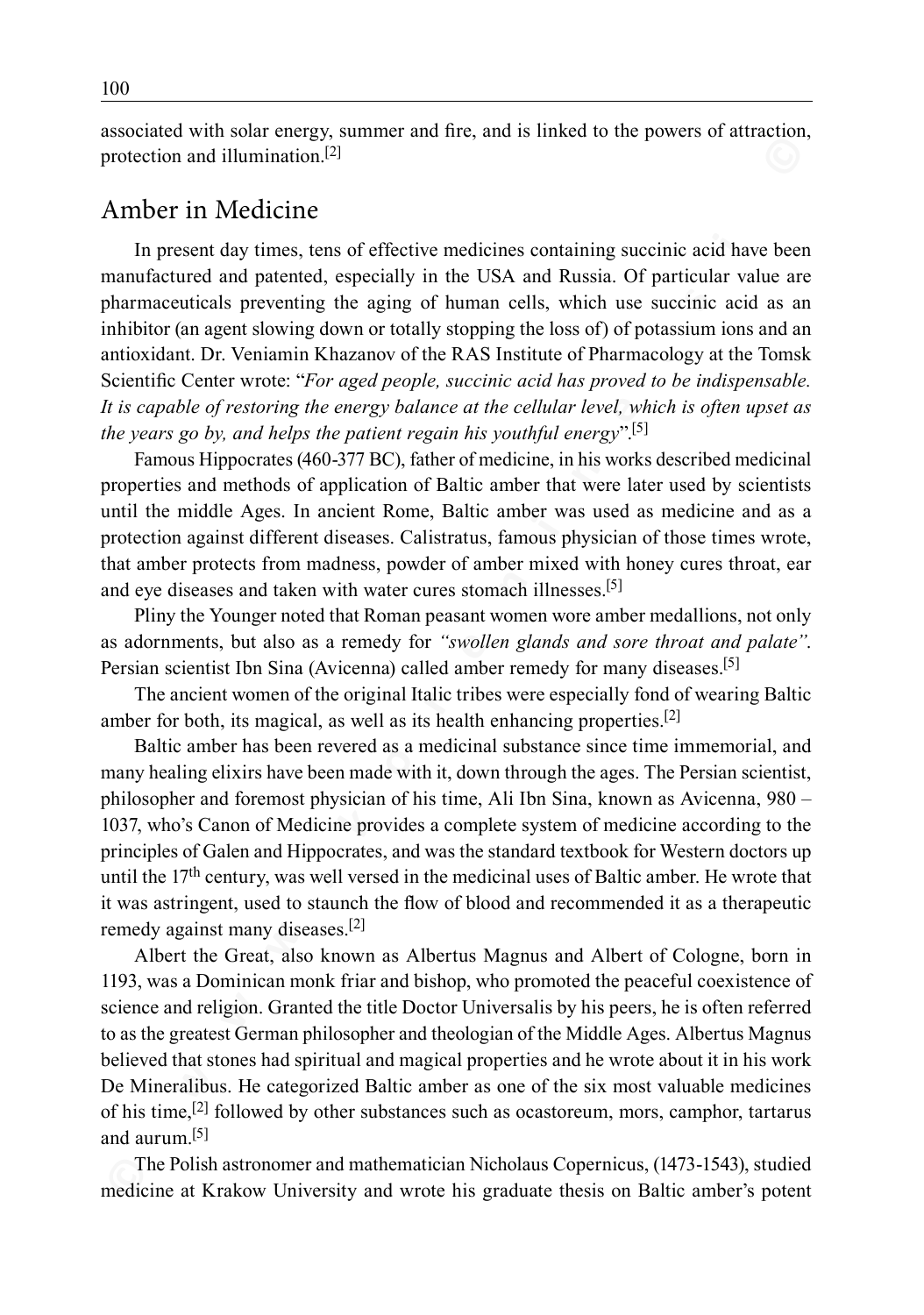healing properties.<sup>[2]</sup> He documented that his formulas for medicine included 22 specific ingredients and one of them was Baltic amber.[5]

**Example properties and the single method and in So when the model and the single method in the model ages, Battle cannel for the treatment of particular the single bases of the original properties were even worn for the t** In the middle ages, Baltic amber beads were even worn for the treatment of jaundice. It was believed that the magic force of this yellow stone could absorb unhealthy yellowness of the skin and the weakness of the organism. Terms, Oleum succini (amber oil), Balsamum succini (amber balsam) and Extractum succini (amber extract) were often used in the recipes and records of the alchemists of those times.[5] Amber oil is another universal medicine, recognized as very effective, especially for all rheumatic diseases. Giacomo Fantuzzi so reported from his 1652 journey: "*...A very valuable, strong, acrid and thick oil is made from Amber. The oil has a thousand beneficial properties, as specified in the formula I got in Gdansk, where the process has been developed to perfection, and the oil from white amber is believed to be the best and the most expensive...*".[5] The terms Oleum succini (amber oil), Balsamum succini (amber balsam), and Extractum succini (amber extract or tincture) appear often in the formulas of the alchemists of the Middle Ages, and these items were still listed as medicines in A Dictionary of Medical Science; Medical Lexicon of Official and Empirical Preparations, sixth edition, dated 1846, written by Robley Dunglison, at the Boston Medical Library of Medicine.[2]

Succinic acid from Baltic amber was analyzed by Robert Koch (1886), the pioneer of modern bacteriology, who was awarded the Nobel Prize in Physiology or Medicine in 1905. Koch confirmed the positive health influences of this substance and discovered, that there is no risk of the accumulation of surplus amounts of succinic acid in the human organism.[2]



*Picture 2: Amber with mosquito fossil insect.[7]*

# The Use of Amber

In former times, Lithuanian tribes employed such incense to drive away evil spirits from the dead and help the soul travel to good spirits. The newly born babies were fumigated, so that they could grow faster, the newly-weds that they could live happily, and those going to war, so that they could return with spoils of victory. Before World War I amber was still used for treatment of various diseases, e.g. tincture made of pieces of amber and vodka was thought to increase sexual potency of men. In Lithuania and in tsarist Russia, nannies had to wear amber beads to protect themselves and babies from diseases. As late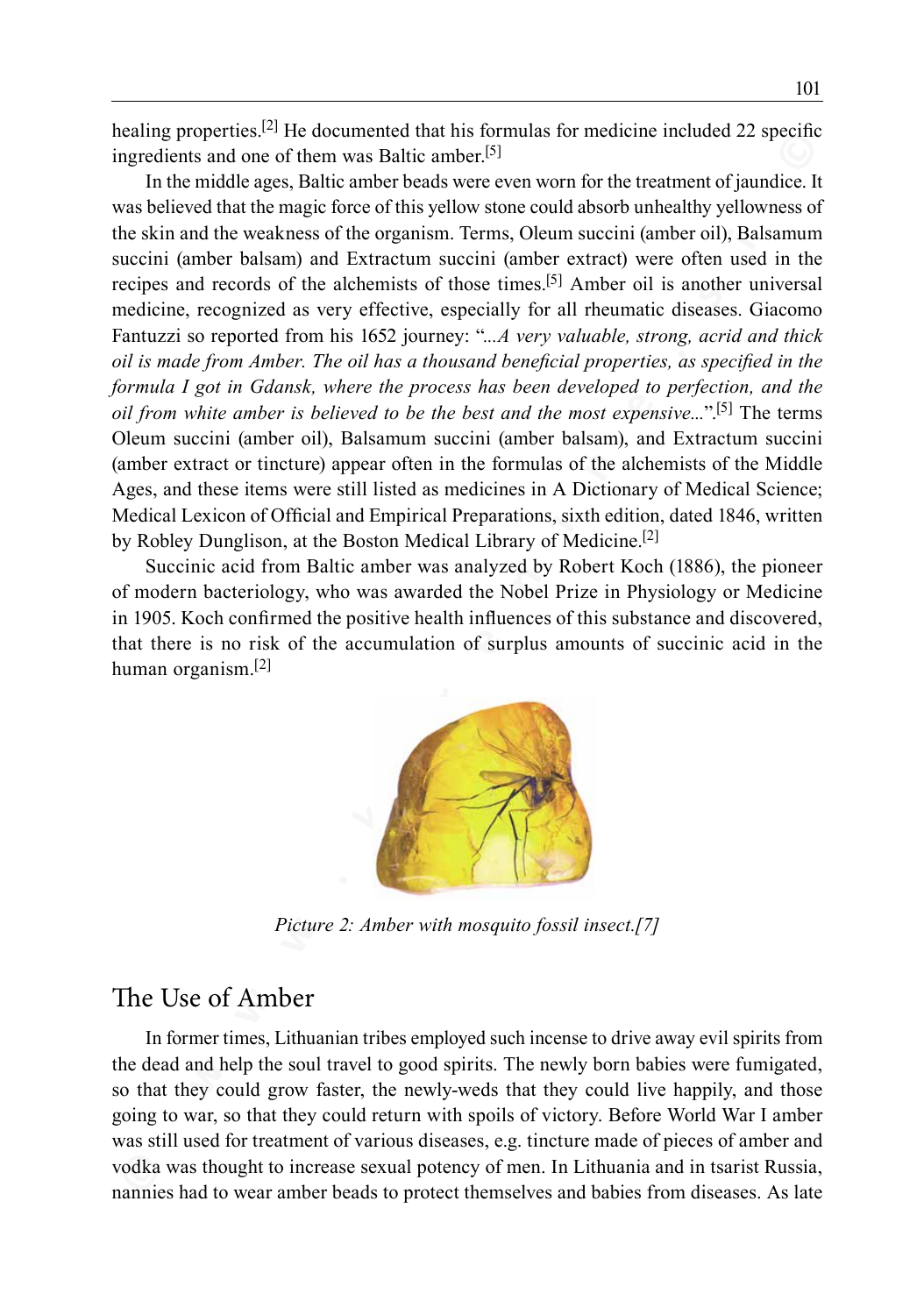as before World War II, especially in Germany, Baltic amber beads were put on babies, to make the eruption of teeth less painful and make the teeth grow stronger.<sup>[5]</sup>

Middle European people have long believed that amber smoke strengthens the human spirit and imparts courage. Lithuanian tribal people use Baltic amber incense to dispel evil spirits and to bless and offer guidance to the souls of their dead. Newborn babes are traditionally blessed with a smudge of burning amber smoke, as they have been for centuries, and newly-weds are smudged this way as well. Soldiers going off to battle are also fumigated with smoldering amber, as a ceremony of protection accompanied by prayers, for a safe return.[2]

In Asian countries "amber syrup", a mixture of succinic acid and opium, was used as a tranquilizer and antispasmodic.[5] Following the influence of Oriental Medicine, amber oil is used for massage. In this case, its considerable bactericidal and electrostatic properties play the most beneficial role.<sup>[5]</sup> People of that time  $(12<sup>th</sup> c.)$  also made amber tinctures from beer, wine and water, and declared them effective against everything, from stomach aches to rheumatism. Recent scientific research has also proved that succinic acid has a very positive influence on the human organism.[5]

**EXECTS** Mater the energy of the spain full and make the techt grow stronger.<sup>[5]</sup><br>Make the cruption of techt less painful and make the techt grow stronger.<sup>[5]</sup><br>Make the oreposite properties the ball of the properties th Among the most intriguing archaeological finds in the area of Italy are spinning staffs, made of bronze rods with strings of amber beads wound around them. Spinning was the sacred work of women, and natural amber was a spinner's ally, because its electrostatic properties attracted the raw fibers of wool, flax and hemp, and so helped to lighten the work.[2] According to Pliny the Elder, a necklace of amber beads was well known to offer protection from several poisons, as well as from "sorcery and witchcraft".<sup>[2]</sup> Pliny the Younger recorded, that Roman women wore amber pendants as adornments and also to ease "swollen glands, sore throat and palate". Indeed, the ancient women of the original Italic tribes were especially fond of wearing Baltic amber for both, its magical, as well as its health enhancing properties.[2] Magicians used to use amber in the way to empower their rituals. The people who believed that they are a target of exhausting, pointed to them by some people or situations, or that they are a victims of the psychical attach, had been widely practiced amber rituals for their protection.<sup>[8]</sup>

Baltic amber was, and still is, worn as a protective amulet for both the living and the dead.[2] They (ancient Greeks, Romans, and Phoenicians) believed it to cure just about everything, as well as to protect the wearer from all sorts harm.<sup>[3]</sup> Amber is used for all types of protection, protection from radiation and psychic protection (psychic shielding). Amber was used extensively for protection by the ancient Romans.<sup>[9]</sup>

Additionally, Baltic amber is proven to act as a shield, providing protection from harmful radiation.[2]

Baltic amber is a natural analgesic agent and possesses anti-inflammatory properties. So, it is often used to ease joint pain. It also acts as a natural antibiotic, and as we have seen, it has an ages-old history of use in preventing and treating disease and healing wounds.<sup>[2]</sup> Current research shows that the micronization of amber improves its assimilation, by the stress-weakened organism of contemporary man.<sup>[5]</sup>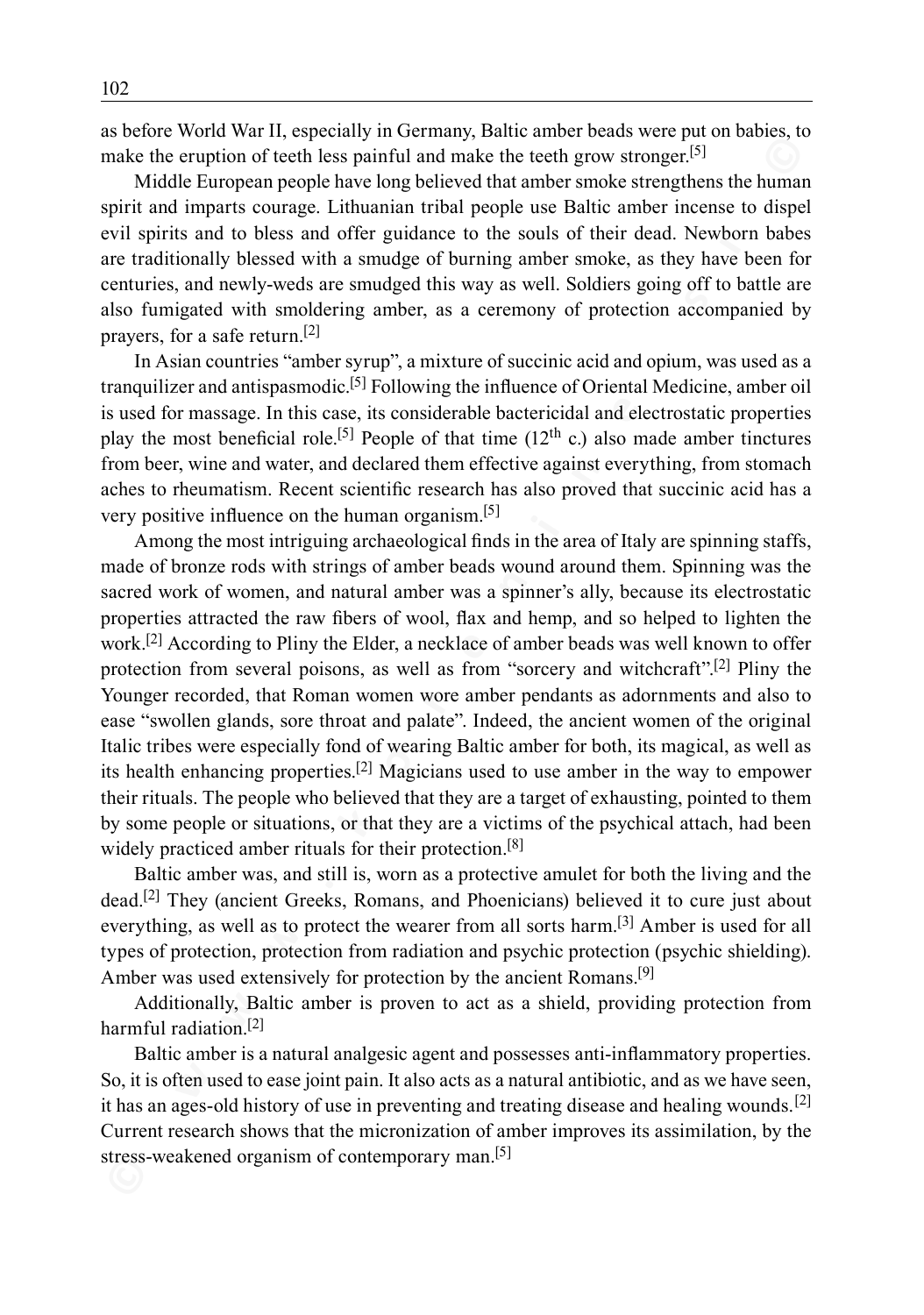# Amber in Different Languages

| alb. | qelibar                                                     | lit.  | geñtaras,<br>gintãras or jentaras <sup>[11]</sup>                                                                                                                                                                                                                                                                                                                                                                                                                                                                                                                                                                                                 |
|------|-------------------------------------------------------------|-------|---------------------------------------------------------------------------------------------------------------------------------------------------------------------------------------------------------------------------------------------------------------------------------------------------------------------------------------------------------------------------------------------------------------------------------------------------------------------------------------------------------------------------------------------------------------------------------------------------------------------------------------------------|
| arb. | anbar                                                       | mkd.  | kilibar, kelibar or jantar                                                                                                                                                                                                                                                                                                                                                                                                                                                                                                                                                                                                                        |
| blg. | kehlibar or jantar                                          | nfr.  | rääf                                                                                                                                                                                                                                                                                                                                                                                                                                                                                                                                                                                                                                              |
| blr. | burštin or jantar                                           | nl.   | barnsteen                                                                                                                                                                                                                                                                                                                                                                                                                                                                                                                                                                                                                                         |
| bsk. | anbar                                                       | nrw.  | rav                                                                                                                                                                                                                                                                                                                                                                                                                                                                                                                                                                                                                                               |
| ctl. | ambre                                                       | oprs. | gentarn <sup>[11]</sup>                                                                                                                                                                                                                                                                                                                                                                                                                                                                                                                                                                                                                           |
| CZ.  | jantar                                                      | pol.  | bursztyn, jantar or amber                                                                                                                                                                                                                                                                                                                                                                                                                                                                                                                                                                                                                         |
| dan. | rav                                                         | prs.  | jentars or gentars[11]                                                                                                                                                                                                                                                                                                                                                                                                                                                                                                                                                                                                                            |
| eng. | amber                                                       | ptg.  | âmbar                                                                                                                                                                                                                                                                                                                                                                                                                                                                                                                                                                                                                                             |
| est. | merevaik                                                    | rom.  | chihlimbar                                                                                                                                                                                                                                                                                                                                                                                                                                                                                                                                                                                                                                        |
| fin. | meripihka                                                   | rus.  | jantar                                                                                                                                                                                                                                                                                                                                                                                                                                                                                                                                                                                                                                            |
| fr.  | ambre                                                       | sct.  | òmar                                                                                                                                                                                                                                                                                                                                                                                                                                                                                                                                                                                                                                              |
| ger. | bernstein                                                   | slv.  | jantar                                                                                                                                                                                                                                                                                                                                                                                                                                                                                                                                                                                                                                            |
| glc. | ámbar                                                       | spn.  | ámbar, árabe or succino                                                                                                                                                                                                                                                                                                                                                                                                                                                                                                                                                                                                                           |
| gr.  | kehrimpari or elektron (hist.)                              | srb.  | cilibar or jantar                                                                                                                                                                                                                                                                                                                                                                                                                                                                                                                                                                                                                                 |
| hun. | gyantar <sup>[11]</sup> or borostyán                        | svk.  | jantár                                                                                                                                                                                                                                                                                                                                                                                                                                                                                                                                                                                                                                            |
| irl. | ómra                                                        | swd.  | bärnsten or rav                                                                                                                                                                                                                                                                                                                                                                                                                                                                                                                                                                                                                                   |
| isl. | raf                                                         | trk.  | kehribar                                                                                                                                                                                                                                                                                                                                                                                                                                                                                                                                                                                                                                          |
| itl. | ambra                                                       | ukr.  | burštin or jantar                                                                                                                                                                                                                                                                                                                                                                                                                                                                                                                                                                                                                                 |
| krs. | dzintars, zitars,<br>ziteris or ziters <sup>[11]</sup>      | wfr.  | barnstien                                                                                                                                                                                                                                                                                                                                                                                                                                                                                                                                                                                                                                         |
| lat. | succinum, ambar,<br>electrum or glaesum                     | wls.  | ambr                                                                                                                                                                                                                                                                                                                                                                                                                                                                                                                                                                                                                                              |
| let. | dzintars, dzitars <sup>[11]</sup> or glisis <sup>[11]</sup> |       |                                                                                                                                                                                                                                                                                                                                                                                                                                                                                                                                                                                                                                                   |
|      |                                                             |       | We can notice that base words are not related among each other, except the Turkic<br>word kehribar, which most probably derives from the Arabic word anbar. Base words<br>and languages that use it are grouped into columns. Language written in the 1 <sup>st</sup> row<br>represents the language that the base word proven or suppositionary derives from. All<br>other languages which use the word are written below it in ascending order. It is clearly<br>seen, that some words that denote amber, are used among languages that are much apart<br>from each other Spreading of those words to different languages, can be evoluted with |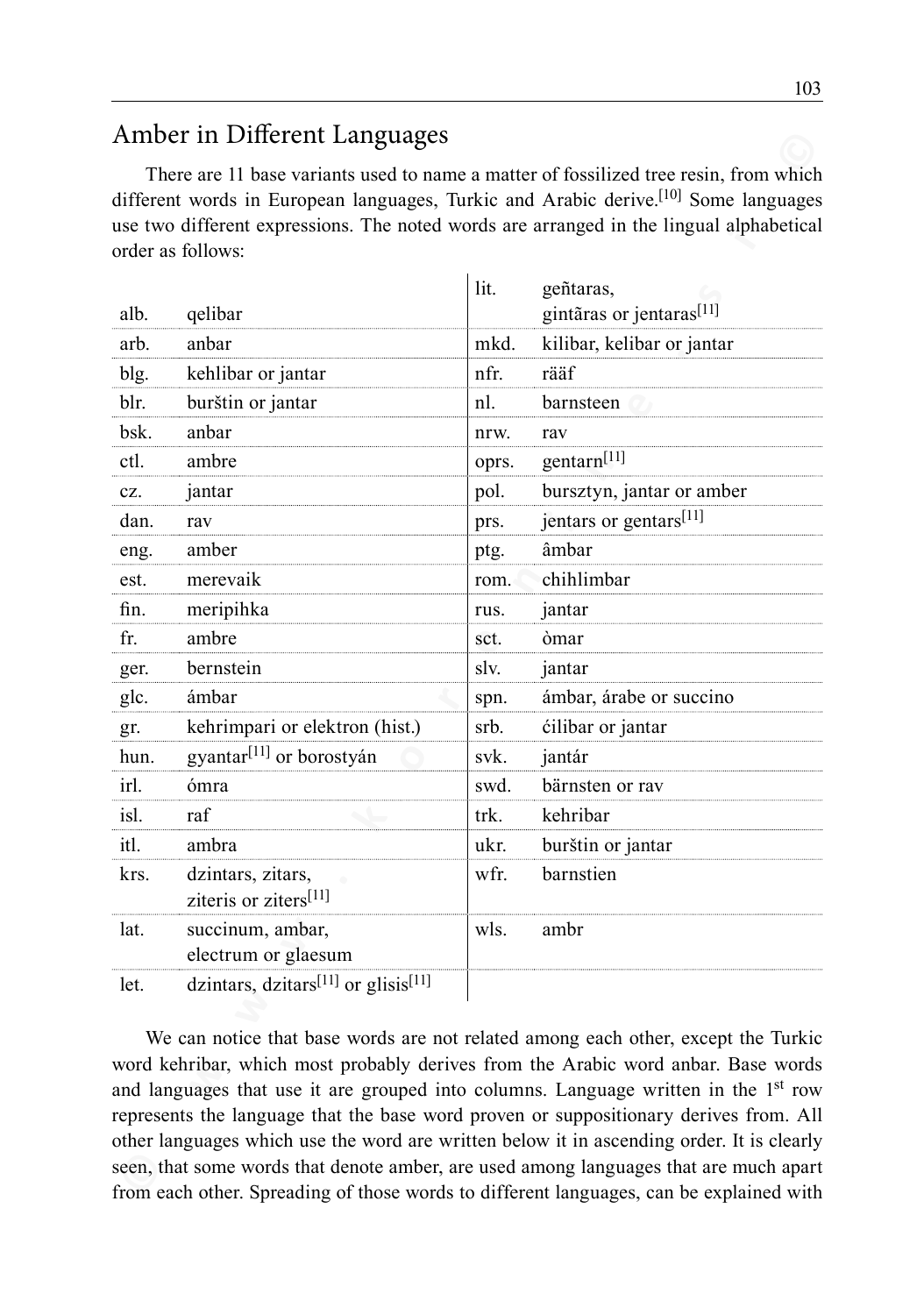historical occurrences and trading routs among kingdoms. The Latin used 4 expressions. The Polish language is the most interesting, because it resides in the territories by the Baltic Sea, where the amber had been originally collected. Irrespectively to that fact, the Polish language accepted a new word from French (Romance) language and the word that seems to be the German origin, while its original word is withering away.

|                |            | seems to be the German origin, while its original word is withering away. |           |          |                                       | $\ldots$ |          |       |          | The Polish language is the most interesting, because it resides in the territories by the<br>Baltic Sea, where the amber had been originally collected. Irrespectively to that fact, the<br>Polish language accepted a new word from French (Romance) language and the word that                                                                                                                                                                                                                                                                                                                    |             |
|----------------|------------|---------------------------------------------------------------------------|-----------|----------|---------------------------------------|----------|----------|-------|----------|-----------------------------------------------------------------------------------------------------------------------------------------------------------------------------------------------------------------------------------------------------------------------------------------------------------------------------------------------------------------------------------------------------------------------------------------------------------------------------------------------------------------------------------------------------------------------------------------------------|-------------|
|                |            |                                                                           |           |          | used to denote fossilized tree resin. |          |          |       |          | Table 1: The European languages, Turkic and Arabic, grouped by words                                                                                                                                                                                                                                                                                                                                                                                                                                                                                                                                |             |
|                | jantar     | anbar                                                                     | bernstein | kehribaı | rav                                   | succinum | elektror | lisis | merevaik | zakrij                                                                                                                                                                                                                                                                                                                                                                                                                                                                                                                                                                                              | swaliternik |
| $\mathbf{1}$   | prs.       | arb.                                                                      | ger.      | trk.     | dan.                                  | lat.     | gr.      | let.  | est.     | scy.                                                                                                                                                                                                                                                                                                                                                                                                                                                                                                                                                                                                | scy.        |
| $\overline{c}$ | blg.       | bsk.                                                                      | blr.      | alb.     | isl.                                  | spn.     | lat.     | lat.  | fin.     |                                                                                                                                                                                                                                                                                                                                                                                                                                                                                                                                                                                                     |             |
| 3              | blr.       | ctl.                                                                      | hun.      | blg.     | nrw.                                  |          |          |       |          |                                                                                                                                                                                                                                                                                                                                                                                                                                                                                                                                                                                                     |             |
| 4              | CZ.        | eng.                                                                      | nl.       | gr.      | nfr.                                  |          |          |       |          |                                                                                                                                                                                                                                                                                                                                                                                                                                                                                                                                                                                                     |             |
| 5              | hun.       | fr.                                                                       | pol.      | mkd.     | swd.                                  |          |          |       |          |                                                                                                                                                                                                                                                                                                                                                                                                                                                                                                                                                                                                     |             |
| 6              | krs.       | glc.                                                                      | swd.      | rom.     |                                       |          |          |       |          |                                                                                                                                                                                                                                                                                                                                                                                                                                                                                                                                                                                                     |             |
| 7              | let.       | ir.                                                                       | ukr.      |          |                                       |          |          |       |          |                                                                                                                                                                                                                                                                                                                                                                                                                                                                                                                                                                                                     |             |
| 8              | lit.       | itl.                                                                      | wfr.      |          |                                       |          |          |       |          |                                                                                                                                                                                                                                                                                                                                                                                                                                                                                                                                                                                                     |             |
| 9              | mkd.       | lat.                                                                      |           |          |                                       |          |          |       |          |                                                                                                                                                                                                                                                                                                                                                                                                                                                                                                                                                                                                     |             |
| 10             | oprs.      | pol.                                                                      |           |          |                                       |          |          |       |          |                                                                                                                                                                                                                                                                                                                                                                                                                                                                                                                                                                                                     |             |
| 11             | pol.       | ptg.                                                                      |           |          |                                       |          |          |       |          |                                                                                                                                                                                                                                                                                                                                                                                                                                                                                                                                                                                                     |             |
| 12             | rus.       | sct.                                                                      |           |          |                                       |          |          |       |          |                                                                                                                                                                                                                                                                                                                                                                                                                                                                                                                                                                                                     |             |
| 13             | slv.       | spn.                                                                      |           |          |                                       |          |          |       |          |                                                                                                                                                                                                                                                                                                                                                                                                                                                                                                                                                                                                     |             |
| 14             | srb.       | wls.                                                                      |           |          |                                       |          |          |       |          |                                                                                                                                                                                                                                                                                                                                                                                                                                                                                                                                                                                                     |             |
| 15             | svk.       |                                                                           |           |          |                                       |          |          |       |          |                                                                                                                                                                                                                                                                                                                                                                                                                                                                                                                                                                                                     |             |
| 16             | ukr.       |                                                                           |           |          |                                       |          |          |       |          |                                                                                                                                                                                                                                                                                                                                                                                                                                                                                                                                                                                                     |             |
|                | Annotation |                                                                           |           |          |                                       |          |          |       |          |                                                                                                                                                                                                                                                                                                                                                                                                                                                                                                                                                                                                     |             |
|                |            |                                                                           |           |          |                                       |          |          |       |          | The Literal Slovene is frequently used, instead of the Slovene in the study, to express<br>meanings, because it is easier for investigators to compare it with other languages. The<br>Literal Slovene using presently was formed in the 19 <sup>th</sup> century. It replaced the previously<br>used literal script named Bohoričica, which was much closer to the Slovene language.<br>The main difference between the Slovene and the Literal Slovene can be determined in<br>script. Based on awakening of the linguistic awareness in the late 18 <sup>th</sup> and the early 19 <sup>th</sup> |             |

*Table 1: The European languages, Turkic and Arabic, grouped by words used to denote fossilized tree resin.*

# Annotation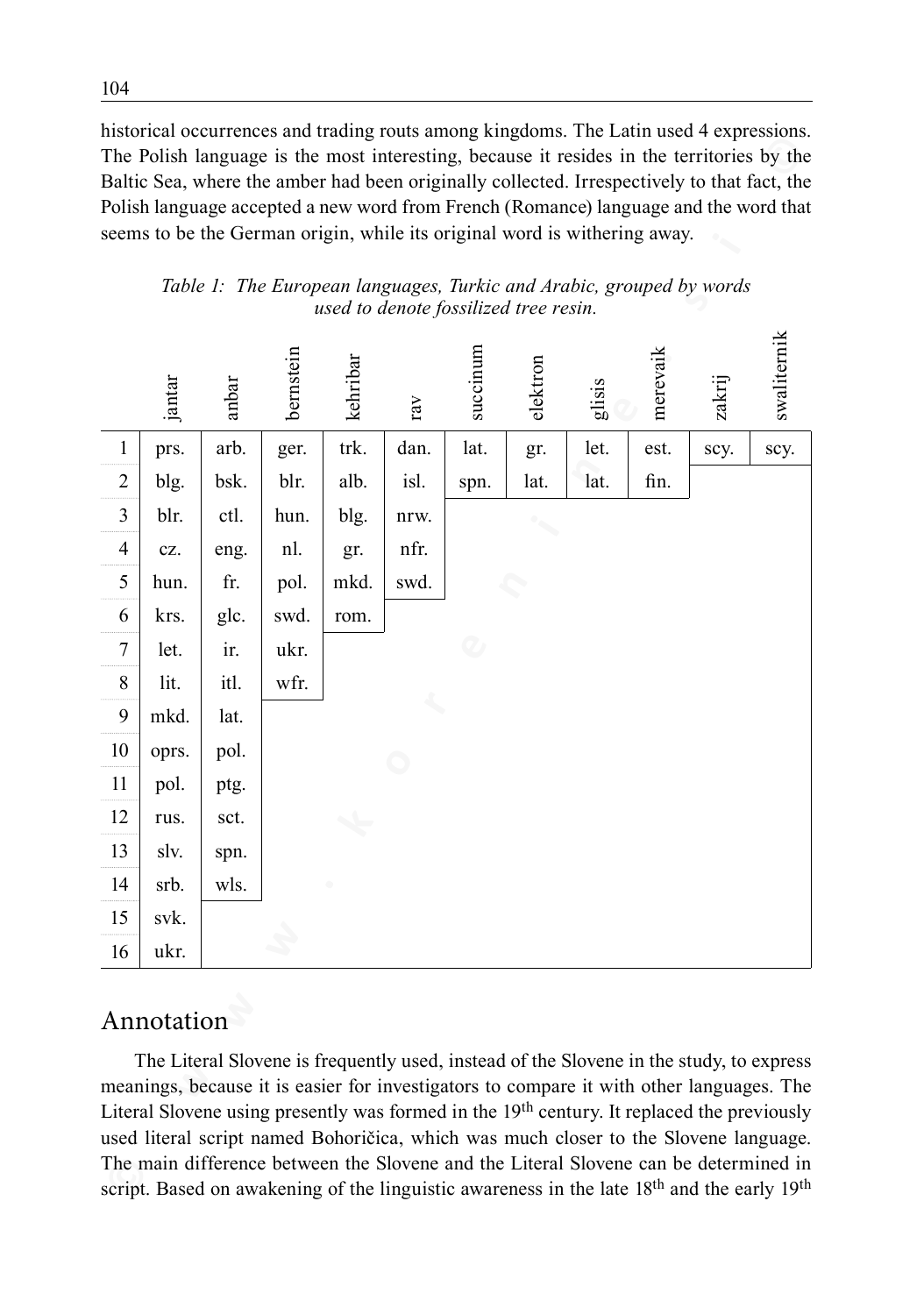centuries, and on the later Spring of Nations and the Pan-Slavism movements, the Slovene linguists and politicians were searching collective lingual characteristics, which brought up an adjustment of the Slovene language to other Slavic languages, in vocabulary, as well as in script.

Thus, the main difference between the Slovene and the Literal Slovene can be found in the Literal Slovene vocabulary, which is full of un‑Slovene words that were adopted from other Slavic languages. Contrarily, many Slovene archaic words, like jager, štenge, knedl, štiglic, turn, glajt, ja, etc. had been purged from the Slovene vocabulary, proclaimed them of being a German origin, without scientific base. The other cardinal characteristic of the Literal Slovene is introducing some writing rules, which do not fit the Slovene pronounce. In that manner, the sound of  $/u$  is frequently written with the letters of  $\langle v \rangle$  or  $\langle v \rangle$ ; stressed semi-vowel is omitting like: /t**ъ**rg/ ‹trg›, /k**ъ**rt/ ‹krt›, /p**ъ**rьst/ ‹prst›, etc. Many semivowels, which represent the original articulation in the Slovene language, were omitted or transformed to vocals, like: /p**ъ**r**ь**seʒъm/ ‹pr**i**sežem›, /m**ъ**gla/ or /m**ъ**gwa/ ‹m**e**gla›, /kьremp**ъ**l/ ‹kremp**e**lj›, etc.

**© w w w . k o r e n i n e . s i ©** The prolonged sounds of  $/n$ :/ and  $/l$ :/ were proclaiming to be palatalized. The story about the palatalized (ger. mouillirte) /l/ or  $/n/$  in the Slovene language is a result of an artificial theorizing in linguistics. Unlike to Poles, Czechs and Slovaks, letters ‹lj› and  $\langle n \rangle$  were introduced instead of  $\langle l \rangle$  and  $\langle n \rangle$  to express the prolonged sound variety. That way, the Slovene, which is basically the Western Slavic language, was pushed closely to the South Slavic languages in writing. The Slovene language actually does not use the palatalized (ger. mouillirte)  $/1/$  or  $/n/$ . Thus, the use of letter pairs  $\langle 1 \rangle$  and ‹nn› (krall, konn, polle, moll, etc.) if not ‹l'› and ‹n'›, is more accurate than ‹lj› and ‹nj› (kralj, konj, polje, molj, etc.), because in reality the sound of  $/1/$  or  $/n/$  in words: kral, kon, pole, mol, etc., is spoken in a doubled or prolonged way. Mind the English words: ball, fall, call, cull, etc. Therefore, the use of doubled letters like /ll/ or /nn/ is correct from the lingual point of view.

A great inconvenience with using inappropriate symbols in writing is that, in the course of time, ordinary people equalize pronounce with letter symbol. Consequently, the so-called palatalized sound of /l'/, written in ‹lj›, is pronouncing more and more often in the sounds of /lj/, which is utterly wrong. So, the old Slovene word nedela is presently pronouncing in the sounds of /nedeːlja/ even among some ordinary people; irrespectively to the clear fact that ancestors never in the history pronouced it that way, and that etymologically the noun nedelja is impossible formation.

The ending –i was generally introduced in the Literal Slovene for unstressed semivowel /ь/ that can be found in the Slovene verbs: delat**'** delat**i**, gledat**'** gledat**i**, tъrgovat**' ►** trgovat**i**, etc.

Words that developed from the same root, also change pronounce of the specific sound frequently, which is caused by inflexion or development of the meaning. Some instances that, besides in the Literal Slovene, appear also in the Slovene language are listed as follows:

t / d: ‹gladko› /gla**t**ko/, ‹gladit› /gla**d**ъtь/ or /g**w**a**d**ъtь/, ‹sladko› /sla**t**ko/, ‹slad› /sla**d**/

u / w / l: ‹šel› /šъ**u**/, ‹šla› /šь**l**a/ or /šь**w**a/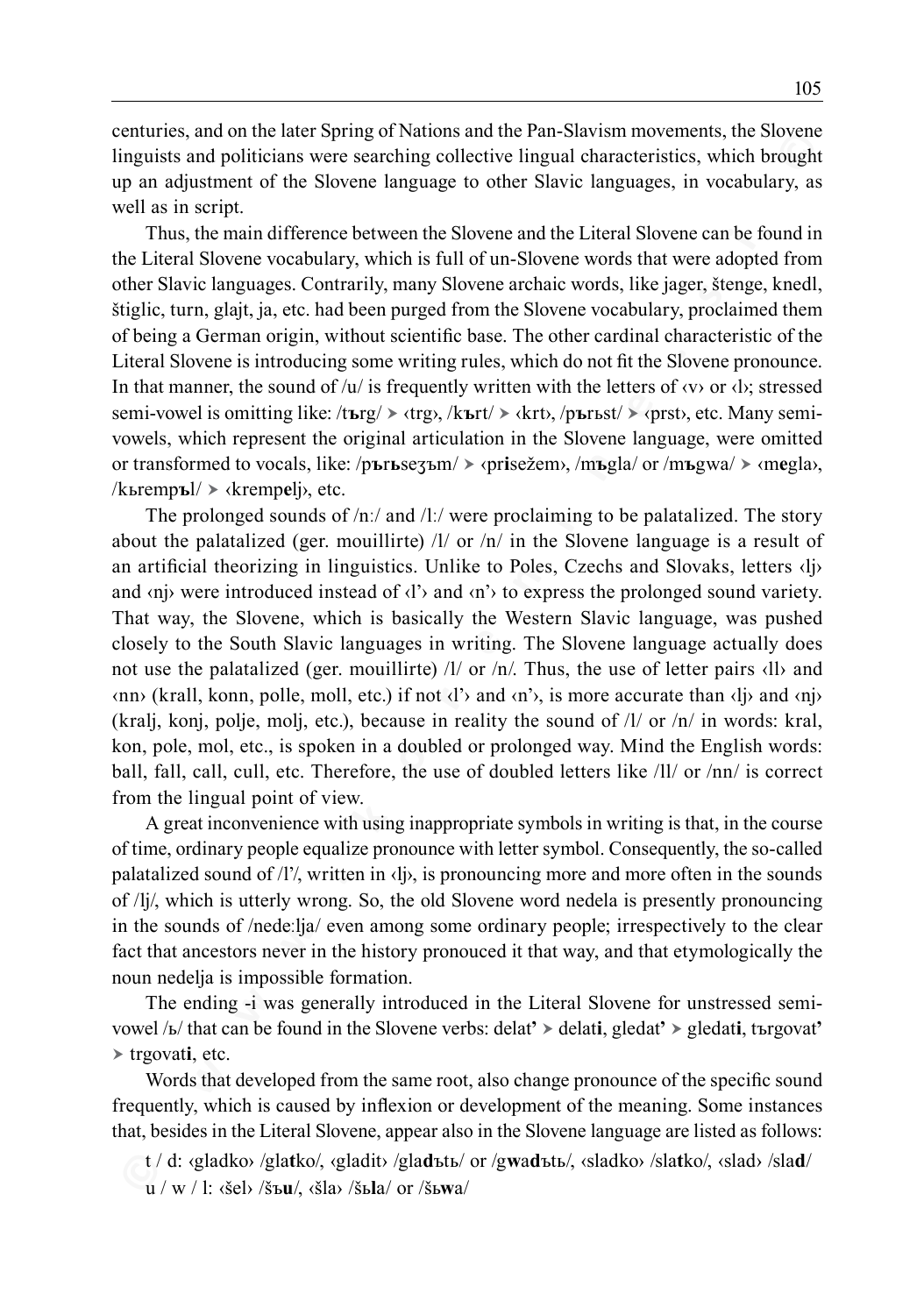š / ž: ‹gož› /go**ʃ**/, ‹goža› /go**ʒ**a/

h / g: ‹bog› /bo**h**/, ‹boga› /bo**g**a/

c / č / k: ‹pe**c**ivo›, ‹pe**č**›, ‹pe**k**a›

h / g / ž: ‹sne**g**› /sne**h**/, ‹snežit› /sne**ʒ**itь/, ‹kro**g**› /kro**h**/, ‹krožit› /kro**ʒ**ъtь/

h / š: ‹strah› /stra**h**/, ‹strašit› /stra**ʃ**itь/, ‹prah› /pra**h**/, ‹prašen› /pre**ʃ**ъnь/

k / č: ‹tlak› /tla**k**/, ‹tlačit› /tla**ʧ**ъtь/

b / p: ‹rob› /ro**p**/, ‹robit› /ro**b**ъtь/; ‹gra**b**en› /gra**b**ъnь/, ‹gra**p**a› /gьra**p**a/

zd / šč /st: ‹gozd› /go**st**ь/, ‹gozda› /go**zd**a/, ‹gošča› /go**šč**a/ or /go**šь**a/, ‹gostó› /gu**st**oː/ etc.

**© w w w . k o r e n i n e . s i ©** At the beginning, the Literal Slovene had been articulating very close to the Slovene language, irrespectively to deviated writing, because some newly invented writing rules were adjusted with the contemporary spoken language. However, later, folks and even intellectual classes, started to pronounce words as they were written, no matter to the fact that linguists had constantly warn them about the correct pronounce. Compare slv.  $/$ nedela $/$  >  $/$ nedelja $/$ ,  $/$ lukna $/$  >  $/$ luknja $/$ ,  $/$ kral $/$  >  $/$ kralj $/$ ; eng.  $\langle$ adjust $\rangle$   $/$   $\langle$ ddju $\langle$ st $/$ ,  $\rangle$  $\langle$ knight> /nait/ > /kniːght/, etc.

Warnings, about incorrect pronounce were useless, also, because some scientists and politics, enthusiastic for the Serbian language, even forced the wrong pronouncing, especially the pairs of /lj/ and /nj/, which pushed the Slovene language closer to the Serbian. All inappropriate deeds, use and intentional measures, differentiate the Literal Slovene much from the Slovene language.

Balkanization of the Slovene language is still implementing by the Slovene ex-communists and their younger followers, found on the left political wing. They can especially be found all over among professional and civil society key roles, including institutions and educational system. So, for instance, the word bulšь was changed to bolše and boljše in the past. Nevertheless, in the last 20 years, the Serbian word bolje, which is nonexistent form in the Slovene language, was forcing to use among the Slovenes.

It is interesting, how even reasonable people became victims of radio, TV and other media's propaganda, for they succumb to their performances thoroughly, so they do not even realize the intentional swindle. The fact how can one "forget" which was his / hers language just a few years ago, should be investigated, as a psychiatric phenomenon.

Lingual changes go completely in line with intentional introduction of other social layers, like Balkan music, mentality, trading and cultural ties with Balkan, etc. Warnings, that Slovenes were always naturally connected to the Middle Europe and with Czechs and Poles most of the time in history, more than to Serbs and Croats, is ignored and oppressed.

Consequently, the Literal Slovene is artificial language and therefore not appropriate for use in etymology. Only the Slovene language, namely the Slovene dialects, should be used in science. Well, scholars can also use the Literal Slovene, but only in manner to consider all upper described peculiarities to overcome non‑existent forms in the Slovene language, which would lead investigators to the genuine trace.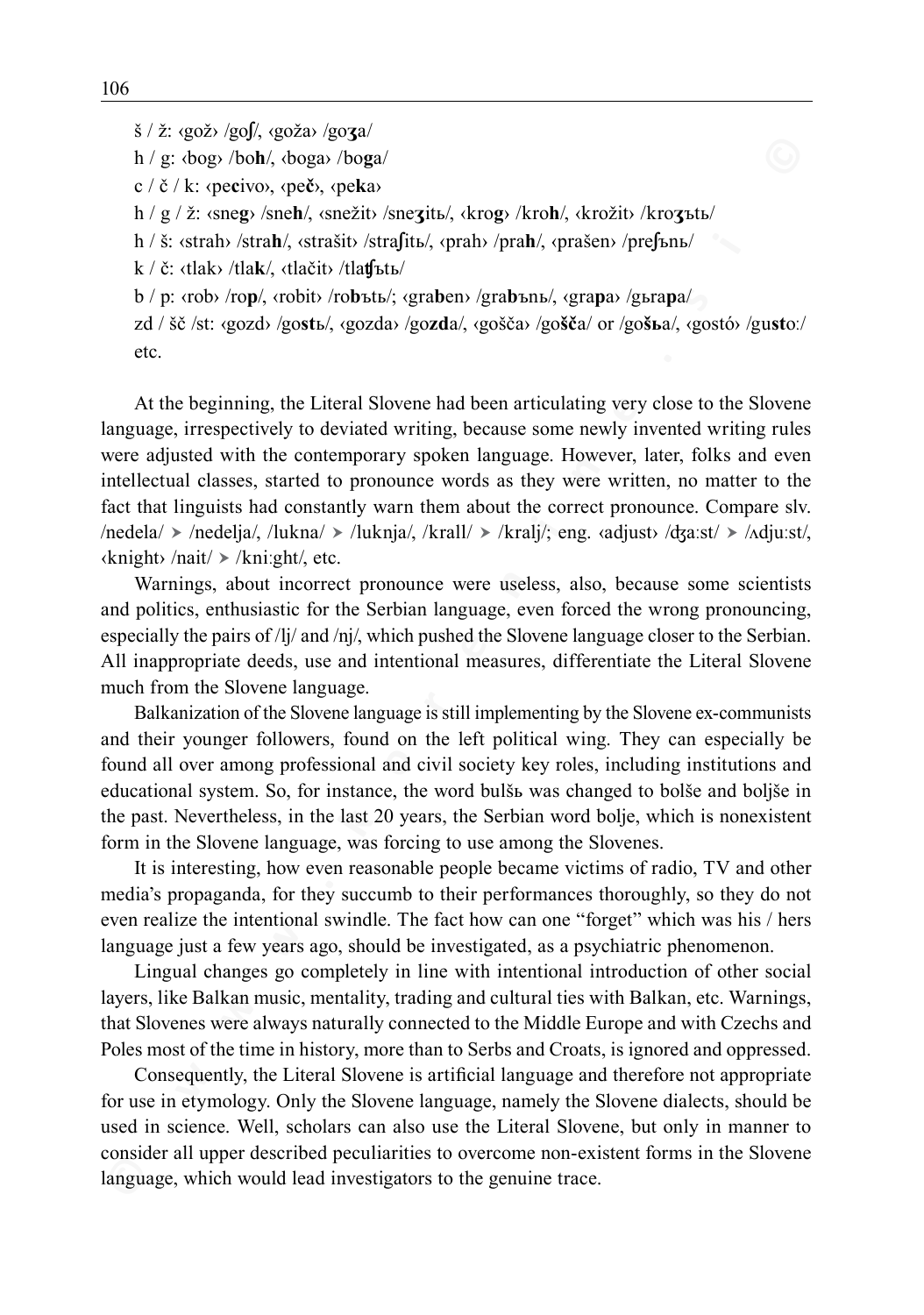# Jantar – the  $1<sup>st</sup>$  Group

The largest group belongs to the base word jantar. It most certainly derives from a language spoken on the Baltic territory, where the amber was collected or extracted. The local word had been spread out to the world by the amber trade routes and beyond, from the earliest times. The original language of those territories was probably proto-Prussian language, much before the German language corrupted its vocabulary. Words that derive from the base word jantar are:<sup>[10]</sup>

| $j$ antar = янтар (blr.)                   | gyantar $\left[11\right]$ (hun.) | jentars, gentars <sup>[11]</sup> (prs.) |
|--------------------------------------------|----------------------------------|-----------------------------------------|
| $j$ antar = $\hat{\mathbf{a}}$ нтар (blg.) | dzintars, zitars, ziteris,       | $j$ antar = янтарь (rus.)               |
| jantar (cz.)                               | ziters <sup>[11]</sup> (krs.)    | jantár (svk.)                           |
| dzintars, dzi $\arcsin^{[11]}$ (let.)      | $j$ antar = $j$ антар (mkd.)     | jantar (slv.)                           |
| geñtaras, gintãras <sup>[11]</sup> (lit.)  | gentarn <sup>[11]</sup> (oprs.)  | $jantar = jahtar = (srb.)$              |
| jentaras <sup>[11]</sup> (lit.)            | jantar (pol.)                    | $j$ antar = янтар (ukr.)                |

**EXECT THE 2<sup>x</sup> CHO 100 (<b>C Extramely** be the sus word juntar. It most certainly derives from any anguage so then the bureaut growth by the ambet was collected or extracted. The largest growth before Germann language By the first sight, this group seems to be divided in two parts. The numerous one is the Slavic part, which uses the word jantar, and the smaller one is the Baltic part that uses words: dzintars, geñtaras, etc. But, inspecting the "Baltic" words more precisely, it is clear, that they are just derivatives of the word jantar. The Prussian language used two varieties: jentars and gentars, which only differs in the first sound of  $j/\ell$  and  $/g/\ell$ . The Lithuanian language still uses two forms: geñtaras and jentaras, which also distinguish in the leading consonant only. It is hard to assert that the word gentars is a result of the change of the leading sound /j/ in the word jentars or reverse, because it is just a pronouncing variety of the same word, which can be used at the same time by neighbor dialects, or even in the same language. The sounds of /j/ and /g/ are most likely remnants of the proto-pair /gj/, which is not preserved in any word listed above. The Lithuanian and Kursk language pair  $\frac{dz}{in}$  in the word dzintars shows another deviation. The oldest remnants of the pair  $\frac{z}{i}$  can be found in some archaic languages like the Slovene and the Lower Lusatian.

Looking generally, it can be seen that leading g‑ had been dropped out in the Slovene language, while in east Slovene dialects it remains in a few words such as:<sup>[12, pp.92-5]</sup>

| gjèdrni slv. jadrni 'swiftly'                |          | gjemàti slv. jemat 'to take' |
|----------------------------------------------|----------|------------------------------|
| gjèdrno slv. jadrno 'diligent, quick, agile' | $q$ ièsi | sly jesih 'vinegar'          |
| gjíbanje slv. gibanje 'moving'               | etc.     |                              |

Similar words, in which the sound of  $/g$  is sometimes omitted, are widely used in the Slovene language. Some examples are listed as follows: **gl**ej **l**ej 'look', **gl**ih **l**ih 'just', etc. Alike to them, but not widely used words are: **gladko**  $\triangleright$  ladko 'smoothly', etymologically explained from **l**ed **gl**ed 'ice'; **gl**obanja 'dell' **l**obanja 'skull', etc. There are some other east Slovene words where the sound of /g/ switched to /j/ like:<sup>[12, pp.92–5]</sup>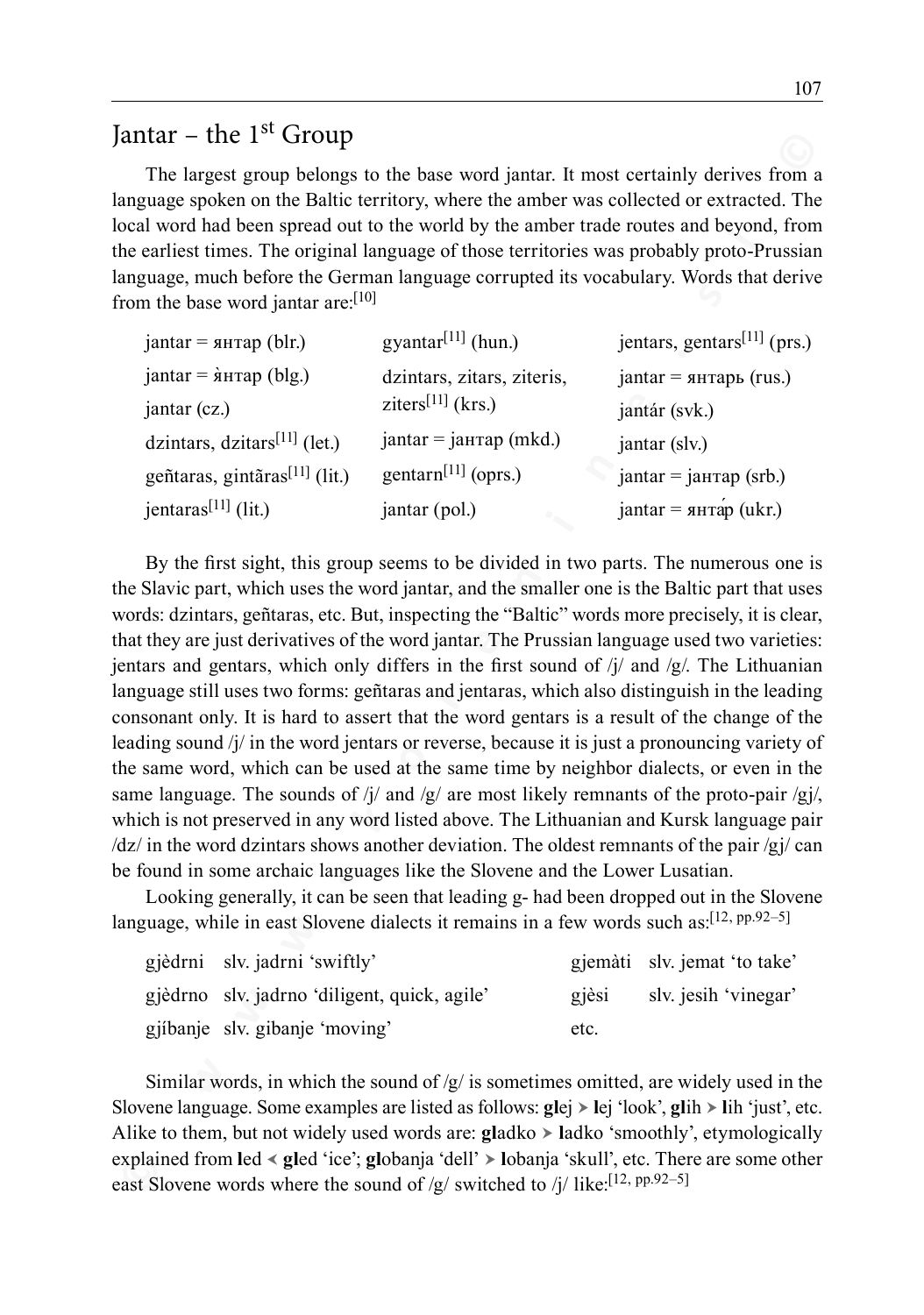| géčati | slv. ječat 'to groan'       | gézdni  | slv. jezdni 'riding'              |
|--------|-----------------------------|---------|-----------------------------------|
| gèčmen | sly. ječmen 'barley'        | giinday | sly. gniday 'weak, feeble, faint' |
| Gédrt  | sly. <b>Jedrt</b> 'f. name' | giémant | slv. dijamant 'diamond',          |
| Gèrica | sly. Jerica 'f. name'       |         | (newly formed word)               |
| gétra  | slv. jetra 'liver'          | etc.    |                                   |

Those words cannot be considered as a result of the Hungarian writing style where letter  $\langle g \rangle$  sometimes stands for the sound of /j/[13, p.26], but in fact it derives from the consonant pair of  $\langle g \rangle$ , which was more used in the past than it is nowadays. Some words with the leading  $\langle g \rangle$  that can also be found in the Lower Lusatian language are listed as  $f_0$ llows<sup> $\cdot$ [14, pp.137–8]</sup>

| giardosć   | slv. jarnost, ponos, pokončnost 'pride'                           |
|------------|-------------------------------------------------------------------|
| giarzić se | sly jarit se, postavlat se, bahat se, 'to swagger, to boast'      |
| giarziwy   | slv. jarliv, domišlav, nečimern, ohol 'conceited, vain, haughty'; |
|            | mind also slv. jara gospoda 'parvenu (gentlemen)'                 |
| etc.       |                                                                   |

Word remnant of the pair  $\langle q \rangle$  can be found also in other related languages, for instance the Lower Lusatian, which has been using the following words with initial pair  $\langle g \rangle$ , where  $/j$  had been dropped out in Slovene language:  $[14, pp.137-8]$ 

|       | giard <sub>ł</sub> slv. g <sub>br</sub> dlo, g <sub>br</sub> lo 'throat' |      | gjarbiś slv. grbit 'to bend, to hump, to crook' |
|-------|--------------------------------------------------------------------------|------|-------------------------------------------------|
|       | gjagaś lv. gagaš, kvakaš 'you talk                                       |      | gjargaś slv. grgrat 'to gargling'               |
|       | endlessly'                                                               | etc. |                                                 |
| gjarb | sly. g <sub>br</sub> ba 'hump, hunch'                                    |      |                                                 |

**© w w w . k o r e n i n e . s i ©** From the upper examples it can be seen that words with the leading  $\langle g \rangle$ ,  $\langle g \rangle$  and  $\langle \dot{\gamma} \rangle$ could exists in different dialects of the same language, as well as in some distant areas. But the word comparison leads us to conclusion, that the consonant pair  $/gj$  is older than the sound of  $/j/$ . Thus, an anticipated extinct word gjantar has to be older than words: jantar, jentaras, dzitars, geñtaras, etc., which are in use in the present time. Surprisingly, the Hungarian preserved the word form gyantar, which is closest to the original word. The Hungarian word gyantar could be explained as a loanword from the Slovene language, which is not surprisingly in any way, because the Hungarian language intruded in the middle of the Slovene language basin (Pannonia) in the  $10<sup>th</sup>$  century. The Slovene influence to the Hungarian language is attested by hundreds of the Slovene loanwords, which can be found in the Hungarian vocabulary. Just one of those words, obviously, is also the word gyantar 'amber', which starting letters ‹gj› shows an archaic Slovene from, that was shows previously. The lower example shows the anticipated development of the original word **gjъntar**, which developed also to the words: jantar and geñtaras:

 $j$ iantar < (g)jantar < g**jъntar** > g(j)entar > gentar–+ -as > gentaras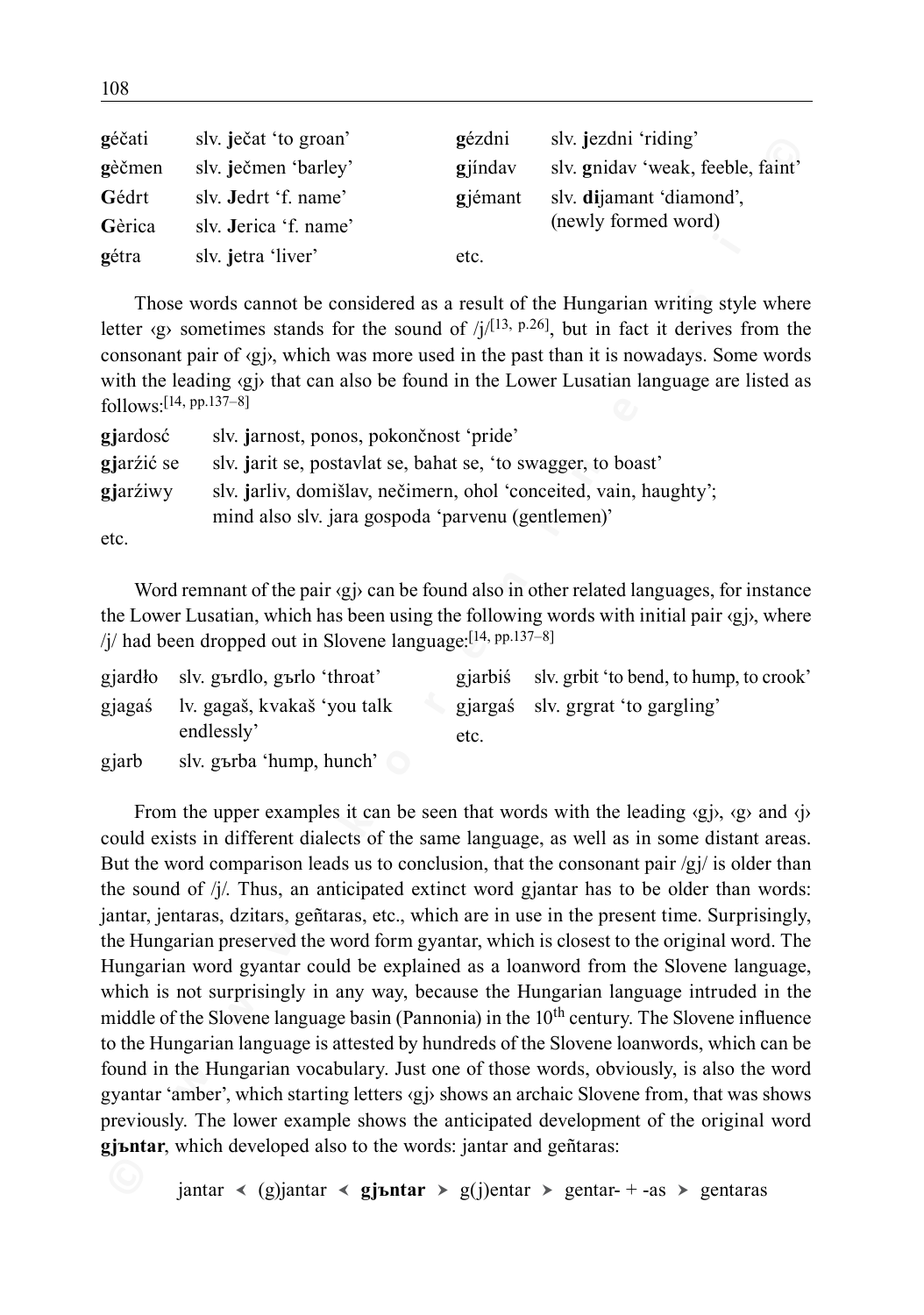# Word Jantar in Etymological Dictionaries

#### Slovene – Snoj

**jāntar:** is a loanword from Russian word jantárь 'amber', which had been loaned from Lithuanian gintāras 'amber'. The Lithuanian word is not explained etymologically.<sup>[15, p.234]</sup>

#### Slovene – Bezlaj

**© w w w . k o r e n i n e . s i © jântar:** 'glesum, succinum', adj. jántarjev, jantarski, jantarjast. Corresponds to srb. jäntār, mak. jantar, blg. jantàr, ukr. and blr. jantár, cz. and pol. jantar, svk. jantár, dlž. jantař, which had been loaned from rus. jantarъ; in the  $16<sup>th</sup>$  century jentarъ had been most likely loaned from lit. dial. jentaras, geñtaras, gintãras 'amber'. Baltic word, let. dzintars, dzitars and o˝prs. gentarn are not understood. There is possible relation to the Ugro-Finnic expressions for resin; compare hun. gyanta 'resin, glaze', gyantár 'amber', see also Petersson, Heteroklise 62, to whom dispute Vasmer, III 491. The Slovene form in the 18<sup>th</sup> century is ʃmolʃki kamen 'Bernstein' (Gutsmann), eng. 'resin stone'; okshtàn 'succinum' (Pohlin), compare srb. okstan (Belostenec, Stulič) from mhger. Agstein, Augstein, from lat. achates. About let. glīsis 'amber', lat. glēsum, mlger. glar 'resin'.[16, p.220]

#### Czech

**jantar:** likewise the ukr., slv., srb.; svk. jantar. All loaned from rus. jantar\*. Lit. giňtaras, according to statement of Bügy gintäras. Let. dziňtars. By the detailed explanation of B. A. Larina, the word derives from some Ugro-Finnic language, which distant members had been collecting amber by the shores of the Baltic Sea, once upon a time. The origin of that kind is alluding an expression resin, which can be found in Ugro-Finnic language; for instance: hun. gyanta means:  $1<sup>st</sup>$ -ly 'amber',  $2<sup>nd</sup>$ -ly 'a pine resin' and  $3<sup>rd</sup>$ -ly 'glaze'. The name jantar had been spread out from the Baltic languages (lit., let.) with the amber trading routes to different tribes.[17, p.216]

#### English

amber: mid-14<sup>th</sup> century 'ambergris, perfume made from ambergris', from Old French ambre, from Medieval Latin ambar 'ambergris', from Arabic 'anbar 'ambergris'. In Europe, the sense was extended, inexplicably, to fossil resins from the Baltic (late 13th century in Anglo-Latin; c. 1400 in English), which has become the main sense as the use of ambergris has waned. This formerly was known as white or yellow amber to distinguish it from ambergris, which word entered English in the early 15<sup>th</sup> century from French, which distinguished the two substances as ambre gris and amber jaune. The classical word for Baltic amber was electrum [18]

## Words Possibly Related to Jantar and Geñtaras

The first thing which has to be done among words that are similar to the word jantar, in their written forms and by their meanings, is to find out their connections. In that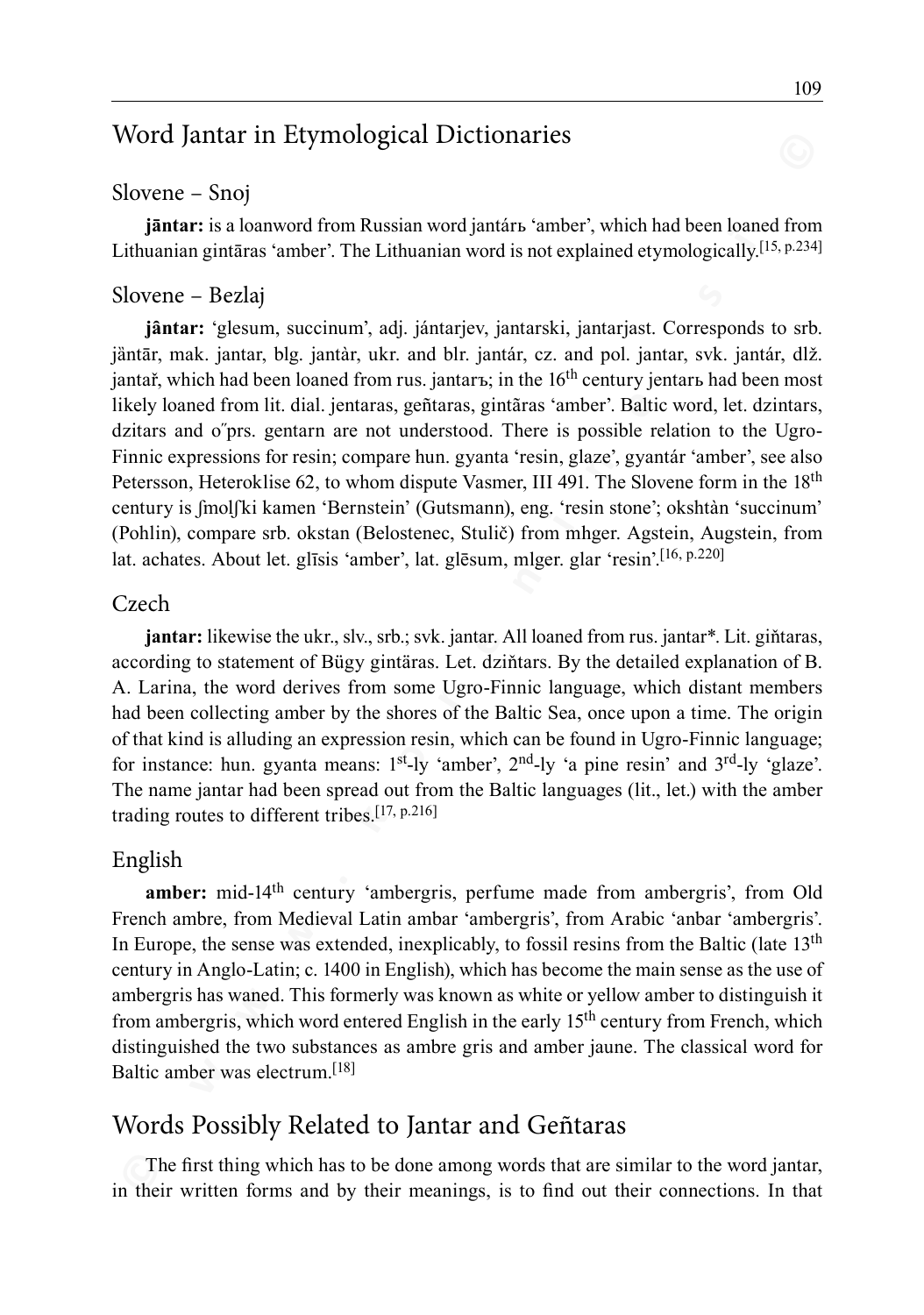manner, many related words that deriving from the root \*gъn-/\*jъn- had been inspected, in different languages. The words exist that look similar by written form, but they have different meanings; while other have common meaning, but they differ in the written form a lot. Some of noted words, grouped by languages, are listed below as follows:

### Lithuanian:[19]

|                 | in different languages. The words exist that look similar by written form, but they have<br>different meanings; while other have common meaning, but they differ in the written form<br>a lot. Some of noted words, grouped by languages, are listed below as follows: |
|-----------------|------------------------------------------------------------------------------------------------------------------------------------------------------------------------------------------------------------------------------------------------------------------------|
| Lithuanian:[19] |                                                                                                                                                                                                                                                                        |
| gainioti        | 'to chase, to drive, to pursue'; slk. 'loviti, zasledovati, pregnjati, gnati,<br>goniti', p.90                                                                                                                                                                         |
| genēti          | 'to lop, to trim, to prune'; slk. 'oklestiti, odstraniti, očistiti', p.96                                                                                                                                                                                              |
| ginčas          | 'controversy, conflict, debate, dispute, quarrel'; slk. 'prerekanja, oporekanje,<br>nasprotovati, proti, braniti, nasproten, nasprotnik', p.98                                                                                                                         |
| ginčyti         | 'to deny, to controvert, to dispute, to controvert, to quarrel'; slk. 'zanikati,<br>odbiti, oporekati, ugovarjati, proti, braniti', p.98                                                                                                                               |
| ginčius         | 'quarreler, adversary'; slk. 'prepirljivec, nasprotnik, sovražnik', p.98                                                                                                                                                                                               |
| ginklas         | 'weapon, arms'; slk. 'orožje, obramba, oborožiti se', p.98                                                                                                                                                                                                             |
| ginklinyčia     | 'arsenal, armory'; slk. 'orožarna, ščitarija', p.98                                                                                                                                                                                                                    |
| ginklininkas    | 'armor-bearer', slk. 'ščitonoša', p.98                                                                                                                                                                                                                                 |
| ginkluotas      | 'armed', slk. 'zaščiten', p.98                                                                                                                                                                                                                                         |
| ginkluoti       | 'to arm, to provide with arms, to armone's self, to take arms'; slk. 'oborožiti<br>se, zaščititi se', p.98                                                                                                                                                             |
| gintaras        | 'amber', slk. 'jantar', p.98                                                                                                                                                                                                                                           |
| gintarinis      | 'of amber, made of amber, amber like'; slk. 'jantarski, narejeno iz jantarja,<br>jantarast', p.98                                                                                                                                                                      |
| ginti           | 'to defend, to protect, to forbid, prohibit, to defend one's self'; slk. 'braniti,<br>ščititi, gnati, poganjati, preganjati', p.98                                                                                                                                     |
| gintuvē         | 'fortress, fortification'; slk. 'utrdba, trdnjava, utrjevati, ojačati', p.98                                                                                                                                                                                           |
| gyventi         | 'to live, to exist, to dwell, to abide, to reside'; slk. 'živeti, bivati, prebivati',<br>p.100                                                                                                                                                                         |
| gyvybē          | 'vital power, vitality, life'; slk. 'življenska energija, življenska sila, krepost,<br>živahnosť, p.100                                                                                                                                                                |
| gyvis           | 'living being, animal'; slk. 'živo bitje, žival', p.100                                                                                                                                                                                                                |
| gyvuoti         | 'to live, to be alive, to continue living'; slk. 'živeti, biti živ', p.100                                                                                                                                                                                             |
| gončas          | 'hound, harrier'; slk. 'goniti, ščuvati, uničevalec', p.102                                                                                                                                                                                                            |
| gonioti         | 'to chase, to hunt, to pursue'; slk. 'preganjanje, loviti, preganjati, gnati se<br>za kom, izgnati, lovlenje, hajka, gonja, goniti, hajkati, preganjati', p.102                                                                                                        |
| žengti          | 'to pace, to step, to stride'; slk. 'teči, gnati se, hitro hoditi, z dolgimi koraki',                                                                                                                                                                                  |
|                 | p.431                                                                                                                                                                                                                                                                  |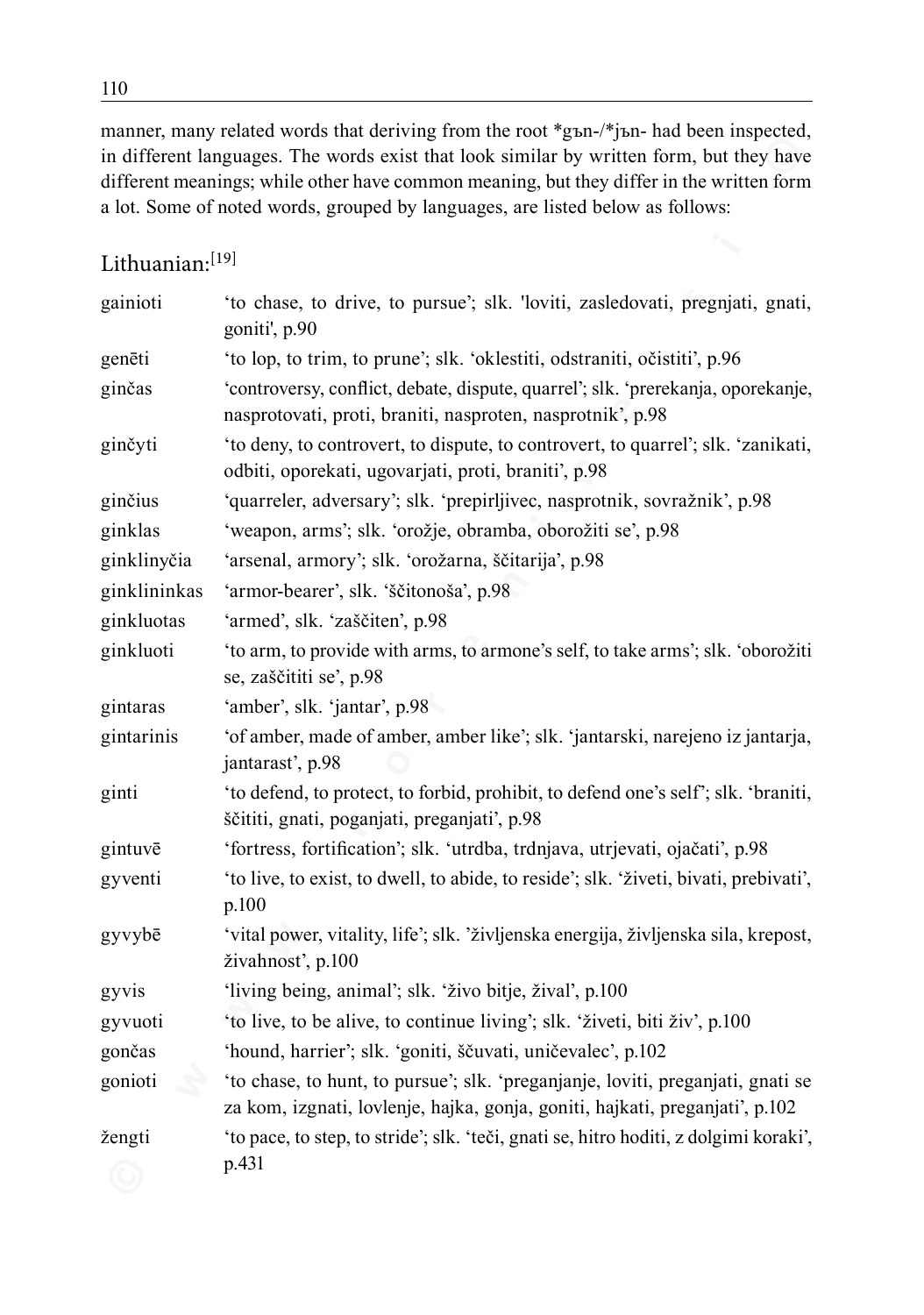#### Slovene – Snoj:<sup>[15]</sup>

- jánež loaned from old dial. German aneis, which is through mediative lat. anīsum a loanword from gr. ánēson, ánēthon 'koprc and janež', eng. 'fennel and anise'. The Greek word is the most possibly loaned from a certain eastern language, irrespectively, the origin is not known.', p.234
- **EXECT AND**<br> **EXECT AND**<br> **EXECT AND**<br> **EXECT AND**<br> **EXECT AND**<br> **EXECT AND**<br> **EXECT AND**<br> **EXECT AND**<br> **EXECT AND**<br> **EXECT**<br> **EXECT**<br> **EXECT**<br> **EXECT**<br> **EXECT**<br> **EXECT**<br> **EXECT**<br> **EXECT**<br> **EXECT**<br> **EXECT**<br> **EXECT**<br> **EXECT** gnáti žénem, izgnáti, izgânjati, nagnáti, nagânjati, odgânjati, pregânjati, razgnáti, vignati 'izgnati', eng. 'to exile, to banish' (10<sup>th</sup> c.); stcs. gъnati, pr. ženo 'gnati', eng. 'to drive, to move'; srb. gnàti, pr. žènēm, rus. gnátь (pr. gonjú), češ. hnát, pr. ženu 'gnati', eng. 'to drive, to move'. psl. \*gъnati, pr. \*žèno; onwards it is related to lit. giñti, pr. genù 'gnati (živino)', eng. 'to graze (cattle)'; old prs. guntwei 'gnati', eng. 'to drive'. This meaning had been developed from elder form \*'tepsti, tolči', eng. \*'to beat, to thrash', which can be seen from the related words like: ssk. hánati, hánti 'on tolče, ubije', eng. 'he beats, kills'; arm. ganem 'tolčem, tepem', eng. 'I beat, thrash'; gr. theínō 'tolčem', eng. 'I beat'; het. kuenzi 'on ubije', eng. 'he kills'; all deriving from ie. root \*guhen- 'tolči, tepsti, ubiti', eng. 'to beat, to thrash, to kill'. p.176
- gnésti 'stiskati, mehčati, pritiskati, tlačiti, mučiti, mečkati, lit. gniùsti = stiskati', eng. 'to press, to soften, to weigh down, to oppress, to torture, to squash, lit. gniùsti = to press',  $p.176$

gnev 'jeza', eng. 'anger', p.177

gnaviti 'daviti, mučiti, dolgočasiti, obremenevati, lit. gniáužti'; eng. 'to strangle, to torch, to bore, to worry, lit. gniáužti', p.177

gnida 'jajčece uši'; eng. 'nit, egg of a louse', p.177

gnus 'umazanija, sramoten, ogaben'; eng. 'dirt, shameful, disgusting', p.178

gonoba 'uničenje, poguba'; eng. 'destruction, ruin; damnation', p.182

ugonobiti 'uničiti, pogubiti, ukr. nadlega'; eng. 'to destruct, to ruin', ukr. 'annoyance', p.797

Slovene – Bezlaj:[16]

- janež 'pimpinella anisum', also oneš, ojnež; lat. anisum, anēsum gr. ὰνισσον loaned over many European languages; compare nom. Anis, mhger. anīs, enīs, fr. anis, itl. àniso, etc.; slv. ónež, ojnež similarly to srb. onajz, onajs, onliz and svk. onajs, is loaned from bav. / aut. aneis; srb. januš alike to slv. janež bases in the anthroponym Janež, Januš; otherwise srb. anež, aniž, aniz like cz. anýz, old cz. anéz, pol. anyź, ukr. anyž, rus. anis is a loanword, taken either directly from the pharmaceutical Latin or by mediation from the German language. p.219
- gániti used only in comparative pogániti, pogȃnim 'opsovati, oskruniti', eng. 'to scold, to violate'; linked to prkm. and eastern štj. pogân 'nečist, odvraten',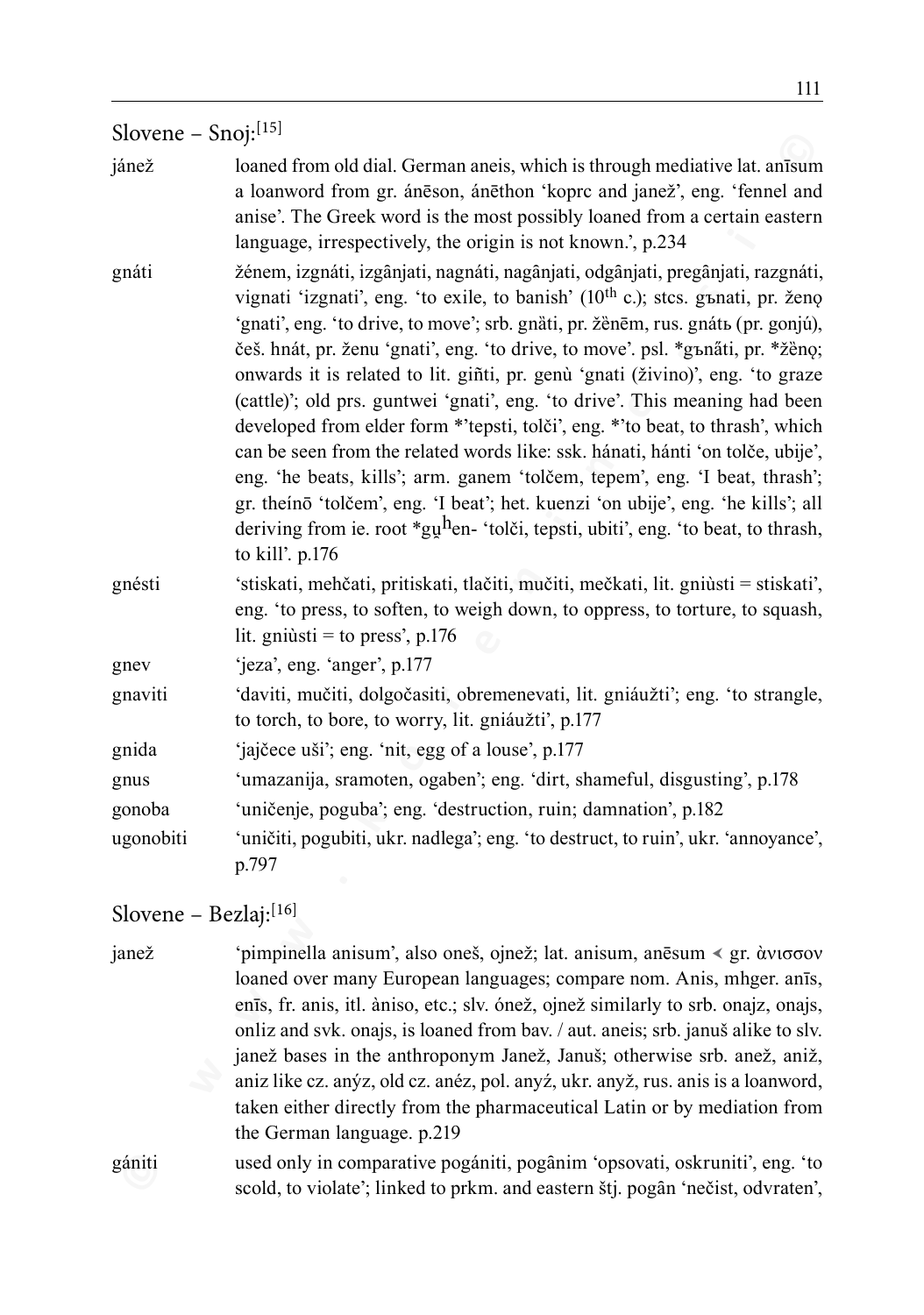|          | eng. 'impure, disgusting', rus. pogányj 'nečist, ostuden, slab', eng. 'impure,<br>disgustful, evil'; ukr. pohányj 'slab, grd', eng. 'evil, nasty' developed from<br>*ganiti, rus. gánitъ 'psovati, zasramovati', eng. 'to abuse, to revile'; ukr.<br>hanýty 'grajati, psovati', eng. 'to rebuke, to abuse'; blr. hánic s'sramotiti',<br>eng. 'to shame'; pol. ganić 'grajati', eng. 'to rebuke'; cz. haněti, haniti<br>'grajati, sramotiti', eng. 'to rebuke, to shame'; the same glž. hanić. Mind<br>also blg. gana, ganav 'bes, besen', eng. 'rage, furious', p.138                                                                                                                                                                                                                                                                                                                                                                                                                                                                                                              |
|----------|------------------------------------------------------------------------------------------------------------------------------------------------------------------------------------------------------------------------------------------------------------------------------------------------------------------------------------------------------------------------------------------------------------------------------------------------------------------------------------------------------------------------------------------------------------------------------------------------------------------------------------------------------------------------------------------------------------------------------------------------------------------------------------------------------------------------------------------------------------------------------------------------------------------------------------------------------------------------------------------------------------------------------------------------------------------------------------|
| gániti   | 'ogolufati, izigrati', eng. 'to cheat, to outwit' < slv. gabnoti, blg. gàbna<br>'golufam, izigravam, imam za norca', eng. 'I am cheating, outwitting,<br>regarding as a fool'; mdk. dial. gava 'vara, prevara', eng. 'cheat, swindle';<br>rus. nagabátb 'biti nasilen', eng. 'being violent'; ukr. habaty 'nadlegovati',<br>eng. 'to bother', p.138                                                                                                                                                                                                                                                                                                                                                                                                                                                                                                                                                                                                                                                                                                                                |
| gániti   | 'opsovati, oskruniti', eng. 'to scold, to violate'; pogan 'nečist, odvraten',<br>eng. 'impure, disgusting'; in other languages 'sramota, graja, slabo, grdo,<br>psovka, bes', eng. 'shame, blame, badly, nastily, curse, rage', p.138                                                                                                                                                                                                                                                                                                                                                                                                                                                                                                                                                                                                                                                                                                                                                                                                                                              |
| gânjati  | 'goniti' (Rezija), eng. 'to chase', old. cz. haněti, cz. dial, hanět, p.138                                                                                                                                                                                                                                                                                                                                                                                                                                                                                                                                                                                                                                                                                                                                                                                                                                                                                                                                                                                                        |
| gingav   | 'slaboten, bolehen, mlahav, nadležen'; eng. 'weak, sickly, flabby, bothering',<br>p.143                                                                                                                                                                                                                                                                                                                                                                                                                                                                                                                                                                                                                                                                                                                                                                                                                                                                                                                                                                                            |
| giniti   | 'slabiti, hirati, ponehavati, izgublati se'; eng. 'to weak, to languish, to cease,<br>to go astray', p.143                                                                                                                                                                                                                                                                                                                                                                                                                                                                                                                                                                                                                                                                                                                                                                                                                                                                                                                                                                         |
| izgíbati | 'poginiti, crkniti', eng. 'to perish, to die', p.143                                                                                                                                                                                                                                                                                                                                                                                                                                                                                                                                                                                                                                                                                                                                                                                                                                                                                                                                                                                                                               |
| gnáti    | 'poditi, tirati, voditi', eng. 'to chase, to drive, to lead'; gnáti se 'prizadevati<br>si', eng. 'to strive; to endeavour'; dial. also pr. rénem, grénem (see greniti).<br>The Slovene language preserved distinguishing in correlation of gnati : goniti;<br>see also góniti, gânjati, (po)gániti). Psl. *gъnati compared to *gen- > ženo;<br>because of lit. giñti, let. dzit 'gnati', eng. 'to chase' the psl. * zъn- would be<br>expected; still lit. is also gunyti 'razgnati, razpoditi', eng. 'to disperse, to<br>drive away'; gundinti 'zapeljati', eng. 'to mislead'; let. gundit 'razdražiti',<br>eng. 'to irritate'; old prs. guntwei 'gnati', eng. 'to chase'. Besides stcs.<br>gъnati, ženo is preserved also srb. gnäti, žënēm (iždenēm); ukr. hnáty, ženú;<br>cz. hnáti, ženu; svk. hnať, ženu; dlž. gnaś, ženu. In some other languages<br>different equalizations occurred, like: mak. goní, blg. gònja, rus. gnátъ,<br>gonjú, blr. hnaсъ, hanjú; pol. gnać, gnam; old prs. źonę; glž. hnać, ćerju,<br>all in the meaning of 'I am chasing, driving', etc., p.152 |
| gnêd     | 'vrsta trte z rjavkastordečimi jagodami'; eng. 'a sort of vine with brown-<br>reddish grapes', p.152                                                                                                                                                                                                                                                                                                                                                                                                                                                                                                                                                                                                                                                                                                                                                                                                                                                                                                                                                                               |
| gjëda    | 'vrsta krave, ime vola'; eng. 'a sort of cow, an ox name', p.152                                                                                                                                                                                                                                                                                                                                                                                                                                                                                                                                                                                                                                                                                                                                                                                                                                                                                                                                                                                                                   |
| gnédeta  | see gjëda, p.152                                                                                                                                                                                                                                                                                                                                                                                                                                                                                                                                                                                                                                                                                                                                                                                                                                                                                                                                                                                                                                                                   |
| gnélec   | 'vrsta rdečega škrilavca'; eng. 'a sort of reddish schist', p.152                                                                                                                                                                                                                                                                                                                                                                                                                                                                                                                                                                                                                                                                                                                                                                                                                                                                                                                                                                                                                  |
| gnésti   | 'tlačiti, mečkati'; eng. 'to press, to crush', p.152                                                                                                                                                                                                                                                                                                                                                                                                                                                                                                                                                                                                                                                                                                                                                                                                                                                                                                                                                                                                                               |
|          |                                                                                                                                                                                                                                                                                                                                                                                                                                                                                                                                                                                                                                                                                                                                                                                                                                                                                                                                                                                                                                                                                    |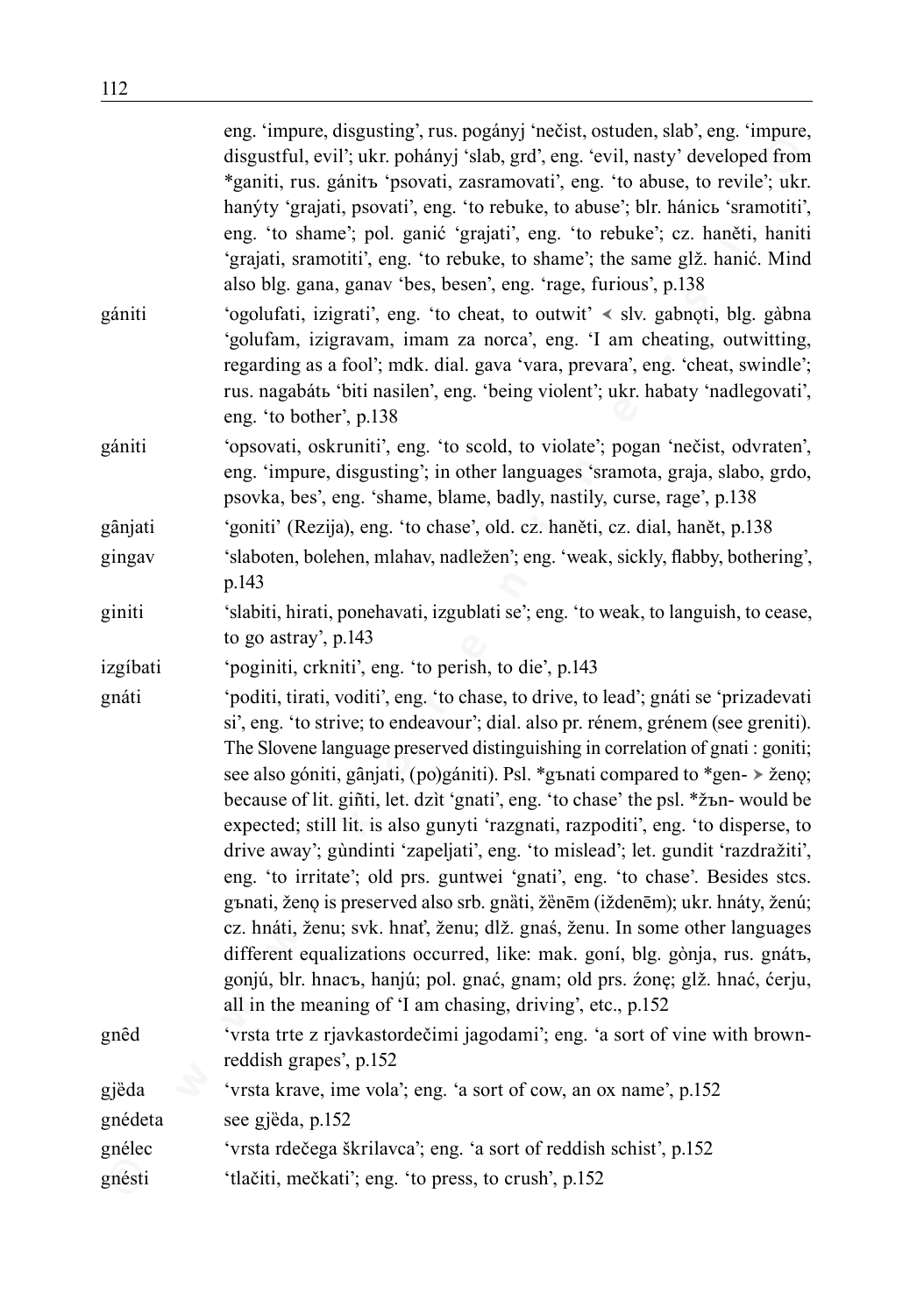| gjëv      | 'jeza, kujavost, nevola'; eng. 'anger, pouting, reluctance', p.152                                                                                                                                                                                                                                                                                                                                                                                                                                                                                                                                                                                                                                                                                                                                                                                                                                                                                                                                 |
|-----------|----------------------------------------------------------------------------------------------------------------------------------------------------------------------------------------------------------------------------------------------------------------------------------------------------------------------------------------------------------------------------------------------------------------------------------------------------------------------------------------------------------------------------------------------------------------------------------------------------------------------------------------------------------------------------------------------------------------------------------------------------------------------------------------------------------------------------------------------------------------------------------------------------------------------------------------------------------------------------------------------------|
| gnézdo    | 'gnezd', eng. 'nest', p.152                                                                                                                                                                                                                                                                                                                                                                                                                                                                                                                                                                                                                                                                                                                                                                                                                                                                                                                                                                        |
| gnida     | 'jajčece uši', eng. 'nit, egg of a louse', p.152                                                                                                                                                                                                                                                                                                                                                                                                                                                                                                                                                                                                                                                                                                                                                                                                                                                                                                                                                   |
| gnida     | 'malenkost, košček, grižlaj, majhen človek; kaš. majhen človek droban<br>krompir, nrw.dial. gnita 'majhen odtrgan košček, dan. gnit slv. 'košček',<br>eng. 'a trifle, bit, morsel, small person', ksh. 'small person, small potatoes';<br>nrw. gnita 'a small teared bit'; dan. gnit 'a bit', p.153                                                                                                                                                                                                                                                                                                                                                                                                                                                                                                                                                                                                                                                                                                |
| gniti     | 'gniti, gnilec = november'; eng. 'to rot, gnilec = November', p.153                                                                                                                                                                                                                                                                                                                                                                                                                                                                                                                                                                                                                                                                                                                                                                                                                                                                                                                                |
| gnjât     | 'prekajeno svinsko stegno, bedro, svinsko pleče'; eng. 'smoked pork ham,<br>leg, shoulder of pork', p.153                                                                                                                                                                                                                                                                                                                                                                                                                                                                                                                                                                                                                                                                                                                                                                                                                                                                                          |
| gnáviti   | 'tlačiti, mučiti, obteževati, nadlegovati'; eng. 'to press, to torture, to<br>aggravate, to annoy', p.153                                                                                                                                                                                                                                                                                                                                                                                                                                                                                                                                                                                                                                                                                                                                                                                                                                                                                          |
| gneždžiti | 'mečkati, tlačiti'; eng. 'to press, to oppress', p.153                                                                                                                                                                                                                                                                                                                                                                                                                                                                                                                                                                                                                                                                                                                                                                                                                                                                                                                                             |
| gnộcati   | 'mečkati pri delu, počasnež, mečkač, počasi se premikati, suvati, drezati';<br>eng. 'to linger with work, sluggard, laggard, move slowly, to push, to nudge',<br>p.153                                                                                                                                                                                                                                                                                                                                                                                                                                                                                                                                                                                                                                                                                                                                                                                                                             |
| gnộj      | 'gnoj', eng. 'dung', p.154                                                                                                                                                                                                                                                                                                                                                                                                                                                                                                                                                                                                                                                                                                                                                                                                                                                                                                                                                                         |
| gnûs      | 'nekaj ogabnega, ostudnega, golazen, mrčes, nečistoča, gnoj'; eng. 'something<br>disgusting, detestable, vermin, pest, dirtiness, dung', p.154                                                                                                                                                                                                                                                                                                                                                                                                                                                                                                                                                                                                                                                                                                                                                                                                                                                     |
| goniti    | 'poditi, tirati, voditi', eng. 'to chase, to drive, to lead'; góniti se 'poditi se,<br>pojati se', eng. 'chasing, to rush', dial. bkr. also góniti 'zagnati', eng. 'to<br>throw, to fling'. An old relation between *gen- (žénem 'I am moving') and<br>*gon- can also be found in the Baltic languages, lit. genù 'ženem', eng. 'I<br>am moving'; ganýti, ganaŭ 'pasti', eng. 'to fall'; let. dzęnu 'ganît', eng. 'to<br>move'; the same srb. gòniti, gònim 'pretvarjati se' poleg 'pregánjati', eng.<br>'to pretend' besides 'to pursue'; ukr. honýty, pol. gonić, cz. honit, svk.<br>honiť, glž. gonić, dlž. goniś, all corresponds to the slv. goniti. p.161                                                                                                                                                                                                                                                                                                                                    |
| gonóba    | 'uničevanje, poškodovanje', eng. 'demolishing, hurting' also ugonóba;<br>eastern (u)gonobiti, 'uničiti, poškodovati', eng. 'to destroy, to demolish';<br>northern gonobîlec 'uničevalec', eng. 'destroyer'. Compare ukr. honoba<br>'nadlega, varčnost', eng. 'annoyance, thriftiness', honobýty, hnobýty<br>'pritiskati, nadlegovati', eng. 'to pressure, to molest'; further it is related<br>to: rus. dial, gonóbit 'varčevati, zbirati, skrbeti za kaj', eng. 'to save, to<br>collect, to care (for, about)'; pol. dial, ganobić 'prizadevati si, zbirati', eng.<br>'to strive, to collect' besides gnębić, from older form gnąbić 'tlačiti, dražiti,<br>pestiti koga', eng. 'to press, to stir up, to urge someone'; Slovinian gnabjic<br>'tlačiti', eng. 'to squeeze'; and cz. hanobiti, old cz hanubiti 'slabo ravnati<br>s kom', eng. 'to treat someone badly'; svk honobit', cz. dial. also harobiti,<br>harabiti 'varčevati, hraniti', eng. 'to save, to spare'. Mind also lit. ganãbyti, |
|           | galãbyti, galãbinti, galdãpyti 'do smrti mučiti, uničiti, grdo ravnati s kom',<br>eng., to martyr, to treat someone badly', p.161                                                                                                                                                                                                                                                                                                                                                                                                                                                                                                                                                                                                                                                                                                                                                                                                                                                                  |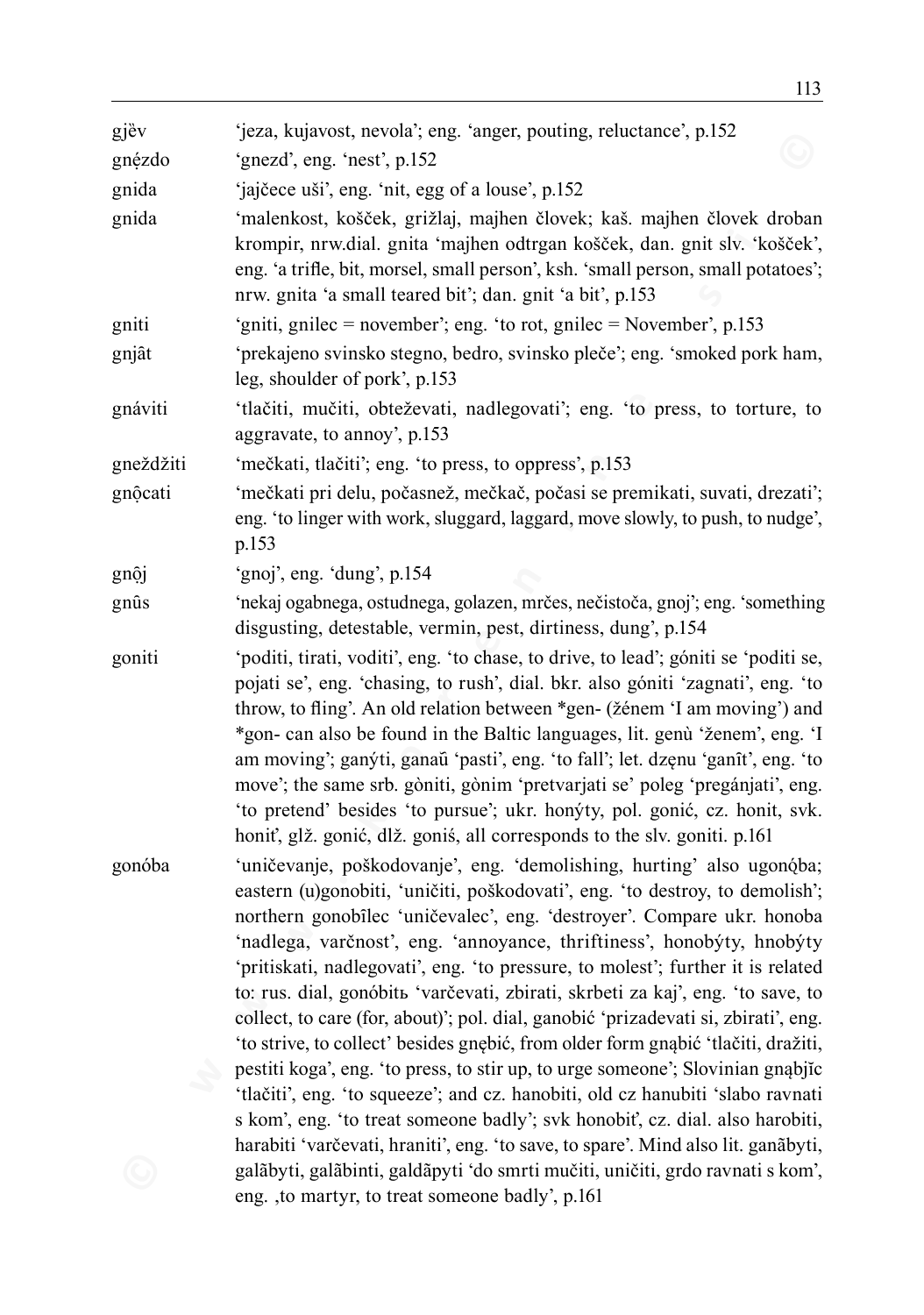| ד ביב       |                                                                                                                                                                                                                                                                                                                                                                                                                                                                    |
|-------------|--------------------------------------------------------------------------------------------------------------------------------------------------------------------------------------------------------------------------------------------------------------------------------------------------------------------------------------------------------------------------------------------------------------------------------------------------------------------|
| gônta       | , skodla, razsekan kos debla, žleb, old cz. tram, stropni tram', eng. 'shingle,<br>hacked piece of timber, roof valley, old cz. beam, roof beam', p.162                                                                                                                                                                                                                                                                                                            |
| gorje       | 'nesreča, bridkost, bol, beda'; eng. 'accident, bitterness, pain, misery',<br>p. 163                                                                                                                                                                                                                                                                                                                                                                               |
| gộrji       | 'hujši, zli, slabši'; eng. 'worse, evil', p.163                                                                                                                                                                                                                                                                                                                                                                                                                    |
| gúrati      | 'naprezati se, truditi se, mučiti se, napenjati se preko moči, kriviti, grbiti';<br>eng. 'to strain, to strive, to torture, to make every effort beyond, to crook,<br>to wrinkle', p.187                                                                                                                                                                                                                                                                           |
|             | Slovene - Pleteršnik: <sup>[20]</sup>                                                                                                                                                                                                                                                                                                                                                                                                                              |
| jân:        | vzh.štj. 'prepir, spor', eng. 'quarrel, dispute'; 'proga, predel (travnika,<br>nive, vinograda), eng. 'stripe, narrow tract of (meadow, field, vineyard)',<br>p.354                                                                                                                                                                                                                                                                                                |
| gnáti       | 1 <sup>st</sup> pr. sg. žénem 'živino na pašo, na vodo; gnati zver, morje valove žene,<br>pravdo gnati, gnati si k srcu, častilakomnost ga žene, kašel me žene, gnati<br>popke, gnati se za kom, preveč se žene', eng. 'to pasture, to water (cattle);<br>to chase beast, sea is rolling waves, to carry on a lawsuit, to take to heart,<br>ambitiousness is driving him, cough is catching me, to burst buds, longing<br>to someone, he scrambles to much', p.220 |
| gnétati     | 1 <sup>st</sup> pr. sg. gnętam 'pritiskati, porivati, tiščati, stisniti'; eng. 'pressing, pushing,<br>oppressing, squeezing', p.220                                                                                                                                                                                                                                                                                                                                |
| gnésti      | 'gnesti, pritiskati, stiskati, mečkati'; eng. 'to knead, to press, to squeeze,<br>to squash', p.220                                                                                                                                                                                                                                                                                                                                                                |
| gonóba      | 'škoda, kvar, poguba, pogubljenje'; eng. 'damage, harm, ruin, doom', p.231                                                                                                                                                                                                                                                                                                                                                                                         |
| gonobíti    | 'uničevati', eng. 'destroying, demolishing, ruining, etc', p.231                                                                                                                                                                                                                                                                                                                                                                                                   |
| ugonobíti   | 'uničiti', eng. 'to destroy (utterly), to demolish, to ruin, etc.' <sup>[21, p.705]</sup>                                                                                                                                                                                                                                                                                                                                                                          |
|             | Slovene – Old Prekmurje dialect: <sup>[12]</sup>                                                                                                                                                                                                                                                                                                                                                                                                                   |
| gát         | 'jez, pregrada'; eng. 'dam, barrier', p.91                                                                                                                                                                                                                                                                                                                                                                                                                         |
| jál         | 'zavisten, zloben'; eng. 'envious, malicious', p.151                                                                                                                                                                                                                                                                                                                                                                                                               |
| jálnost     | 'krivičnost, zlobnost'; eng. 'unjustness, wickedness', p.152                                                                                                                                                                                                                                                                                                                                                                                                       |
| jànkati se  | 'prepirati se', eng. 'to quarrel', p.152                                                                                                                                                                                                                                                                                                                                                                                                                           |
| gjànkati se | see jànkati se                                                                                                                                                                                                                                                                                                                                                                                                                                                     |
|             | Words starting in gj-, g-, j-: p.92-5                                                                                                                                                                                                                                                                                                                                                                                                                              |
| géčati      | 'ječati', eng. 'to groan'                                                                                                                                                                                                                                                                                                                                                                                                                                          |
| gèčmen      | 'ječmen', eng. 'barley'                                                                                                                                                                                                                                                                                                                                                                                                                                            |
| gédrni      | 'priden', eng. 'diligent'; compare slv. jedrni                                                                                                                                                                                                                                                                                                                                                                                                                     |
| Gédrt       | 'Jedrt (f. name)'                                                                                                                                                                                                                                                                                                                                                                                                                                                  |
| Gèrica      | 'Jerica (f. name)'                                                                                                                                                                                                                                                                                                                                                                                                                                                 |

| gát         | 'jez, pregrada'; eng. 'dam, barrier', p.91                   |
|-------------|--------------------------------------------------------------|
| jál         | 'zavisten, zloben'; eng. 'envious, malicious', p.151         |
| jálnost     | 'krivičnost, zlobnost'; eng. 'unjustness, wickedness', p.152 |
| jànkati se  | 'prepirati se', eng. 'to quarrel', p.152                     |
| gjànkati se | see jànkati se                                               |
|             | Words starting in gj-, g-, j-: p.92-5                        |
| géčati      | 'ječati', eng. 'to groan'                                    |
| gèčmen      | 'ječmen', eng. 'barley'                                      |
| gédrni      | 'priden', eng. 'diligent'; compare slv. jedrni               |
| Gédrt       | 'Jedrt (f. name)'                                            |
| Gèrica      | 'Jerica (f. name)'                                           |
|             |                                                              |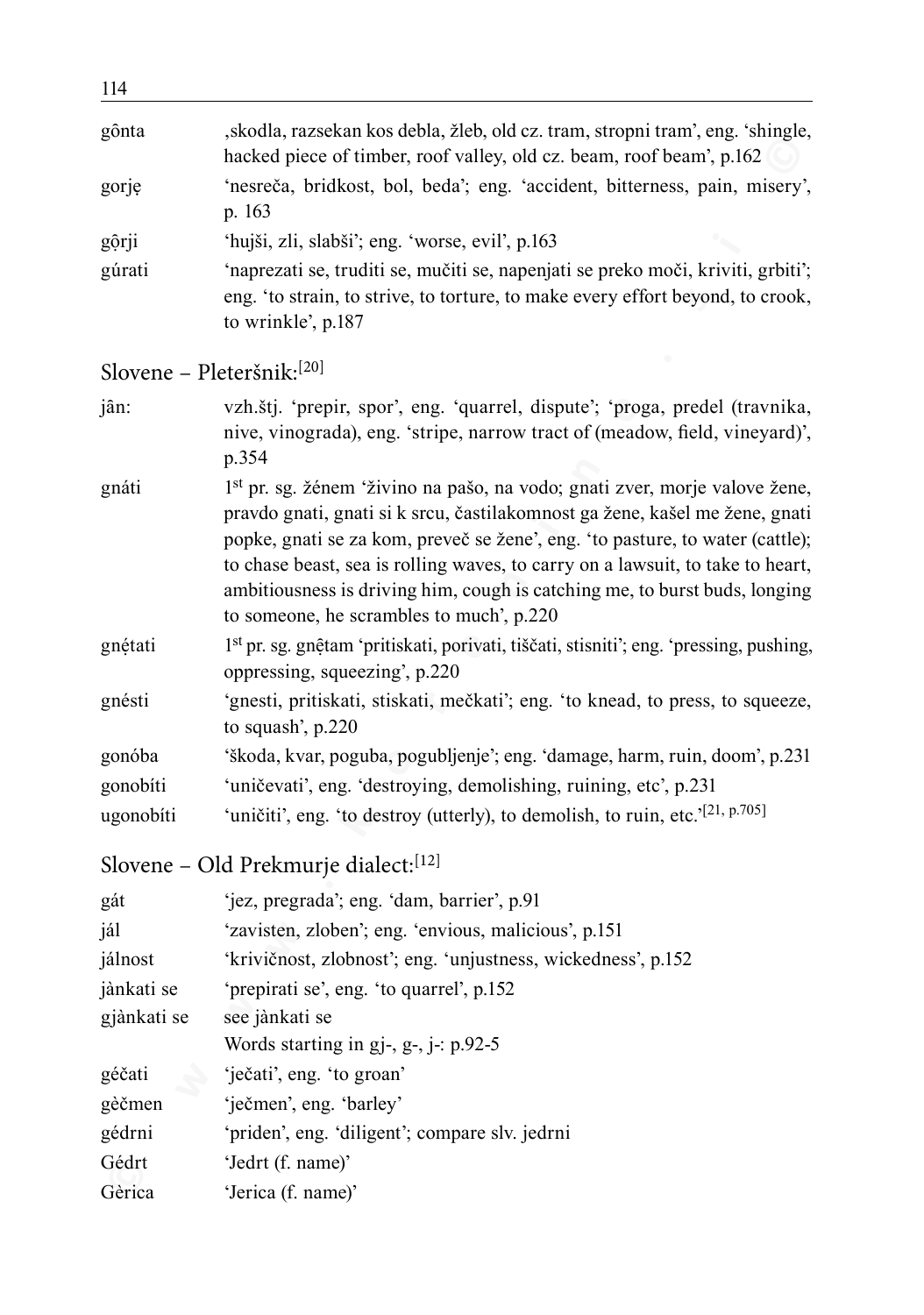| gétra   | 'jetra', eng. 'liver'                    |  |
|---------|------------------------------------------|--|
| gézditi | 'jezditi', eng. 'to ride'                |  |
| gjemàti | 'jemati', eng. 'to take'                 |  |
| gjèsi   | slv. 'jesih', slk. 'kis', eng. 'vinegar' |  |
|         | Word ending in $-ar = -avec$ :           |  |
| glòdar  | 'glodavec', eng 'rodent animal', p.100   |  |

# Old Slovene:[22]

| gcua                | $[CU a, CU g, IU cU]$                                                                                                                       |  |  |
|---------------------|---------------------------------------------------------------------------------------------------------------------------------------------|--|--|
| gézditi             | 'jezditi', eng. 'to ride'                                                                                                                   |  |  |
| gjemàti             | 'jemati', eng. 'to take'                                                                                                                    |  |  |
| gjèsi               | slv. 'jesih', slk. 'kis', eng. 'vinegar'                                                                                                    |  |  |
|                     | Word ending in $-ar = -avec$ :                                                                                                              |  |  |
| glòdar              | 'glodavec', eng 'rodent animal', p.100                                                                                                      |  |  |
| Old Slovene:[22]    |                                                                                                                                             |  |  |
| gnati               | 'gnati, porivati, potiskati, pehati, goniti, siliti'; eng. 'to impel, to push, to<br>shove, to thrust, to chase, to force', p.131           |  |  |
| gonažati            | 'osvoboditi', eng. 'to liberarte', p.136                                                                                                    |  |  |
| goneziatije         | 'pobeg, ogibanje, osvoboditev'; eng. 'escape, avoiding, liberation', p.136                                                                  |  |  |
| gonitva             | 'gonitev, lovlenje, pregananje, poditev, pogon'; eng. 'to chase, to hunt,<br>persecution, driving, battue', p.136                           |  |  |
| gonitelь            | 'gonitel, preganjalec'; eng. 'chaser, persecutor', p.136                                                                                    |  |  |
| goniti              | 'goniti, loviti, slediti, preganati, poditi, odgnati'; eng. 'to chase, to hunt, to<br>follow, to persecute, to drive, to drive away', p.136 |  |  |
| gonoziti            | 'varovati, zaščititi, braniti, rešiti'; eng. 'to safeguard, to protect, to defend,<br>to save', $p.136$                                     |  |  |
| gъnati              | 'gnati, premikati'; eng. 'to drive, to move', p.149                                                                                         |  |  |
| Russian:[23]        |                                                                                                                                             |  |  |
| gnatь:              | 'gnati, goniti, poditi, preganati'; eng. 'to drive, to chase, to drive away, to<br>pursue', p.125                                           |  |  |
| gon:                | 'dir, preganjanje, zasledovanje'; eng. 'gallop, persecution, pursuing', p.129                                                               |  |  |
| gónka:              | 'preganjanje, gonja, dirka'; eng. 'persecution, drive, race', p.129                                                                         |  |  |
| gonьbá:             | 'gonja, preganjanje'; eng. 'drive, persecution', p.129                                                                                      |  |  |
| gonjatь:            | 'goniti, pošilati'; eng. 'to chase, to forward', p.129                                                                                      |  |  |
| jantárь:            | 'jantar', eng. 'amber', p.974                                                                                                               |  |  |
| Lower Lusatian:[14] |                                                                                                                                             |  |  |
| jangliś             | 'kvasiti, čvekati, opravlati'; eng. 'talking nonsense, to babble, to slander',<br>p.165                                                     |  |  |
| jano                | 'prost, gol'; eng. 'bare, naked', p.165                                                                                                     |  |  |
| gón                 | 'steza, hodnik, del poti'; eng. 'trail, passage, part of path', p.144                                                                       |  |  |
| gón(iś)             | 'gnati, naganjati, goniti, poditi'; eng. 'to drive, to urge, to persecute, to<br>chase, to drive away', p.144                               |  |  |
| gónitba             | 'lov, zasledovati, pogon, direndaj, zmešnava'; eng. 'hunt, to follow, battue,                                                               |  |  |

# Lower Lusatian:[14]

| jangliś | 'kvasiti, čvekati, opravlati'; eng. 'talking nonsense, to babble, to slander',<br>p.165                                            |
|---------|------------------------------------------------------------------------------------------------------------------------------------|
| jano    | 'prost, gol'; eng. 'bare, naked', p.165                                                                                            |
| gón     | 'steza, hodnik, del poti'; eng. 'trail, passage, part of path', p.144                                                              |
| gón(iś) | 'gnati, naganjati, goniti, poditi'; eng. 'to drive, to urge, to persecute, to<br>chase, to drive away', p.144                      |
| gónitba | 'lov, zasledovati, pogon, direndaj, zmešnava'; eng. 'hunt, to follow, battue,<br>uproar, disorder', obsolete form is góntwa, p.144 |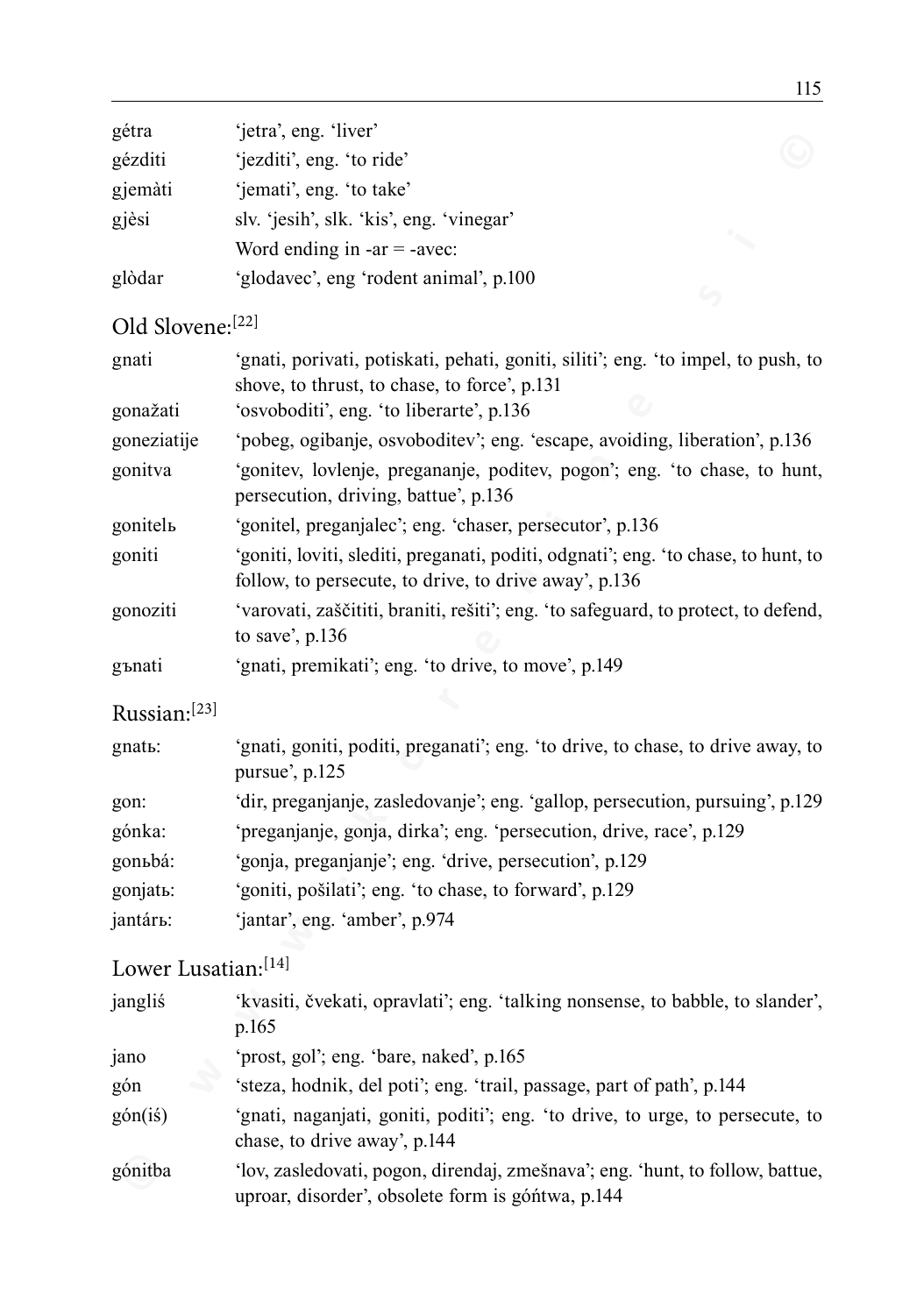| 116               |                                                                                                                                                                                                                                                                                                                                                                            |
|-------------------|----------------------------------------------------------------------------------------------------------------------------------------------------------------------------------------------------------------------------------------------------------------------------------------------------------------------------------------------------------------------------|
| gnojnica          | is an obsolete form of gnośica; 'gnoj, gnojnica, gnojna jama'; eng. 'dung,<br>liquid manure, cesspool', p.142                                                                                                                                                                                                                                                              |
| ganik             | also ganjak 'tekač', eng. 'runner', p.135                                                                                                                                                                                                                                                                                                                                  |
| ganjaty           | 'goneč, pohoten, trpeč za drisko'; eng. 'mating, lustful, to suffer from<br>diarrhea', p.135                                                                                                                                                                                                                                                                               |
| gano              | 'nedavno', eng. 'recently', p.138                                                                                                                                                                                                                                                                                                                                          |
| ganoski           | 'najmlajši, najnovejši'; eng. 'the youngest, the latest', p.138                                                                                                                                                                                                                                                                                                            |
| hańba             | 'sramota', eng. 'shame', p.135                                                                                                                                                                                                                                                                                                                                             |
| Slovak:[24]       |                                                                                                                                                                                                                                                                                                                                                                            |
| hana              | also hán 'sramotenje, graja, napaka'; eng. 'insult, blame, fault', p.65                                                                                                                                                                                                                                                                                                    |
| hanba             | 'sramota, slab sloves, slab glas, sramovanje, sram'; eng. 'shame, low repute,<br>ill repute, to (feel) ashamed, shameless', p.65                                                                                                                                                                                                                                           |
| handára           | 'cuna, krpa, capa'; eng. 'cloth, tatter, rag', p.65                                                                                                                                                                                                                                                                                                                        |
| hanebný           | 'sramoten, gnusen, odbijajoč, nizkoten, podel'; eng. 'shameful, nauseating,<br>repulsive, vileness, mean', p.65                                                                                                                                                                                                                                                            |
| hanit             | 'grajati, očitati, žaliti, zasramovati, sramotiti'; eng. 'to rebuke, to reproach,<br>to insult, to revile, to shame', p.65                                                                                                                                                                                                                                                 |
| Polish:[25]       |                                                                                                                                                                                                                                                                                                                                                                            |
| ginąć             | 'propadati, poginjati, umirati, iti po zlu, ginevati'; eng. 'to decay, to perish,<br>to die, to go to rack and ruin, to perish', p.194                                                                                                                                                                                                                                     |
| gonić             | 'goniti, priganjati, hiteti, zasledovati, gnati se za čim'; eng. 'chase, to impel,<br>to hasten, to follow, to scramble for something', p.202                                                                                                                                                                                                                              |
| goniony           | 'lovlenje, galop'; eng. 'chase, gallop', p.203                                                                                                                                                                                                                                                                                                                             |
| gonitwa           | 'dirka, tek'; eng. 'race, course', p.203                                                                                                                                                                                                                                                                                                                                   |
| gontyna           | 'pogansko svetišče'; eng. 'pagan sanctuary', p.203                                                                                                                                                                                                                                                                                                                         |
| Czech $1:^{[17]}$ |                                                                                                                                                                                                                                                                                                                                                                            |
| gáňať sa          | and also svk. 'z muko iti', eng. 'to go in torments'; vlh. gáňava 'odtisi<br>od goveda v vlažni zemli', eng. 'cattle footsteps in the moisture ground'.<br>Unclear. The secondary form is nagáňať 'veliko padavin (by Kyjov)', eng.<br>'high rainfall'; nagáňať si 'nadrobit si (kruh v kavo ipd.)', eng. 'to crumble<br>(bread into coffee, etc.)' is also unclear. p.149 |
| gániť             | mor. and svk. gáňať; 'neumno ali postrani, neprijazno gledati', eng. to look<br>stupid or askant, unfriendly'. Because of srb. dial. galiti 'treti oči', eng. 'to<br>rub eyes', it could be explained from galiti, but it would verges to the public<br>etymology connected to word kane. p.149                                                                            |
| hana              | also haniti 'sram, sramota, graja, omalovaževati, obrekovati'; eng. 'shame,                                                                                                                                                                                                                                                                                                |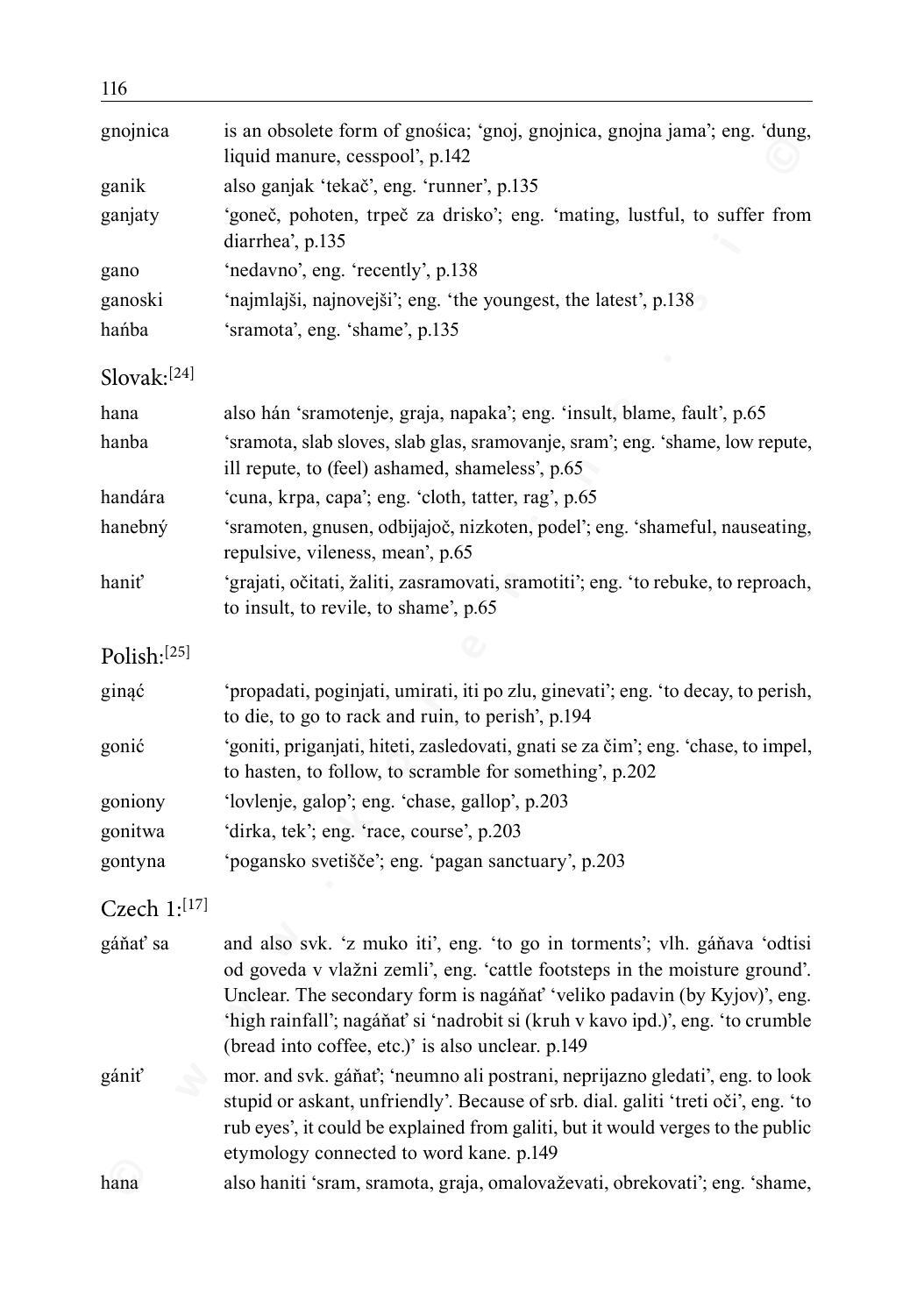| hunt              | disgrace, to disregard, to slander' supposedly derives from an expression<br>*gönä, p.159<br>also old cz., svk. and pol., all in the meaning of 'nizek voziček v rudnikih<br>za odvažanje rud ali premoga'; eng. 'low mine wagon used to carting ore<br>or coil off', p.191 |  |
|-------------------|-----------------------------------------------------------------------------------------------------------------------------------------------------------------------------------------------------------------------------------------------------------------------------|--|
| Czech $2:^{[26]}$ |                                                                                                                                                                                                                                                                             |  |
| hana              | 'sramotitev, graja, grdenje, obrekovanje'; eng. 'insult, blame, abuse, slander',<br>p.99                                                                                                                                                                                    |  |
| hanba             | 'sramota, sram, sramotno dejanje'; eng. 'infamy, shame, shameful deed',<br>p.100                                                                                                                                                                                            |  |
| hanebný           | 'nesramen, podel, ogaben, gnusen, zanikrn'; eng. 'shameless, mean,<br>disgusting, nauseating, negligent', p.100                                                                                                                                                             |  |
| hanět             | 'grajati, karati, grditi, črniti, obrekovati'; eng. 'to rebuke, to blame, to abuse,<br>to backbite, to backbite', p.100                                                                                                                                                     |  |
| hanit             | see hanět.                                                                                                                                                                                                                                                                  |  |
| hon               | 'lov, zalezovanje, naglica, gonja'; eng. 'chase, pursuit, rush, battue', p.110                                                                                                                                                                                              |  |
| honba             | 'lov, zasledovanje, naglica, hitenje'; eng. 'chase, pursuing, rush, hurry',<br>p.110                                                                                                                                                                                        |  |
| honěný            | 'izveden, izurjen, izkušen, vešč, prebrisan, pretkan, nabrit, navihan'; eng.<br>'proficient, skilled, experienced, skillful, clever, cunning, tricky, roguish',<br>p.110                                                                                                    |  |
| honit             | 'loviti, zalezovati, preganjati, zasledovati, poditi, goniti'; eng. 'to chase, to<br>pursuit', p.110                                                                                                                                                                        |  |
| Sanskrit 1:[27]   |                                                                                                                                                                                                                                                                             |  |
| hinoti            | 'goniti', eng. 'to chase', p.73                                                                                                                                                                                                                                             |  |
| hi                | see hinoti                                                                                                                                                                                                                                                                  |  |
| ghuņ              | 'goniti se', eng. 'to be in heat', p.73                                                                                                                                                                                                                                     |  |
| ghuņati           | 'goniti se', eng. 'to be in heat', p.73                                                                                                                                                                                                                                     |  |
| vjunoti           | 'gnati', eng. 'to impel', p.71                                                                                                                                                                                                                                              |  |
| Sanskrit 2:[28]   |                                                                                                                                                                                                                                                                             |  |
| gandhayate        | 'to injure, hurt'; slk. 'ranit, poškodovati, premaknit ali iti', p.344                                                                                                                                                                                                      |  |
| gántu             | 'way, course'; slk. 'pot, proga', p.347                                                                                                                                                                                                                                     |  |
| gántri            | 'one who or anything that goes or moves, going, coming, approaching,<br>arriving'; slk. 'nekaj kar se premika ali gre, prihaja, se bliža', p.347                                                                                                                            |  |
| gunth             | 'to enclose, to envelop, surround, cover'; slk. 'obdajati, ogradit, zavarovati,<br>pokrit, skriti', p.358                                                                                                                                                                   |  |
| gunthana          | 'concealing, cowering with'; slk. 'skrivati, prikrivati, pokrit, zaščititi', p.358                                                                                                                                                                                          |  |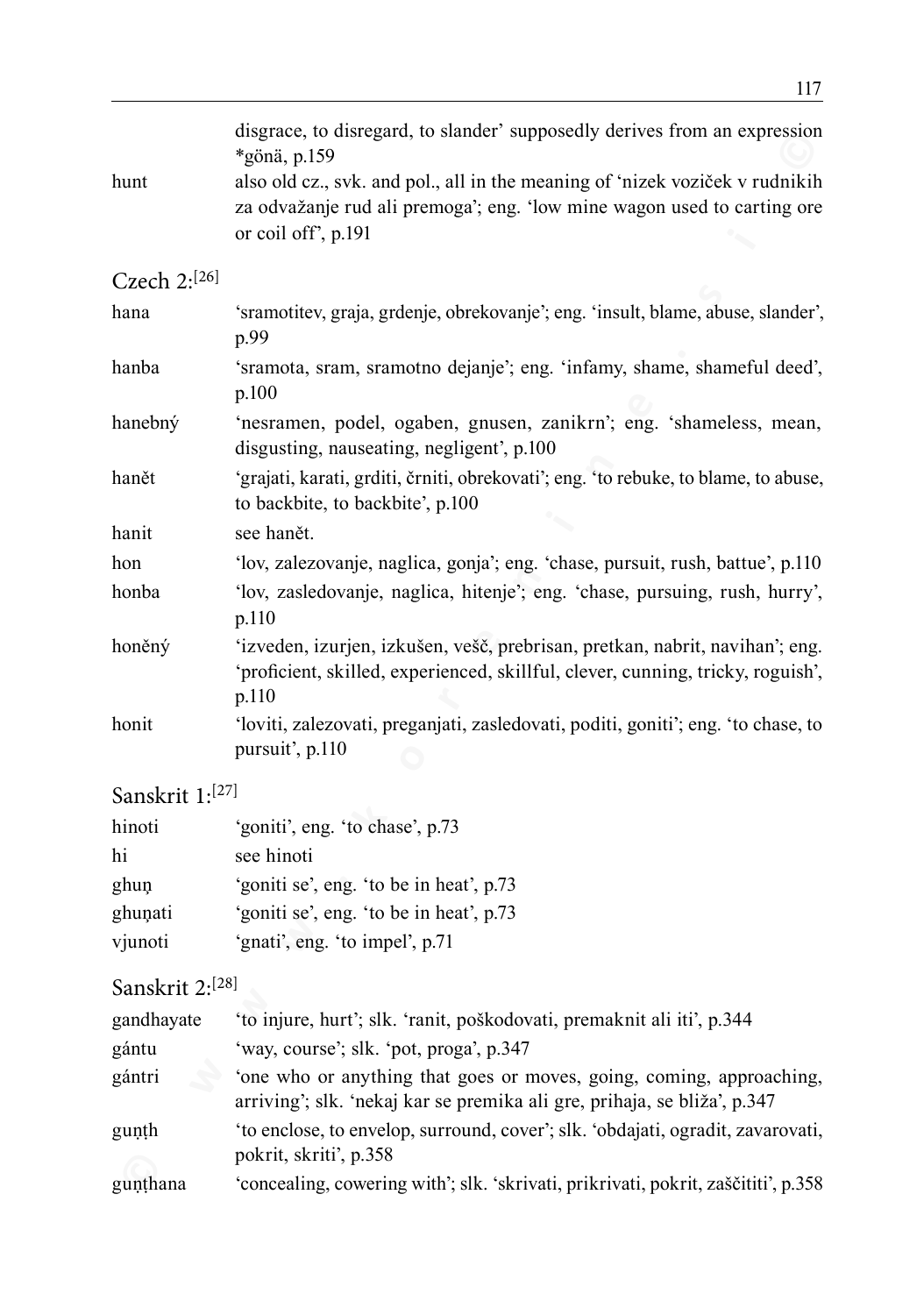| gunthita | 'enveloped, cowered with'; slk. 'zavit, obdati, pokrit, zavarovati, skriti',<br>p.358                                                                                                                                                                                                                                                                                                                                                                                                                                                                                                                                                                                                                                                                                                                                                                                                                                                                                                                     |  |  |
|----------|-----------------------------------------------------------------------------------------------------------------------------------------------------------------------------------------------------------------------------------------------------------------------------------------------------------------------------------------------------------------------------------------------------------------------------------------------------------------------------------------------------------------------------------------------------------------------------------------------------------------------------------------------------------------------------------------------------------------------------------------------------------------------------------------------------------------------------------------------------------------------------------------------------------------------------------------------------------------------------------------------------------|--|--|
| gund     | 'to cover, conceal, protect'; slk. 'zavarovati, zaščitit, skriti', p.358                                                                                                                                                                                                                                                                                                                                                                                                                                                                                                                                                                                                                                                                                                                                                                                                                                                                                                                                  |  |  |
| gaurá    | 'white, yellowish, reddish, pale red, shining, brilliant, clean, beautiful';<br>slk. 'bel, rumenkast, rdečkast, bledo rdeč, bleščeč, sijoč, čist, lep', p.369                                                                                                                                                                                                                                                                                                                                                                                                                                                                                                                                                                                                                                                                                                                                                                                                                                             |  |  |
| gluñc    | 'to go, move'; slk. 'it, premaknit se, ganit se', p.374                                                                                                                                                                                                                                                                                                                                                                                                                                                                                                                                                                                                                                                                                                                                                                                                                                                                                                                                                   |  |  |
| ghūrņa   | 'moving to and fro, shaking, turning round, whirling, rolling'; slk. 'premikati<br>tja in nazaj, tresenje, obračanje, vrtinčenje, kotalenje', p.378                                                                                                                                                                                                                                                                                                                                                                                                                                                                                                                                                                                                                                                                                                                                                                                                                                                       |  |  |
| ghūrņana | 'moving to and fro, shaking'; slk. 'premikati tja in nazaj, tresenje', p.378                                                                                                                                                                                                                                                                                                                                                                                                                                                                                                                                                                                                                                                                                                                                                                                                                                                                                                                              |  |  |
| ghna     | 'killing, killer, murder, destroying, removing'; slk. 'ubijati, morilec, uničevati,<br>odstraniti', p.379                                                                                                                                                                                                                                                                                                                                                                                                                                                                                                                                                                                                                                                                                                                                                                                                                                                                                                 |  |  |
| ghnát    | pr.prf. of han, p.379                                                                                                                                                                                                                                                                                                                                                                                                                                                                                                                                                                                                                                                                                                                                                                                                                                                                                                                                                                                     |  |  |
| han      | 'to strike, beat (also a drum), to smith, slay, hit, kill, mar, destroy, etc.; to<br>go, to move, etc.'; slk. 'udarit, tepst, tolč, pobit, ubit, uničit, itn.; it, premikat<br>se, itn.', p.1287                                                                                                                                                                                                                                                                                                                                                                                                                                                                                                                                                                                                                                                                                                                                                                                                          |  |  |
| hanti    | see han                                                                                                                                                                                                                                                                                                                                                                                                                                                                                                                                                                                                                                                                                                                                                                                                                                                                                                                                                                                                   |  |  |
| hanati   | see han                                                                                                                                                                                                                                                                                                                                                                                                                                                                                                                                                                                                                                                                                                                                                                                                                                                                                                                                                                                                   |  |  |
| ahanat   | see han                                                                                                                                                                                                                                                                                                                                                                                                                                                                                                                                                                                                                                                                                                                                                                                                                                                                                                                                                                                                   |  |  |
| jaghnat  | see han                                                                                                                                                                                                                                                                                                                                                                                                                                                                                                                                                                                                                                                                                                                                                                                                                                                                                                                                                                                                   |  |  |
| hanana   | 'killing, a killer, slayer, the act of striking or hitting, destroying, removing,<br>dispelling'; slk. 'ubijati, morilec, udarjati, tolči, uničevati, odstranjevati,<br>preganjati, razganjati', p.1287                                                                                                                                                                                                                                                                                                                                                                                                                                                                                                                                                                                                                                                                                                                                                                                                   |  |  |
| hánman   | 'a stroke, blow, thrust'; slk. 'udarec, sunek, naval, pritisk', p.1288                                                                                                                                                                                                                                                                                                                                                                                                                                                                                                                                                                                                                                                                                                                                                                                                                                                                                                                                    |  |  |
|          |                                                                                                                                                                                                                                                                                                                                                                                                                                                                                                                                                                                                                                                                                                                                                                                                                                                                                                                                                                                                           |  |  |
|          | The Use of Amber for Protection                                                                                                                                                                                                                                                                                                                                                                                                                                                                                                                                                                                                                                                                                                                                                                                                                                                                                                                                                                           |  |  |
|          | Words classified together by their meaning, can be easily compared to the meanings<br>of the word jantar. The word jantar does not really involve different meanings, but there<br>are many different purposes the amber had been used for. Those usages can be treated<br>as a base, which can be connected to the meanings of the upper groups. That way, the<br>primary meaning of the amber can be restored. In that manner, the usage of amber should<br>be also examined. The usage of amber, from the ancient times up to the modern times,<br>did not changed, as far as it can be gathered from sources. From sources we can find out<br>that amber was used for the following purposes:<br>- protection for the living and the dead (amulet)<br>used extensively for protection (ancient Romans)<br>protect the wearer from all sorts of harm (ancient Greeks, Romans and Phoenicians)<br>drive away evil spirits (proto-Lithuanians)<br>all types of protection (radiation, psychic shielding) |  |  |
|          | for protection (victims of psychical attach)                                                                                                                                                                                                                                                                                                                                                                                                                                                                                                                                                                                                                                                                                                                                                                                                                                                                                                                                                              |  |  |
|          | protection from (sorcery and witchcraft)                                                                                                                                                                                                                                                                                                                                                                                                                                                                                                                                                                                                                                                                                                                                                                                                                                                                                                                                                                  |  |  |

## The Use of Amber for Protection

- protection for the living and the dead (amulet)
- used extensively for protection (ancient Romans)
- protect the wearer from all sorts of harm (ancient Greeks, Romans and Phoenicians)
- drive away evil spirits (proto-Lithuanians)
- all types of protection (radiation, psychic shielding)
- for protection (victims of psychical attach)
- protection from (sorcery and witchcraft)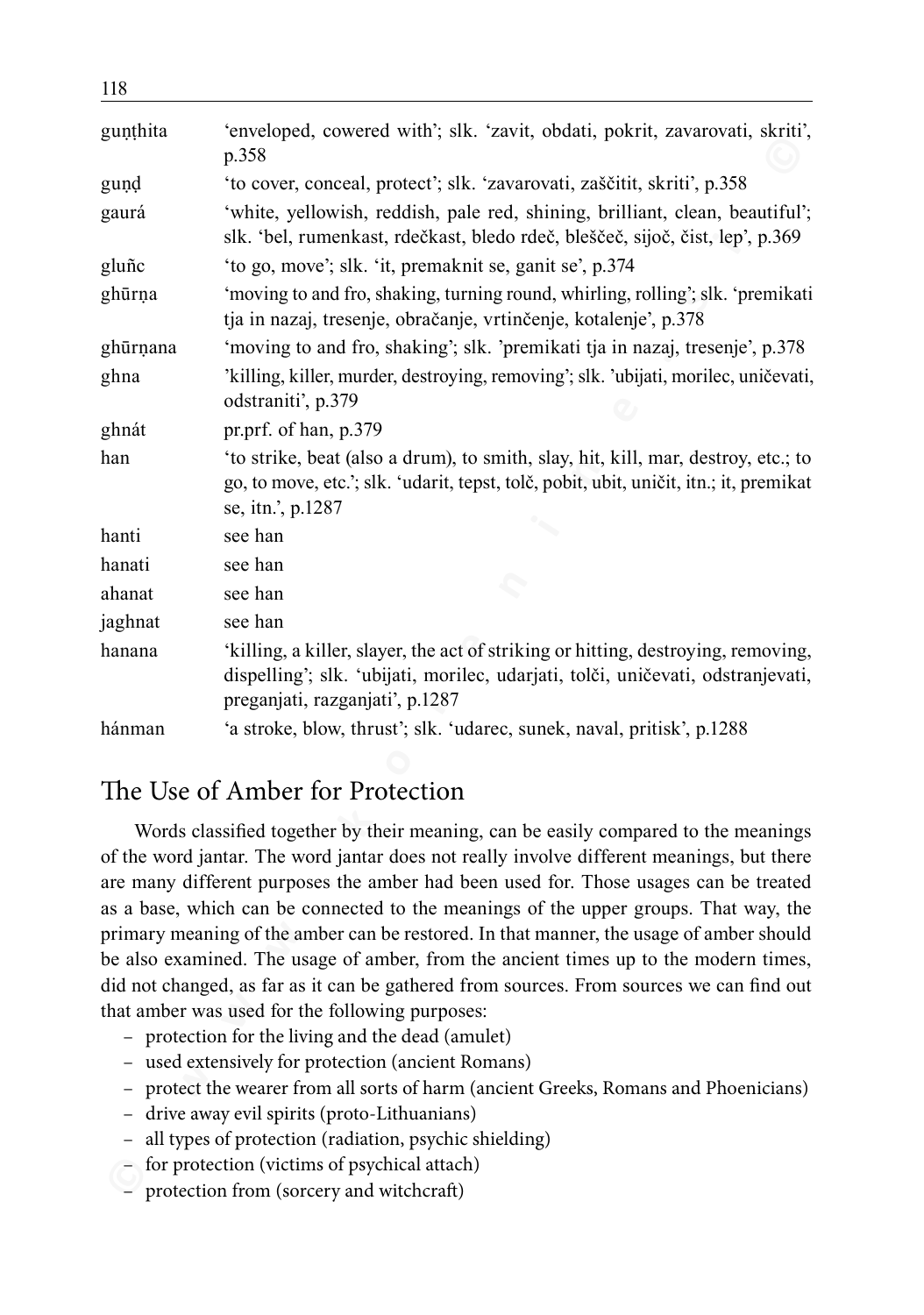- protection for a safe return (soldiers from battle)
- cure just about everything (ancient Greeks, Romans and Phoenicians)
- used for treatment (various diseases)
- protection from (several poisons)
- protect nannies and babies from diseases
- cure against everything (stomach aches to rheumatism)
- to empower rituals (magicians)

As it can be seen from the examples listed, the amber has been mainly used for protection. Therefore, amber was used to prevent any sort of attack, let it be psychical (witchcraft) or physical attack. Viruses and microbes, in modern understanding, could also be considered as a physical attack, because they attack body and threat its health. The far most used application of the amber regard protection against something, like: attack, all sorts of harm, evil, witchcraft, safe return, several poisons and from diseases. After all, amber affects all types of protection, as it is said. If body is already enervated by viruses or microbes, protection cannot help, because the body is already attacked. Consequently, the body has to be cured, which means that attacker has to be to driven away, to reinstate a normal condition of the body.

Comparing ambers different usages to the meanings of the 8 groups reveal amber is related the closest to the words of the 1<sup>st</sup> and the 3<sup>rd</sup> group. The characteristic of amber, which drive away evil spirits, can be classified into the 3rd group, because amber averts the force of evil spirits actively. The characteristic of amber that is expressed in the words "cure just about everything", can be



*Picture 3: Necklace of various amber and some glass beads (7th c. BC).[6]*

linked to the 4th group, because the one who need to be reinstated already fall ill. The amber's characteristic that empower rituals can be put into the 2<sup>nd</sup> group, irrespectively to the fact that rituals could be understand as a psychical force, but, after all, they effect physically to the treated thing.

As it can be seen, amber had been used the most frequently for protection, which could be classified in 2 groups. The 1<sup>st</sup> type of protection is a passive protection, that involve preventive measures against force and it corresponds to the 1<sup>st</sup> meanings group. The 2nd type of protection regards active deeds, to chase or to drive away force from the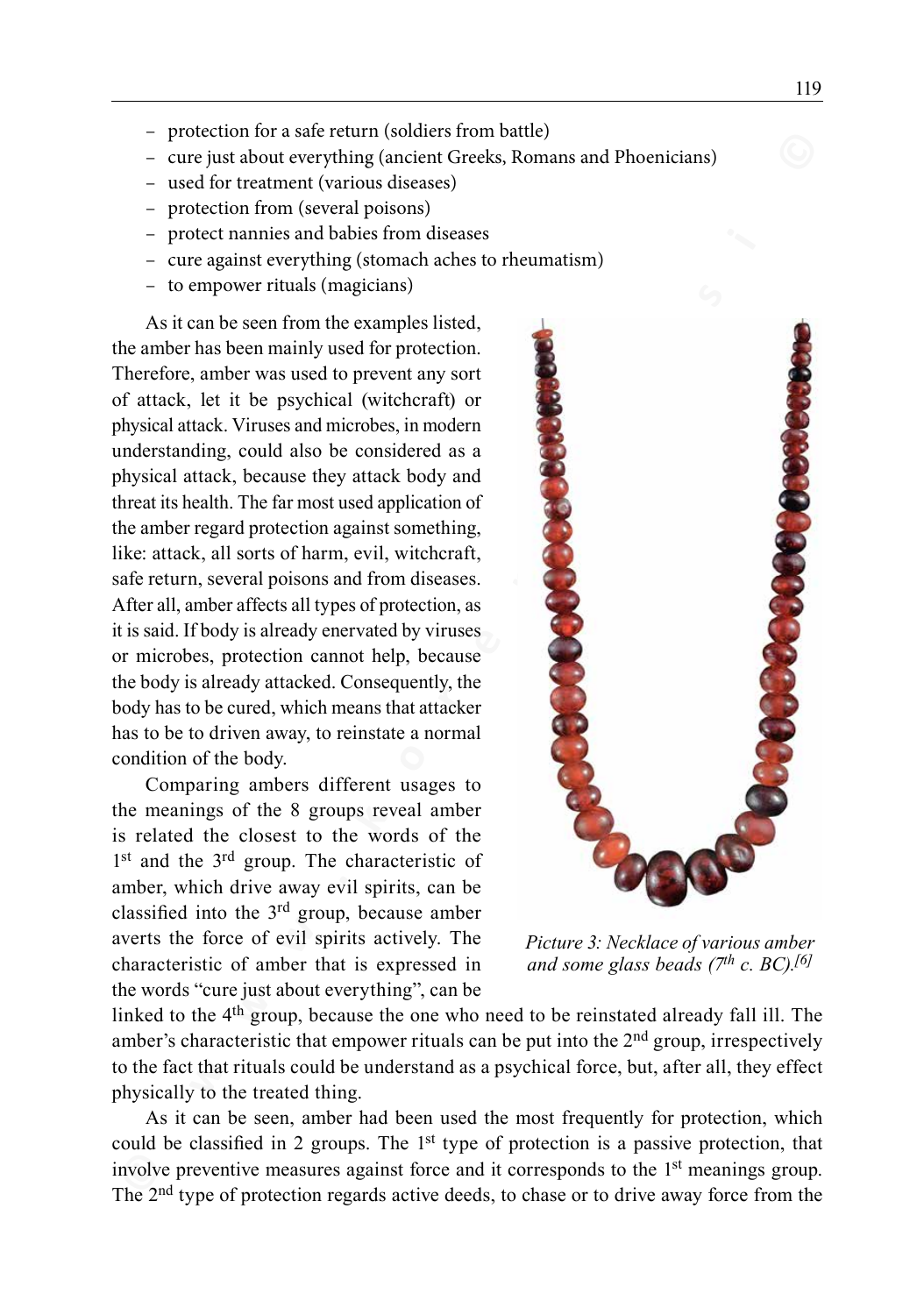subject, which corresponds to the 3<sup>rd</sup> meanings group. Both groups regard attackers force. The 1<sup>st</sup> one just take measures to protect from the force expected, while the 2<sup>nd</sup> one is directed actively to fight against the force. Those facts should be considered in the process of revelation the etymology of the word jantar. In that manner, the Lithuanian and the Slovene languages should be investigated for the words that have meanings 'force' and 'protect', together with their derivatives, and comparing them with the words of the 1st and the 3rd meanings group.

The Lithuanian compound does not involve both meanings force and protect, but only protect. Therefore, a debatable question could be razed up, what kind of protection the hypothetical word gъntar involves? Is it protection of hands, protection from coldness or hot weather, protection against starvation, or something else? Irrespectively to the undetermined kind of protection, the form gъntar in the meaning of 'protector' is quite acceptable. Furthermore, the Latin word succinum, the Greek word electron, the Turkic word kehribar and the Scythian word swaliternik, which are used to denote amber, all include both meanings force and protect. On the other hand, the Scythian word zakrij has meaning of 'shield' or 'protective amulet', and the word bernstein has meaning of 'protecting wall'. Therefore, the possibility that the Lithuanian word gentaras derives from word gъntar, in the meaning of '**protector**', must be regarded. But, before making any conclusions, also the Slovene origin has to be considered.



*Figure 1: Anticipated meanings that form the word gjantar.*

**Example 11** (**Example 11** (**Example 11** (**Example 12** (**Example 12** (**Example 12** (**Example 12** (**Example 12** (**F C**) (**F F** (**C**) (**F F Example 12** (**F Example 12** (**F Example 12** (**F Example 12** (**F Exa** The possibility is a compound that is set up from the Slovene words, which derive from the root \*gъnt‑ and \*var‑. Those words would form a compound gъntwar, gjъntwar or gjъntvar. This possibility involves both meanings, force and protect. The variant gъntwar is the most likely an original form, while the anticipated word gjъntwar would be its derivative, which would have been developed in the times followed. The intrusive sound of /j/ most likely appeared as an effect of yatization of the 1<sup>st</sup> semi-vowel of  $\bar{b}$ , which resulted in the pair  $\langle$ jъ>. Also consider the transformation of the vowels /a/ > /ja/ and /e/ > /je/, which is pretty frequent phenomenon in the Slovene language. The anticipated word gjъntwar is preserved the best in hun. word gyantar 'amber', which has to be considered as a Slovene domestic word of pre-Hungarian intrusion in the Pannonian basin. Besides yatization also have in mind existence of the pair of  $\langle g \rangle$  and switching the sound of  $\langle g \rangle$ to  $\frac{1}{4}$  or reverse. The development of the origin Slovene word  $g(j)$ ъntwar 'amber' can be seen from the following instance:

```
gъnt‑ + ‑war  gъntwar  g(j)ъntwar  gjъntar  jantar
                                                         Y
                                                       gentar– + -as \rightarrow gentaras
```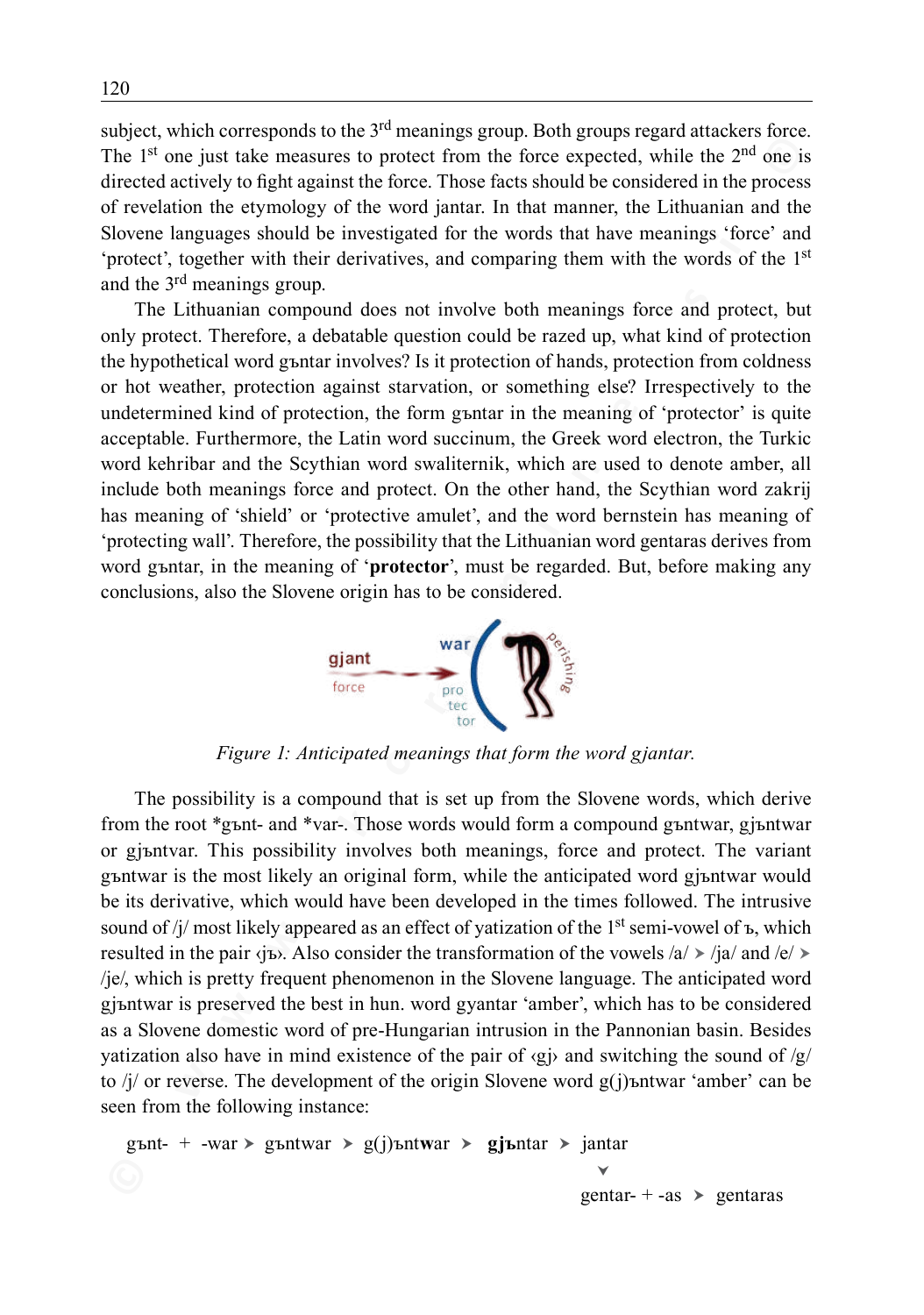The word g(j)ъntwar corresponds well to the present Slovene (g)jantar 'amber' in the written form, as well as by its meaning: 'decease protector', 'force protector', 'destruction protector', 'protection against force', and other possible variants deriving from meanings protection and force, in the wider sense. The meaning **destruction protector** goes in a line with amber roll, described in the ancient writings completely.

# Etymology

The sound of /w/ that can be found in the compound  $g(j)$ ъntwar should be explained in details. The modern word  $g(i)$ ъntar is completely the same to the compound  $g(i)$ ъntwar, which has been restored with the help of the etymological study. The only difference is in the sound of /w/ that had been dropped off once upon a distant time. The former existence of the sound /w/ can be found in the Arabic word anbar, in which the sound of /w/ switched to the sound of /b/, influenced by betacism. This change most likely caused also the dropping of the previous sound  $/t/$  or  $/t/$ . Another change that occurred was abbreviation of the leading sound  $\sqrt{g}$  or even of the sound pair  $\sqrt{g}$ . The development of the Arabic word anbar 'amber' can be seen from the lower instance:

 $g(j)$ ъntwar  $\triangleright$  ъntwar  $\triangleright$  ъn $(t)$ **b**ar  $\triangleright$  ъnbar  $\triangleright$  anbar (arb.)  $\triangleright$  amber (lat. fr., eng.)

**© w w w . k o r e n i n e . s i ©** As it can be seen from the upper example, the original sound of  $/w/$  is preserved in its betacised variety only in the Arabic word anbar, and in variants that derive in Arabic. The reason for change could also be found in the fact, that Arabic differed a lot from the ancient Slovene language, and therefore, the original Slovene word  $g(j)$ ъntwar was adopted to the specifics of the Arabic language. The existing sound of /w/ also indicates an early adoption of the word  $g(i)$ <sub>b</sub> that into the Arabic language, which had been dropped off in the Slovene language at least by the 10<sup>th</sup> century AD. Adoption of the ancient Slovene world into the Arabic language should not amaze no one, because the word  $g(j)$ ъntwar had been spreading along the amber trading routs, from Baltic region all over the Europe, to North Africa and Middle East, and beyond to India and China.

The Slovene word reflects higher accordance to the role that amber has, which is fully expressed in the meanings of 'force' and 'protection', while the Lithuanian variant only involves the meaning of 'protection'. The leading group of  $/gj$  had been abbreviated into a single sound of  $/g$  in the Lithuanian language, while in the Slovene language the sound group  $/gj$  stayed in use quite long, until it had been abbreviated into a single sound of  $/j$ . But the sounds of /gj/ preserved in some other slv. words.

# The Lithuanian Suffix -as

There is another language idiom, the suffix, which can be tried out to estimate relations between the Slovene and the Lithuanian language more precisely. It is the question, does the primary word g(j)ъntwar originate in the Lithuanian or in the Slovene language? If the word g(j)ъntwar, which the oldest known form gjantar is preserved in the Hungarian, would arose from the Slovene, than in the Lithuanian language, the slv. word  $g(j)$ ъntwar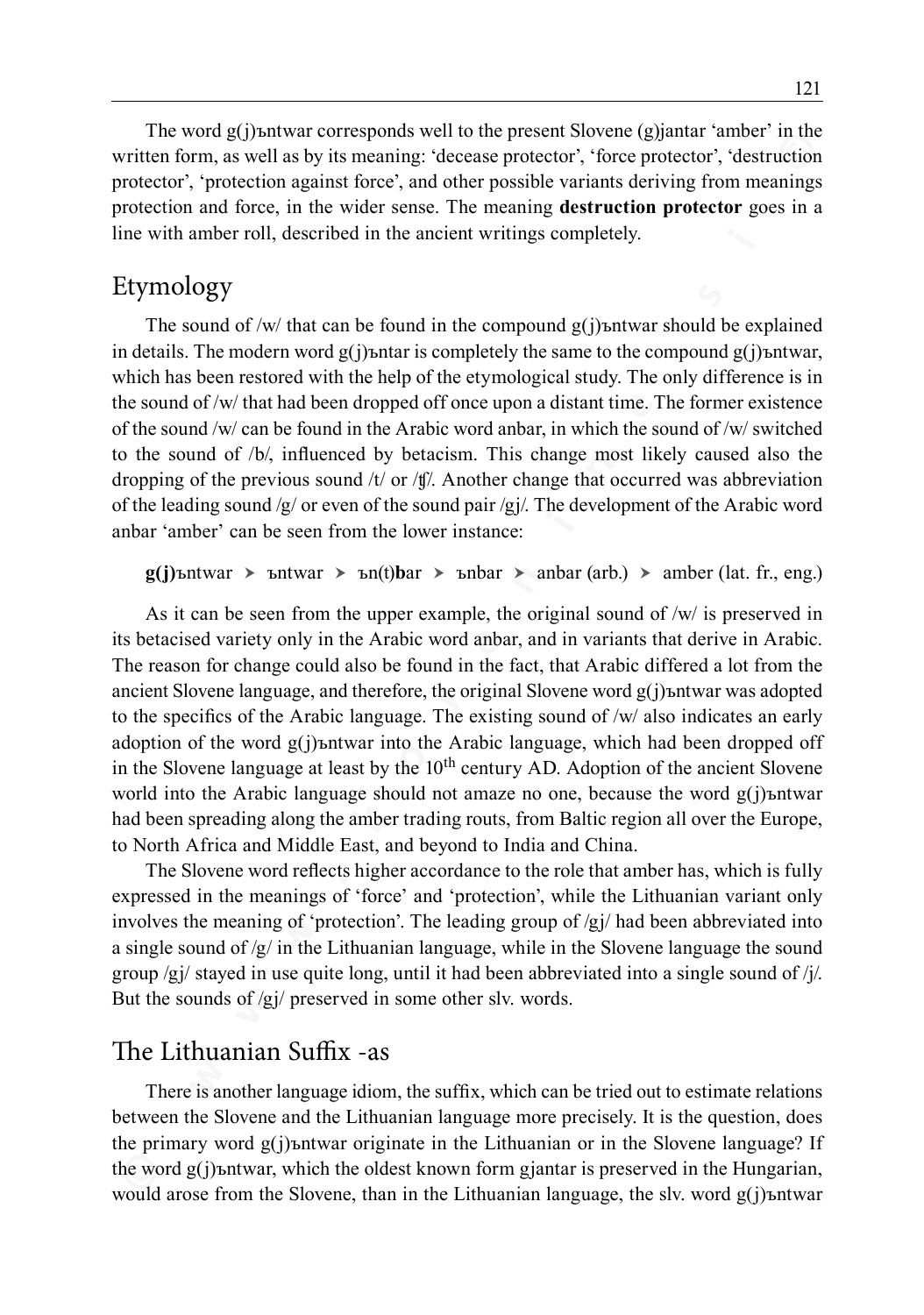would be appended with the suffix -as. The suffixes typical for the Lithuanian are not a matter of the past, but they have still been using to adjust words, to look more Lithuanian, either it is necessity or not.

I was surprised when I read the Lithuanian book in the process of investigation, which refers the great Slovene and European linguist Franc Miklošič (1813 - 1891). His surname was appended with the lit. suffix -ius, which resulted in the name form Miklošičius, in the Latvian language.[29] In that manner, also other surnames like: Brown, Wilson, Bell, Howard, Ross, etc. would be appended with lit. suffix ‑ius, which would result in the last names: Brownius, Wilsonius, Bellius, Howardius, Rossius, etc. Because all those formations correspond to the modern times, it is a question, could the lit. word gentaras be considered as an ancient or a modern Lithuanian form. Consequently, it is not sure, that the word gentaras existed yet before millennium. Have in mind that maybe the form gentar existed in the elder times of the Lithuanian language.

**Example 1 Example 1 Example 1 Example 1 Example 1 Example 1 Example 1 Example 1 Example 1 Example 1 Example 1 Example 1 Example 1 Example 1 Example 1 Example 1 Example 1 Example 1 Exam** Irrespectively, if the Lithuanian accepted the Slovene word gjъntar, it was appended with the lit. suffix -as, which forms the word gjъntaras  $\triangleright$  gentaras. Contrarily, if the Slovene would accepted the Lithuanian word gentaras, it is not likely at all, that the Slovene form would be abbreviated to the gentar  $\triangleright$  jentar, because the suffix –aš or –až is frequently used in the Slovene language. Therefore, if the Lithuanian word gentaras would be adopted into the Slovene, it is anticipated that it would be changed to form: gentaraš or gentaraž and jentraš or jentraž. The vowel of the 1<sup>st</sup> /a/ in the sound group of /ntara/ would be abbreviated to /ntra/ in the Slovene language. The anticipated development of the lit. word gentaras, if the Slovene would adopt it from the Lithuanian language can be seen from the next instance:

#### gentara**s** gent**a**raš **g**entraš / jentraš / jentraž

No traces prove an existence of the fictitious word jentraž in the Slovene language. It should have been expected in the Slovene language, if it would be loaned from the Lithuanian word gentaras. Pondering both possibilities, the Lithuanian and the Slovene origin of the word  $g(j)$ ъntwar and its later derivatives, it is clearly seen that all indications show a great Slovene advantage.

The next Slovene words that derive from the root \*gъn-, which exact meaning is explained in details within the chapter "Words related to the word jantar and geñtaras", are connected to the meaning of force in one way or another:

| gnat    | gonitya | gnesti   | gnavit  | ugonobit |
|---------|---------|----------|---------|----------|
| gonit   | gânjat  | gnétat   | gonoba  | gъnat    |
| gonitel | iân     | gneždžit | gonobit | etc.     |

Those words and their derivatives, which all have meaning of 'force' in a wider sense, clearly show a firm connection between slv. words to the root \*gъnt‑. Those words are much numbered in the Slovene than in the Lithuanian language, and they are also branched out much more.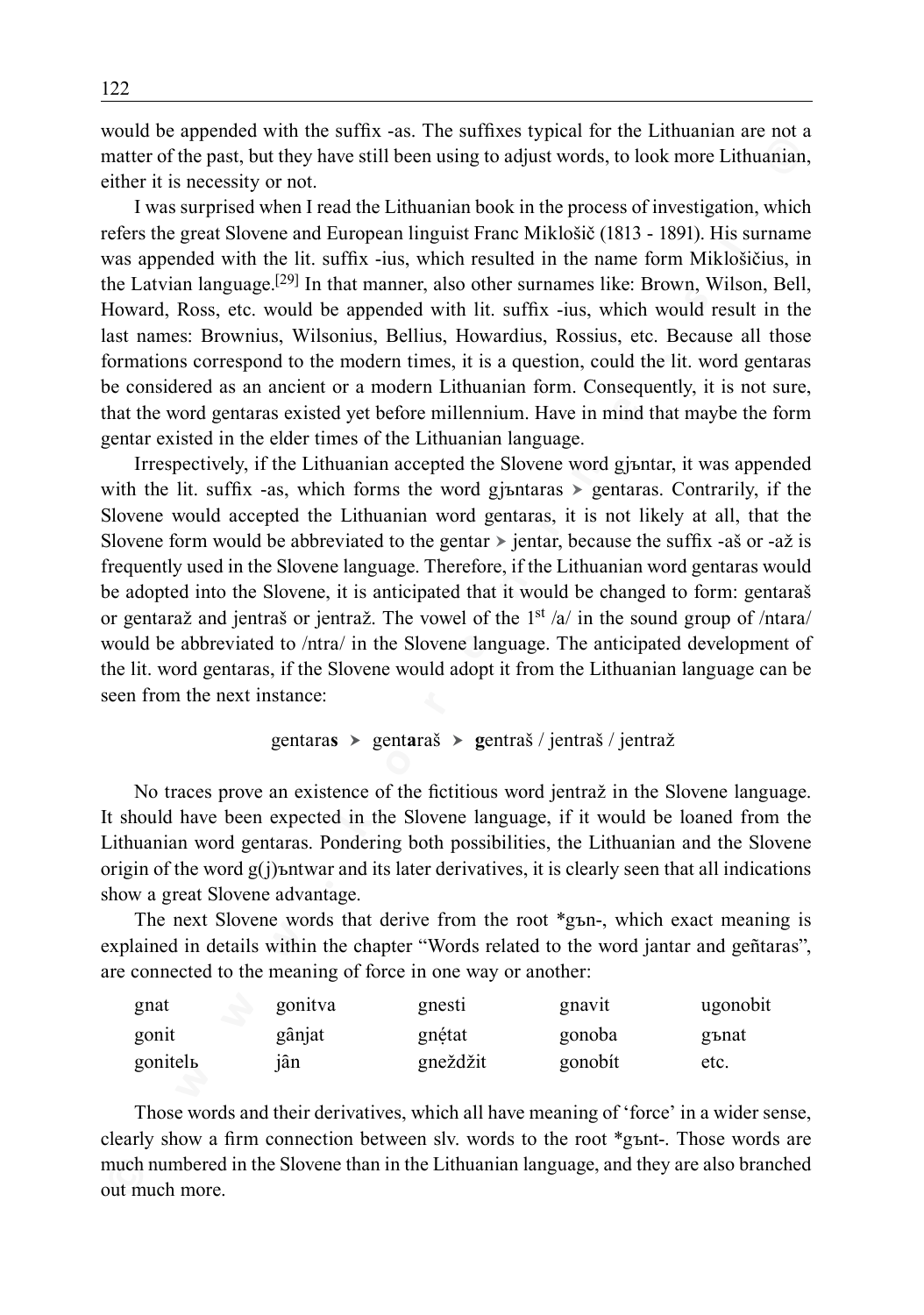**Example 20 w** a manism and the solution of the magnet of the solution (2 mio), in contrast to the solution (2 mio), products and the solution (2 mio), in contrast to the section Rissian Interagence (260 mio) speakers. Talking about the Slovene language as the language of the ancient Europe, is probably weird to many scholars, because of its present day population (2 mio), in contrast to the present Russian language (260 mio) speakers. But as some linguists already revealed, the present Slovene language is just a pity remnant of the great ancient language, one spoken in the major part of Europe. Based on many indications, the ancient language had been covered by foreign languages migrated in Europe, while in areas were the present Slavic languages are spoken; an ancient (Slovene) language had been adopted more or less. The typical example is the Polish or Bulgarian, where nomadic intruders did not prevailed over the Slovene language. Contrarily, in the case of the German, Hungarian, Rumanian, Albanian or Greek, the foreign language prevailed. It is not only the matter of science, but first of all the matter of the human mind, which rejects everything that do not want to accept, irrespectively to the truth.

Could the Scythian language be considered being proto-Russian or proto-Slovene language, the detailed study would possibly reveal? The fact is, that the Russian had been influenced by the nomadic tribes of the Turkic and other origin. Therefore, the question should be asked; how the proto-Russian language sounded like before the foreign languages influenced to it?

# Svaritelnik (Sualiternicum) – the  $11<sup>th</sup>$  Group

The word sualiternicum is said to refer to the amber of the reddish color,<sup>[30, p.183]</sup> which can be read in the report of Pliny the Elder from the 1<sup>st</sup> century AD: *"Philemon, that it is a fossil substance, and that it is found in two different localities in Scythia, in one of which it is of a white and waxen color, and is known as 'electrum'; while in the other it is red, and is called 'sualiternicum'"*. [31, p.84] There is no other word in the Latin that would start in the letters of sual‑. Therefore, it is expected that lat. word sualiternicum originates from the Scythian, which was one of the words used to denote amber among Scythians.

#### The Original Meaning of Swalitъrnik

The compound swalitъrnik is set up of the words swar and lotъr and is also appended with the suffix of -nik. The suffix -nik denotes a person of action or thing with a specific function, like in the next cases:

hišnik 'housekeeper' oddušnik 'vent' grešnik 'sinner' etc.

It has the same role as the suffix of -ar does. See the next examples:

| mesar  | 'butcher'  |
|--------|------------|
| kipar  | 'sculptor' |
| vrtnar | 'gardener' |
| etc.   |            |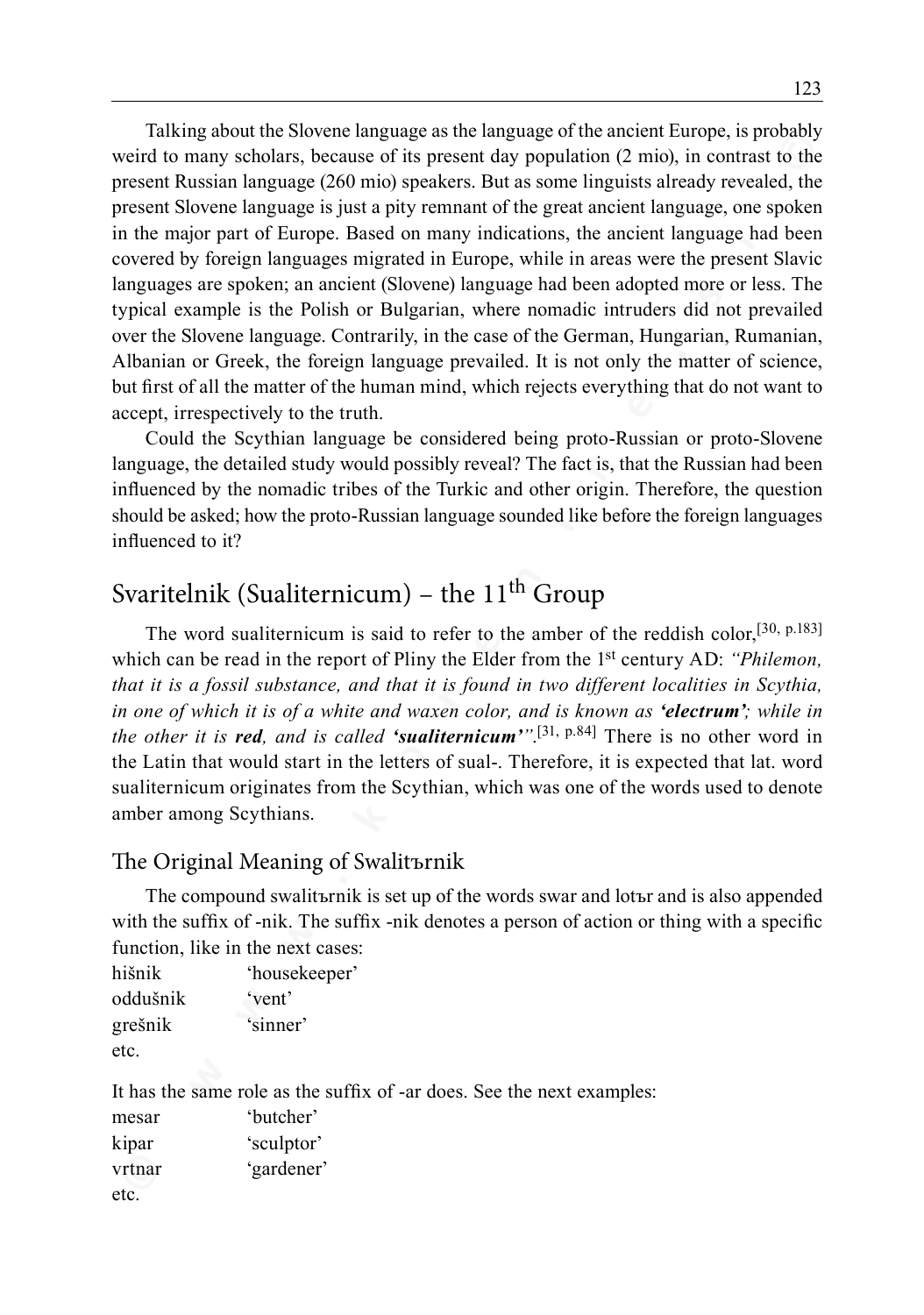After all, the word swalitъrnik literally means: '**evil diverter**', '**bad decliner**', '**malice pursuer**' or some other related combination.

| $\ldots$<br>pursuer' or some other related combination.<br>As it can be evidently seen, the Scythian word swalit anik, written in the Latin forn<br>sualitenicum, has completely the same meaning as majority of other words, which were<br>used in different languages, to denote amber. All those words investigated within this study<br>are completely different in their written form, while all of them agree by the meaning. The<br>word swalitsrnik, which had been used to denote amber among the Scythians, goes along<br>with this assertion and therefore confirms an upper etymological explanation completely |                           |             |                       |
|-----------------------------------------------------------------------------------------------------------------------------------------------------------------------------------------------------------------------------------------------------------------------------------------------------------------------------------------------------------------------------------------------------------------------------------------------------------------------------------------------------------------------------------------------------------------------------------------------------------------------------|---------------------------|-------------|-----------------------|
|                                                                                                                                                                                                                                                                                                                                                                                                                                                                                                                                                                                                                             | List of Abbreviations     |             |                       |
| acc                                                                                                                                                                                                                                                                                                                                                                                                                                                                                                                                                                                                                         | Accusative                | inst        | Instrumental          |
| act                                                                                                                                                                                                                                                                                                                                                                                                                                                                                                                                                                                                                         | Active                    | i.prn       | Interrogative Pronoun |
| adj                                                                                                                                                                                                                                                                                                                                                                                                                                                                                                                                                                                                                         | Adjective                 | loc         | Locative              |
| adv                                                                                                                                                                                                                                                                                                                                                                                                                                                                                                                                                                                                                         | Adverb                    | m           | Masculine             |
| conj                                                                                                                                                                                                                                                                                                                                                                                                                                                                                                                                                                                                                        | Conjunction               | nom         | Nominative            |
| dat                                                                                                                                                                                                                                                                                                                                                                                                                                                                                                                                                                                                                         | Dative                    | n           | Neuter                |
| du                                                                                                                                                                                                                                                                                                                                                                                                                                                                                                                                                                                                                          | Dual                      | prtc        | Participle            |
| f                                                                                                                                                                                                                                                                                                                                                                                                                                                                                                                                                                                                                           | Feminine                  | pl          | Plural                |
| gen                                                                                                                                                                                                                                                                                                                                                                                                                                                                                                                                                                                                                         | Genitive                  | pr          | Present               |
| imp                                                                                                                                                                                                                                                                                                                                                                                                                                                                                                                                                                                                                         | Imperative                | prn         | Pronoun               |
| ind                                                                                                                                                                                                                                                                                                                                                                                                                                                                                                                                                                                                                         | Indicative                | prps        | Proposal              |
| indecl                                                                                                                                                                                                                                                                                                                                                                                                                                                                                                                                                                                                                      | Indeclinable              | p.prn       | Personal Pronoun      |
| inf                                                                                                                                                                                                                                                                                                                                                                                                                                                                                                                                                                                                                         | Infinitive                | sg          | Singular              |
| alb                                                                                                                                                                                                                                                                                                                                                                                                                                                                                                                                                                                                                         | Albanian                  | est         | Estonian              |
| arb                                                                                                                                                                                                                                                                                                                                                                                                                                                                                                                                                                                                                         | Arabic                    | fin         | Finnic                |
| ags                                                                                                                                                                                                                                                                                                                                                                                                                                                                                                                                                                                                                         | Anglo-Saxon               | $_{\rm fr}$ | French                |
| aut                                                                                                                                                                                                                                                                                                                                                                                                                                                                                                                                                                                                                         | Austrian                  | ger         | German                |
| bav                                                                                                                                                                                                                                                                                                                                                                                                                                                                                                                                                                                                                         | Bavarian                  | glž         | Upper Lusatian        |
| bkr                                                                                                                                                                                                                                                                                                                                                                                                                                                                                                                                                                                                                         | Bela krajina slv. dialect | got         | Gothic                |
| blg                                                                                                                                                                                                                                                                                                                                                                                                                                                                                                                                                                                                                         | Bulgarian                 | gr          | Greek                 |
| blr                                                                                                                                                                                                                                                                                                                                                                                                                                                                                                                                                                                                                         | Belarusian                | grg         | Georgian              |
| brt                                                                                                                                                                                                                                                                                                                                                                                                                                                                                                                                                                                                                         | <b>Breton</b>             | het         | Hittite               |
| bsk                                                                                                                                                                                                                                                                                                                                                                                                                                                                                                                                                                                                                         | Basque                    | hun         | Hungarian             |
| cmr                                                                                                                                                                                                                                                                                                                                                                                                                                                                                                                                                                                                                         | Cimmerian                 | ie          | Indo-European         |
| ctl                                                                                                                                                                                                                                                                                                                                                                                                                                                                                                                                                                                                                         | Catalan                   | ion         | Ionian                |
| CZ                                                                                                                                                                                                                                                                                                                                                                                                                                                                                                                                                                                                                          | Czech                     | ir          | Irish                 |
| čak                                                                                                                                                                                                                                                                                                                                                                                                                                                                                                                                                                                                                         | Chakavian                 | isl         | Islandic              |
| dial                                                                                                                                                                                                                                                                                                                                                                                                                                                                                                                                                                                                                        | Dialect                   | ir          | Irish                 |
| dlž                                                                                                                                                                                                                                                                                                                                                                                                                                                                                                                                                                                                                         | Lower Lusatian            | itl         | Italian               |
| eng                                                                                                                                                                                                                                                                                                                                                                                                                                                                                                                                                                                                                         | English                   | kgz         | Kyrgyz                |

# List of Abbreviations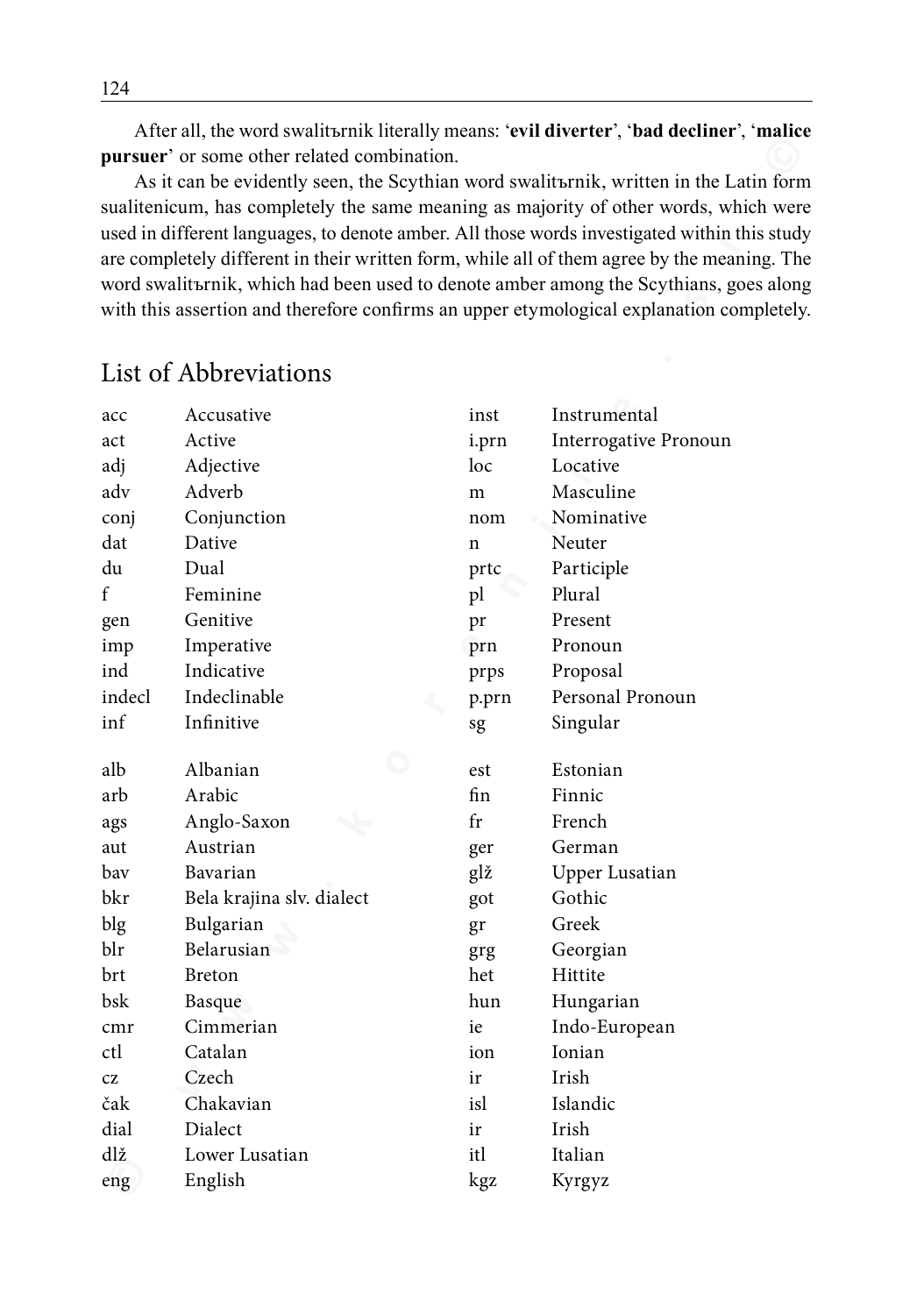| kjk                                                                                                                                                                                                                                                                        | Kajkavian                                                                                                                     | rom     | Romanian                       |  |
|----------------------------------------------------------------------------------------------------------------------------------------------------------------------------------------------------------------------------------------------------------------------------|-------------------------------------------------------------------------------------------------------------------------------|---------|--------------------------------|--|
| krs                                                                                                                                                                                                                                                                        | Kursk dialect                                                                                                                 | rus     | Russian                        |  |
| ksh                                                                                                                                                                                                                                                                        | Kashubian                                                                                                                     | sav     | Savoy dialect                  |  |
| lat                                                                                                                                                                                                                                                                        | Latin                                                                                                                         | sax     | Saxon                          |  |
| let                                                                                                                                                                                                                                                                        | Latvian                                                                                                                       | sct     | Scottish                       |  |
| lit                                                                                                                                                                                                                                                                        | Lithuanian                                                                                                                    | scy     | Scythian                       |  |
| lpt                                                                                                                                                                                                                                                                        | Lepontic                                                                                                                      | slk     | Literal Slovene                |  |
| mhger                                                                                                                                                                                                                                                                      | Middle High German                                                                                                            | slv     | Slovene                        |  |
| mkd                                                                                                                                                                                                                                                                        | Macedonian                                                                                                                    | spn     | Spanish                        |  |
| mlger                                                                                                                                                                                                                                                                      | Middle Low German                                                                                                             | srb     | Serbian                        |  |
| mor                                                                                                                                                                                                                                                                        | Moravian                                                                                                                      | srh     | Serbo-Croatian                 |  |
| nfr                                                                                                                                                                                                                                                                        | northern Frisian                                                                                                              | ssk     | Sanskrit                       |  |
| nhger                                                                                                                                                                                                                                                                      | New High German                                                                                                               | stcs    | Old Church Slovene             |  |
| nl                                                                                                                                                                                                                                                                         | Dutch                                                                                                                         | svk     | Slovak                         |  |
| nrd                                                                                                                                                                                                                                                                        | Nordic                                                                                                                        | swd     | Swedish                        |  |
| nrw                                                                                                                                                                                                                                                                        | Norwegian                                                                                                                     | štj     | Štajerska slv. dialect         |  |
| ohger                                                                                                                                                                                                                                                                      | Old High German                                                                                                               | trk     | Turkic                         |  |
| oprs                                                                                                                                                                                                                                                                       | Old Prussian                                                                                                                  | ukr     | Ukrainian                      |  |
| osc                                                                                                                                                                                                                                                                        | Oscan                                                                                                                         | uyg     | Uyghur                         |  |
| plb                                                                                                                                                                                                                                                                        | Polabian                                                                                                                      | vlh     | Wallachian (Moravia, Slovakia) |  |
| pol                                                                                                                                                                                                                                                                        | Polish                                                                                                                        | vzh     | Eastern slv. dialects          |  |
| prkm                                                                                                                                                                                                                                                                       | Prekmurje slv. dialect                                                                                                        | vzh.štj | Eastern Štajerska slv. dialect |  |
| prs                                                                                                                                                                                                                                                                        | Prussian                                                                                                                      | wfr     | western Frisian                |  |
| psl                                                                                                                                                                                                                                                                        | Proto-Slovene                                                                                                                 | wls     | Welsh                          |  |
| ptg                                                                                                                                                                                                                                                                        | Portuguese                                                                                                                    |         |                                |  |
| References                                                                                                                                                                                                                                                                 |                                                                                                                               |         |                                |  |
| 1. Rok Hrovat, Analiza hlapnih spojin destilatov jantarja in iz njih pridobljenega<br>umetnega mošusa, Univerza v Lublani - Fakulteta za farmacijo, Lublana 2015,<br>http://www.ffa.uni-lj.si/fileadmin/datoteke/Knjiznica/magistrske/2015/Hrovat_<br>Rok_mag_nal_2015.pdf |                                                                                                                               |         |                                |  |
| 2. Natural Baltic Amber - Magnetic, Adaptogenic, Universally Applicable, Gail<br>Faith Edwards, acc.: May 6 2016, http://gailfaithedwards.com/2010/12/11/natural-<br>baltic-amber-magnetic-adaptogenic-universally-applicable/                                             |                                                                                                                               |         |                                |  |
| 3. Amber - Joelle's, Joelle's Sacred Grove, acc.: Jul. 26 2014,<br>http://www.joellessacredgrove.com/Gems/amber.html                                                                                                                                                       |                                                                                                                               |         |                                |  |
|                                                                                                                                                                                                                                                                            | 4. Publius Cornelius Tacitus, Germania - Chapter 45, acc.: May 6 2016,<br>http://www.unrv.com/tacitus/tacitus-germania-12.php |         |                                |  |
|                                                                                                                                                                                                                                                                            | 5. Baltic Amber Alternative Medicine, Amber Artisans, acc.: Jul. 26 2014,<br>http://www.amberartisans.com/baamalme.html       |         |                                |  |
|                                                                                                                                                                                                                                                                            | 6. Borut Križ, Amber Jewels of the Baltic in Novo Mesto. Dolenski muzei, Novo                                                 |         |                                |  |

# References

- 1. Rok Hrovat, Analiza hlapnih spojin destilatov jantarja in iz njih pridobljenega umetnega mošusa, Univerza v Lublani - Fakulteta za farmacijo, Lublana 2015, http://www.ffa.uni-lj.si/fileadmin/datoteke/Knjiznica/magistrske/2015/Hrovat\_ Rok\_mag\_nal\_2015.pdf
- 2. Natural Baltic Amber Magnetic, Adaptogenic, Universally Applicable, Gail Faith Edwards, acc.: May 6 2016, http://gailfaithedwards.com/2010/12/11/naturalbaltic-amber-magnetic-adaptogenic-universally-applicable/
- 3. Amber Joelle's, Joelle's Sacred Grove, acc.: Jul. 26 2014, http://www.joellessacredgrove.com/Gems/amber.html
- 4. Publius Cornelius Tacitus, Germania Chapter 45, acc.: May 6 2016, http://www.unrv.com/tacitus/tacitus-germania-12.php
- 5. Baltic Amber Alternative Medicine, Amber Artisans, acc.: Jul. 26 2014, http://www.amberartisans.com/baamalme.html
- 6. Borut Križ, Amber Jewels of the Baltic in Novo Mesto, Dolenski muzej, Novo mesto 2017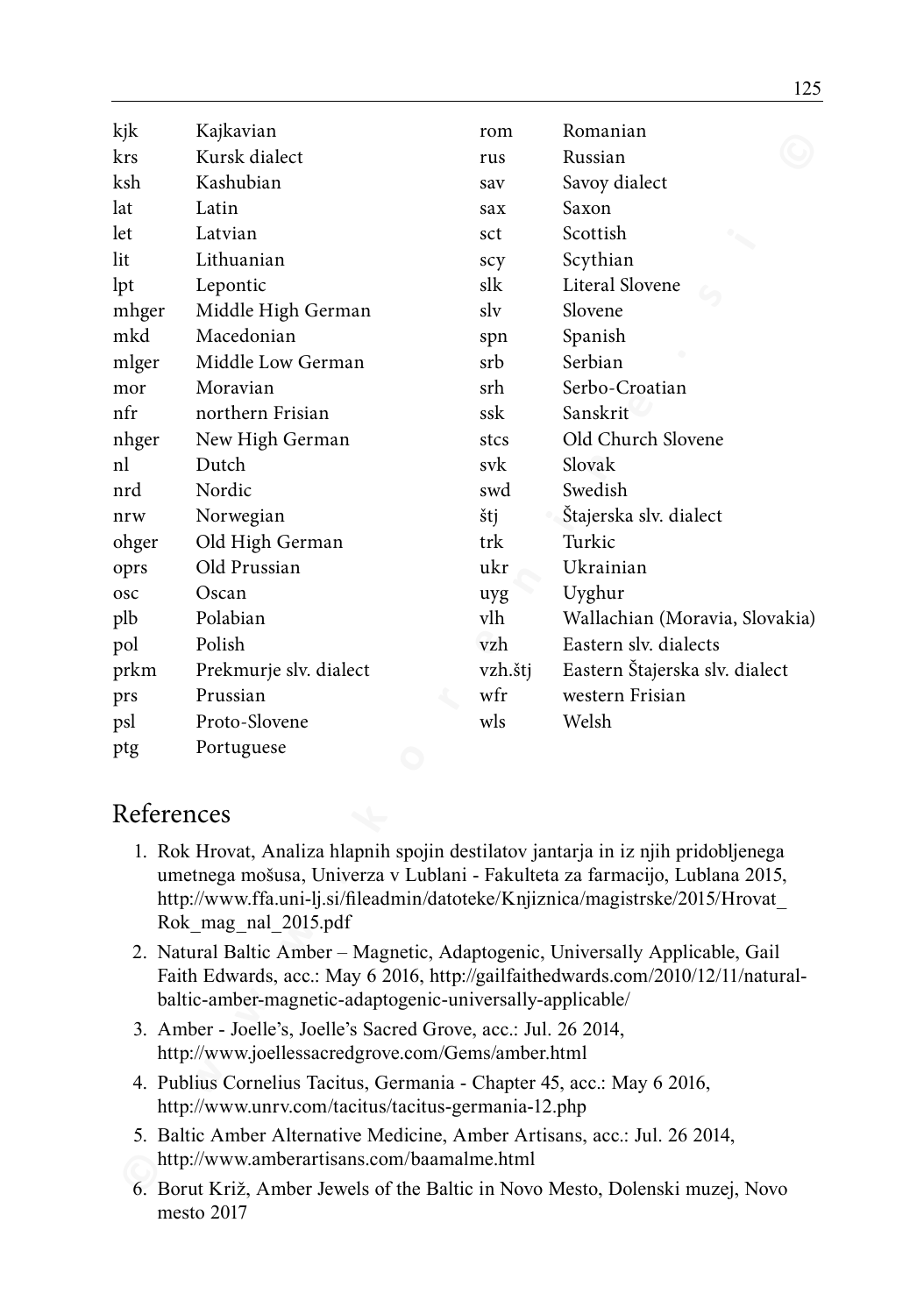- www.dreamstime.com/solos/photo-baltic-amber-sione-inclusion-isolated-white-<br>hard-white-pastel insect-image59615394<br>
MHT Tradicionsha uporaba, Lumin net, acc. Jul. 26 2014,<br>
http://www.ulum.net.edvate/solof/Pispe-WickTest 7. Amber with mosquito fossil insect, Dreamstime, acc.: Oct. 2 2017, https:// www.dreamstime.com/stock-photo-baltic-amber-stone-inclusion-isolated-whitebackground-mosquito-fossil-insect-image59613594
	- 8. Jantar Tradicionalna uporaba, Lunin net, acc.: Jul. 26 2014, http://www.lunin.net/zdravje/slo/Prispevki/Kristali/156
	- 9. Protection Stones, Crystal Meanings, acc.: May 6 2016, http://meanings.crystalsandjewelry.com/protection-stones
- 10. How to Say Amber in Different Languages, IDL, acc.: May 7 2016, http://www.indifferentlanguages.com/words/amber
- 11. Lucijan Vuga, »Jantar«, Jantarska pot, Založništvo Humar, Bilje 2000, pp.167–70
- 12. Vilko Novak, Slovar stare knjižne Prekmurščine, ZRC SAZU, Lublana 2006
- 13. Martin Ološtiak, Slovenský jazik, Fragment, Bratislava 2007
- 14. Manfred Starosta, Dolnoserbsko-nimski słownik, Domowina, Budyšyn 1999
- 15. Marko Snoj, Slovenski etimološki slovar, Založba Modrijan, Lublana 2003
- 16. France Bezlaj, Etimološki slovar Slovenskega jezika A-J, 1. knjiga A-J, Mladinska knjiga, Lublana 1977
- 17. Václav Machek, Etymologicky slovník jazyka českého, ČS akademie věd, Praha 1957
- 18. Amber etymology, Online Etymology Dictionary, acc.: May 5 2016, http://www.etymonline.com/index.php?term=amber
- 19. Lalis Antanas, »Lithuanian-English (First part)«, A Dictionary of the Lithuanian and English languages, 3rd revise and enlarged edition, Lietuvos, Chicago 1915
- 20. Maks Pleteršnik, Slovensko-nemški slovar, A-O, 1. del A-O, Založba ZRC, Lublana 2006
- 21. Maks Pleteršnik, Slovensko-nemški slovar, P-Ž, 2. del P-Ž, Založba ZRC, Lublana 2006
- 22. Fran Miklošič, Lexicon palaeoslovenico-graeco-latinum, Braumueller, Vindobonae 1862
- 23. Janko Pretnar, Rusko-slovenski slovar, DZS, Lublana 2005
- 24. Viktor Smolej, Slovaško-slovenski slovar, DZS, Lublana 1976
- 25. Vodnik France, Polsko-slovenski slovar, DZS, Lublana 1977
- 26. Ružena Škerlj, Češko-slovenski slovar, DZS, Lublana 1981
- 27. Bogdan Kristofer Meško, Slovensko-sanskrtski slovar, Amalietti & Amalietti, Lublana 2014
- 28. Williams Monier, A Sanskrit-English dictionary, The Bhaktivedanta Book, Chennai-Indija 2002
- 29. gintaras, Lietuvių kalbos etimologinio žodyno duomenų bazė, acc.: Oct. 23 2016, http://etimologija.baltnexus.lt/?w=gintaras
- 30. Fran Wiesthaler, Latinsko-slovenski slovar Sid-Z, Kres, Lublana 2007